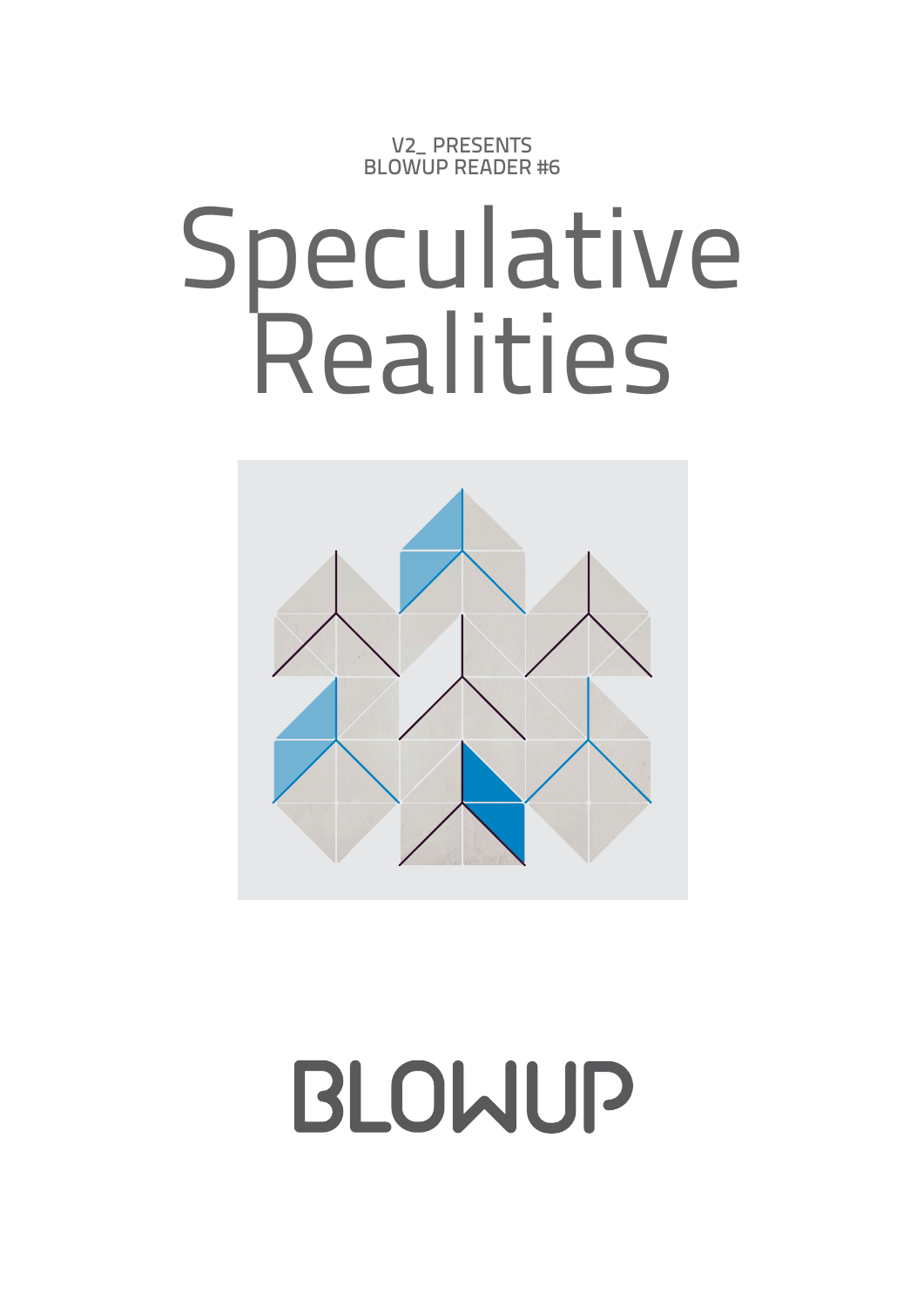#### CONTENTS

THE EXHIBITION

1. **Introduction & Curatorial Statement** by Michelle Kasprzak

2. **Blowup: Speculative Realities** – Concept, list of works and descriptions

INTERVIEWS

3. **Interview with the commissioned artists**

by Michelle Kasprzak

4. **New Materialism and Non-Humanisation**

Jussi Parikka interviewed by Michael Dieter

5. **The Techniques of Existence, Unforeseen**

Rick Dolphijn interviewed by Michelle Kasprzak

6. **Art History's Objects**

Sven Lütticken interviewed by Rachel O'Reilly

Blowup is a series of events and exhibitions that explore contemporary questions from multiple viewpoints. Blowup zooms in on ideas, bringing into focus clear pictures of how art, design, philosophy, and technology are transforming our lives – or reinforcing the status quo.

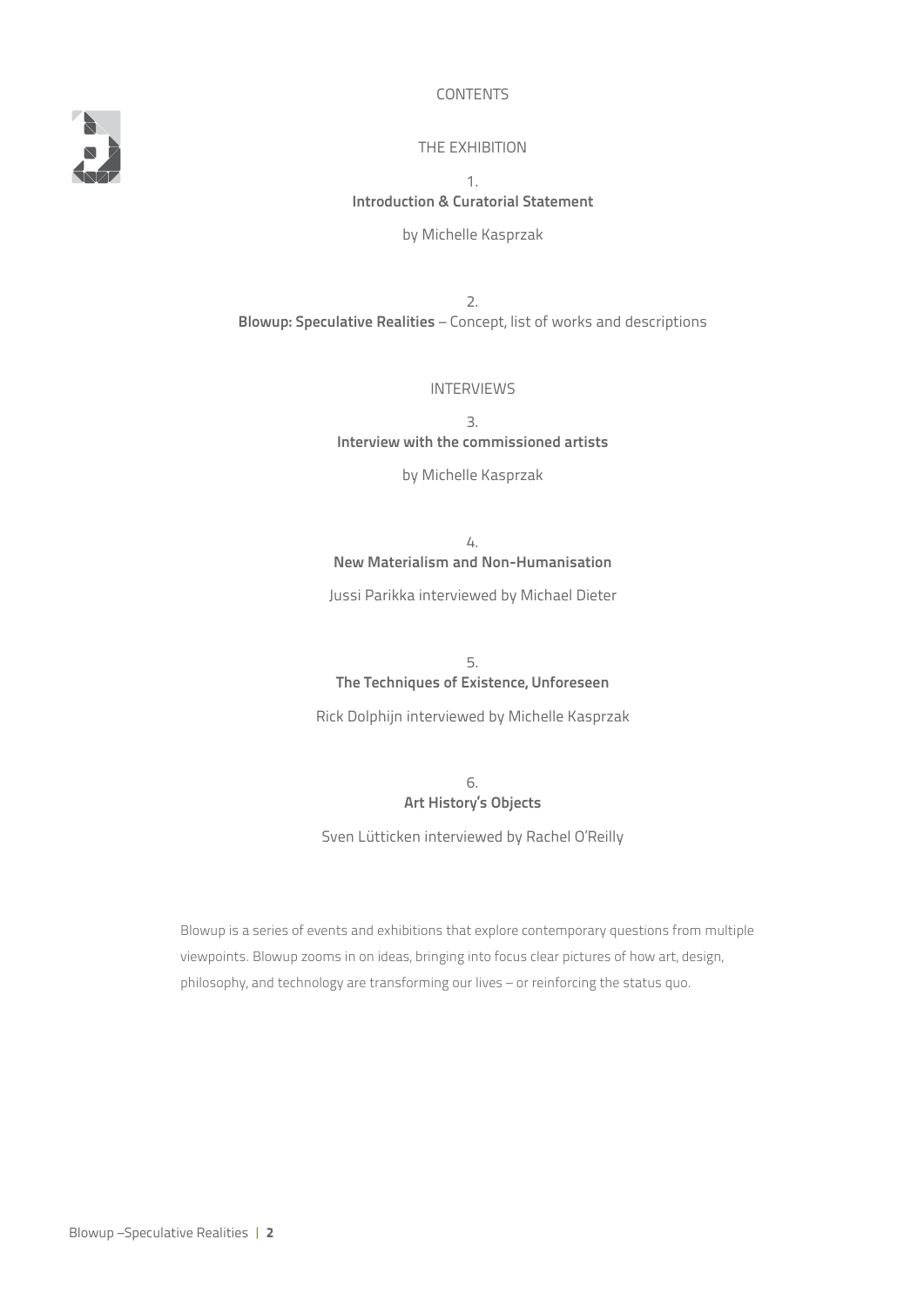

## Introduction: Speculative Realities

BY MICHELLE KASPRZAK

This eBook, the sixth in the series of Blowup Readers released by V2\_, explores the significance of the recent philosophic movements known as Object-Oriented Ontology and Speculative Realism for the visual and media arts.

#### About V2\_:

V2\_, Institute for the Unstable Media, founded in 1981, is an interdisciplinary center for art and media technology in Rotterdam, the Netherlands. V2\_ conducts research at the interface of art, technology and society. V2\_ presents, produces, archives and publishes about art made with new technologies and encourages the debate on these issues. V2\_ offers a platform where artists, scientists, developers of software and hardware, researchers and theorists from various disciplines can share their findings. Art and culture play an essential role in the social embedding of and attitude towards technological developments, and V2\_ creates a context in which technological issues are explored through critical reflection and practice-oriented research.

#### About Blowup:

Blowup, launched in 2011, is a series of events and exhibitions that explore contemporary questions from multiple viewpoints. Blowup zooms in on ideas, bringing into focus clear pictures of how art, design, philosophy, and technology are transforming our lives – or reinforcing the status quo.

Each Blowup event will provide a deeper understanding of a theme relevant to this moment in time. Some events will ask you to be hands-on, and some will involve just listening or looking. No two events will be the same: Blowup events mix artists and theoreticians; mix formats; challenge assumptions; and take risks. Investigating topics ranging from art for animals to speculative designs for future objects, each Blowup will surprise and inform.

Alongside each event, a Blowup Reader exploring the theme with texts from a wide range of sources will be released in eBook format. Blowup is curated by Michelle Kasprzak.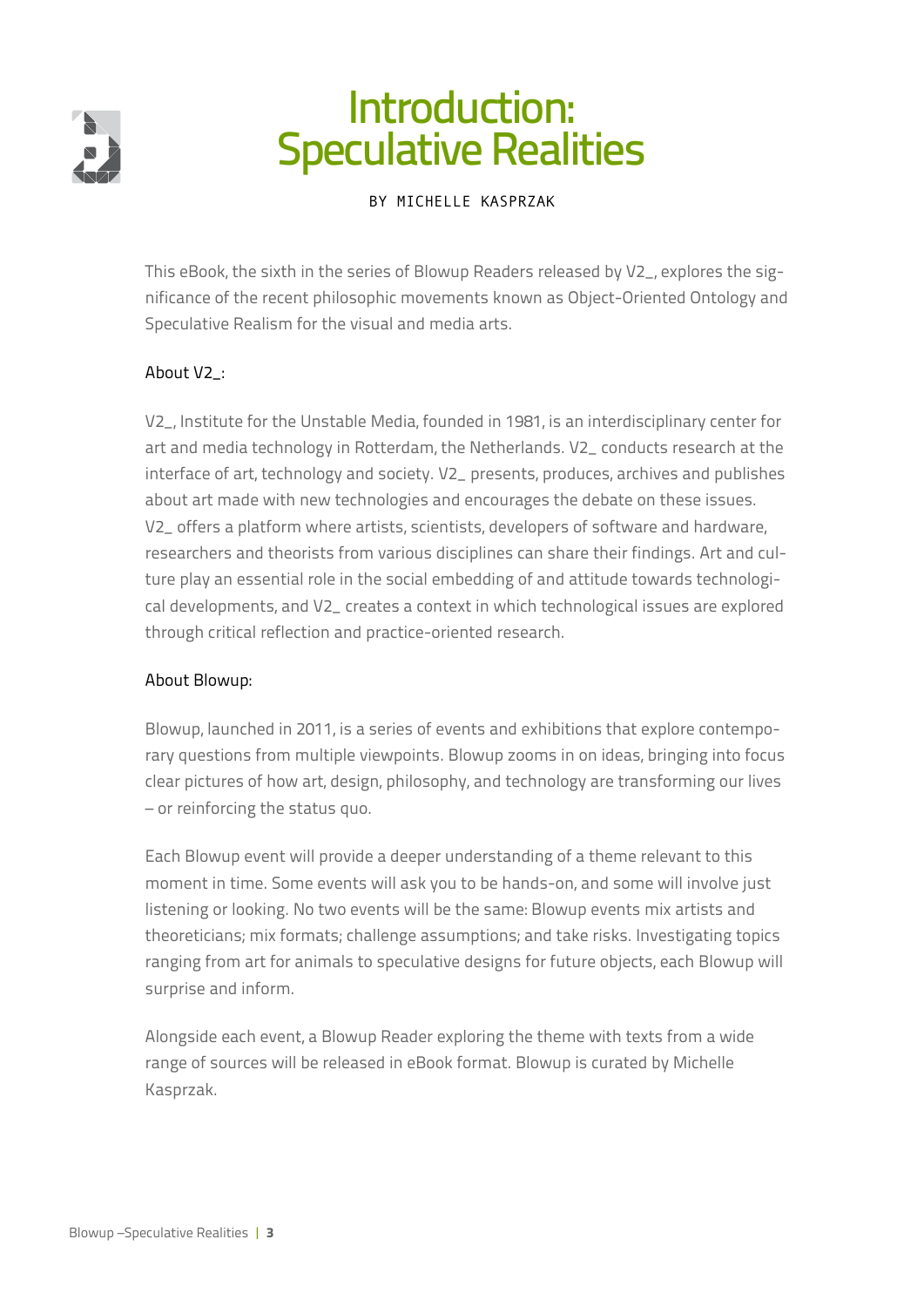

#### Blowup **Speculative Realities**

Two artists and one collaborative duo were commissioned to make new artworks reflecting broadly on concepts within Object-Oriented Ontology and Speculative Realism. The artists were Tuur van Balen & Revital Cohen, Cheryl Field, and Karolina Sobecka.

To supplement the descriptions of the works and brief interviews with the artists in this eBook, three new interviews were also commissioned. Sven Lütticken was interviewed by Rachel O'Reilly, Jussi Parikka was interviewed by Michael Dieter, and Rick Dolphijn was interviewed by Michelle Kasprzak.

The exhibition took place from December 8, 2012 until January 11, 2013 at Roodkapje, Meent 133, Rotterdam. Photographs of the exhibition are available at<http://v2.nl>

#### Curatorial Statement:

The way that thought, as it is expressed through language, intersects with thought as it is expressed through material forms is a central curatorial concern of mine. Particularly today, when artists collaborate with and are influenced by such a wide variety of actors, including philosophers and scientists, understanding this intersection and creating productive frameworks where these worlds meet is arguably one of the key functions of a curator.

In the case of the exhibition and eBook developed as Blowup: **Speculative Realities**, I was intrigued by the recent continental philosophical turn towards materialism and the object. Concepts put forward by Object-Oriented Ontology and Speculative Realism seem to hold great potential for spurring a conversation about how philosophical thought can be in dialogue with, or provide additional insights into and context for, contemporary modes of art production.

What brought me to the point of considering this particular interaction between philosophy and art was the experience of co-curating the anchor exhibition of the Dutch Electronic Art Festival 2012, which was themed **The Power of Things**. The exhibition was an overt investigation of materialism and objecthood, and was influenced by Jane Bennett's **Vibrant Matter**, vitalist philosophies, and the idea of 'vital beauty' as described by John Ruskin. For an exhibition that still might be classified as a 'media art' or 'electronic art' exhibition (indeed we still use the term 'Electronic Art' within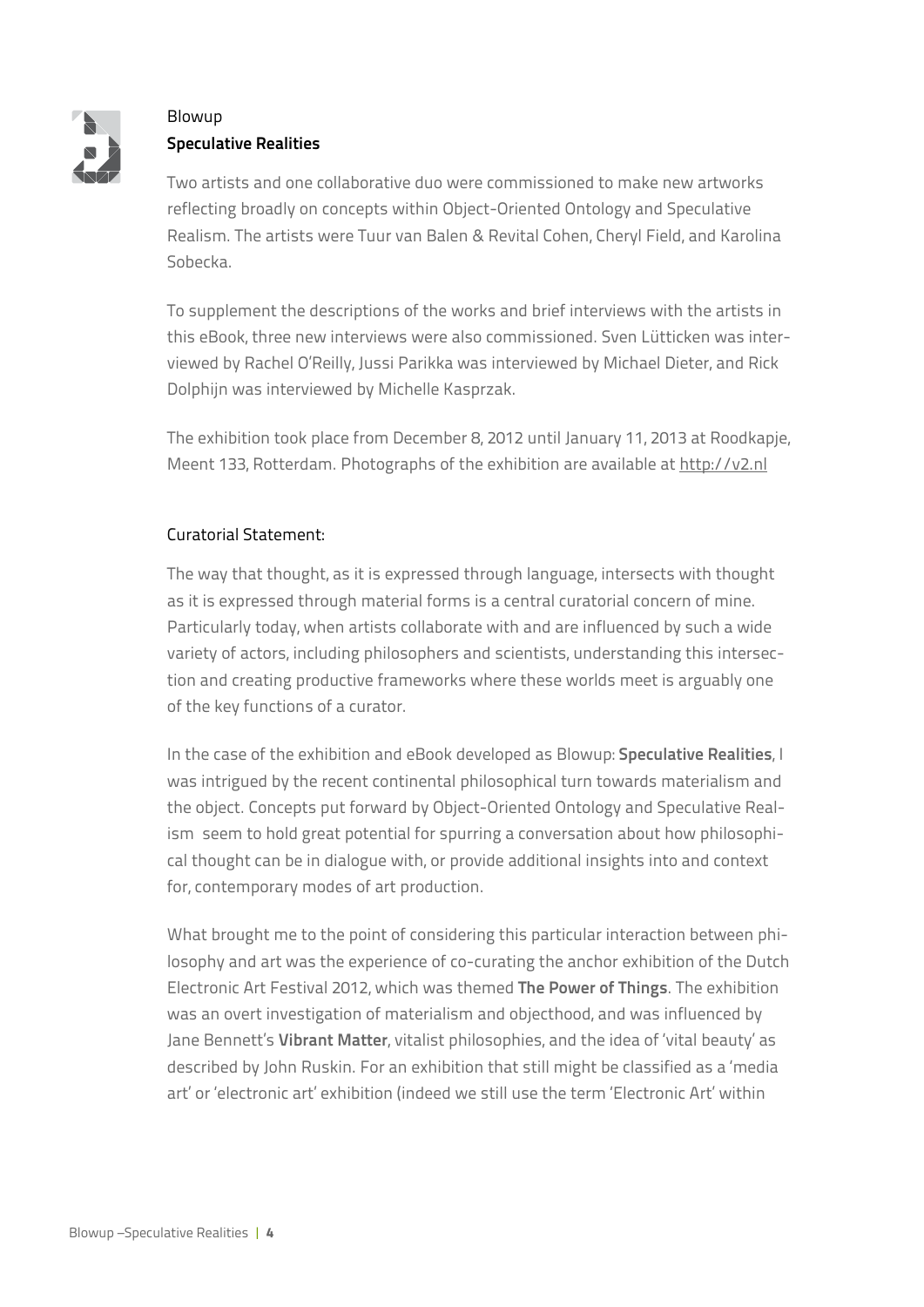

the name of the festival itself) it was remarkably lacking in glowing screens and interactive experiences that required triggering sensors. Instead, the exhibition hall was mostly filled with objects: a ball made up of all the naturally-occurring elements on earth (**Terrestrial Ball** by Kianoosh Motallebi), a sculpture made of salt and ice that changed over time (**Sealed** by Jessica de Boer), a pool of water with dazzling reflections (**Notion Motion** by Olafur Eliasson), a nano-engineered artwork composed of the 'blackest black' (**Hostage Pt. 1** by Frederik de Wilde), and numerous other examples.

Following the construction of this exhibition, containing such a range of materialities and posing different questions and challenges to the viewer, it struck me as an obligation to examine the questions that were raised by this exhibition further. And so I began to eavesdrop on the international conversation that has been taking place, significantly also through online media, about Speculative Realism and Object-Oriented Ontology. The significance of these turns in philosophy are clear just from the secondary signs: debate is heated; production of writing and speaking events on the topics is prolific. Something about the return of the **thing** and thinking beyond the human realm is capturing imaginations beyond the halls of philosophy where these ideas tend to reside. The draw of such thought to the arts is also pronounced. As art critic Rahma Khazam observed: 'Although SR [Speculative Realism] 's counter–intuitive theses and dismissive attitude towards humanity in general have their detractors, [but] for its supporters in the art world, the mental gymnastics it imposes are part of its appeal.' (Khazam 2012).

Certainly for me, the allure does lie in a fundamental shift of curatorial thinking, to reconsider relationships between material and immaterial processes, and between 'matter' and 'what matters,' presciently. Art critic Diedrich Diederichsen writing on the phenomenon of Speculative Realism describes the inevitability of this desire for thinghood as a result of de-reification and post-capitalist packaging of self. He suggests: 'We might conclude that the contemporary tendency in a wide range of fields to declare things to be (ghostly) beings and to call for their emancipation is a response to a contemporary capitalism of self-optimization, with its imperative to produce a perfect self as a perfect thing' (Diederichsen 2012). Although Diederichsen doesn't reference it directly, one easily calls to mind the art market's spiralling developments along these lines. From Uncle Andy's factory (and the shambles of 'verification'of which objects were actually fashioned by the artist or his deputy) to Damien Hirst's hundreds of assistants that push processes of commodity production and reification to its most eccentric limits, we have observed how in step the art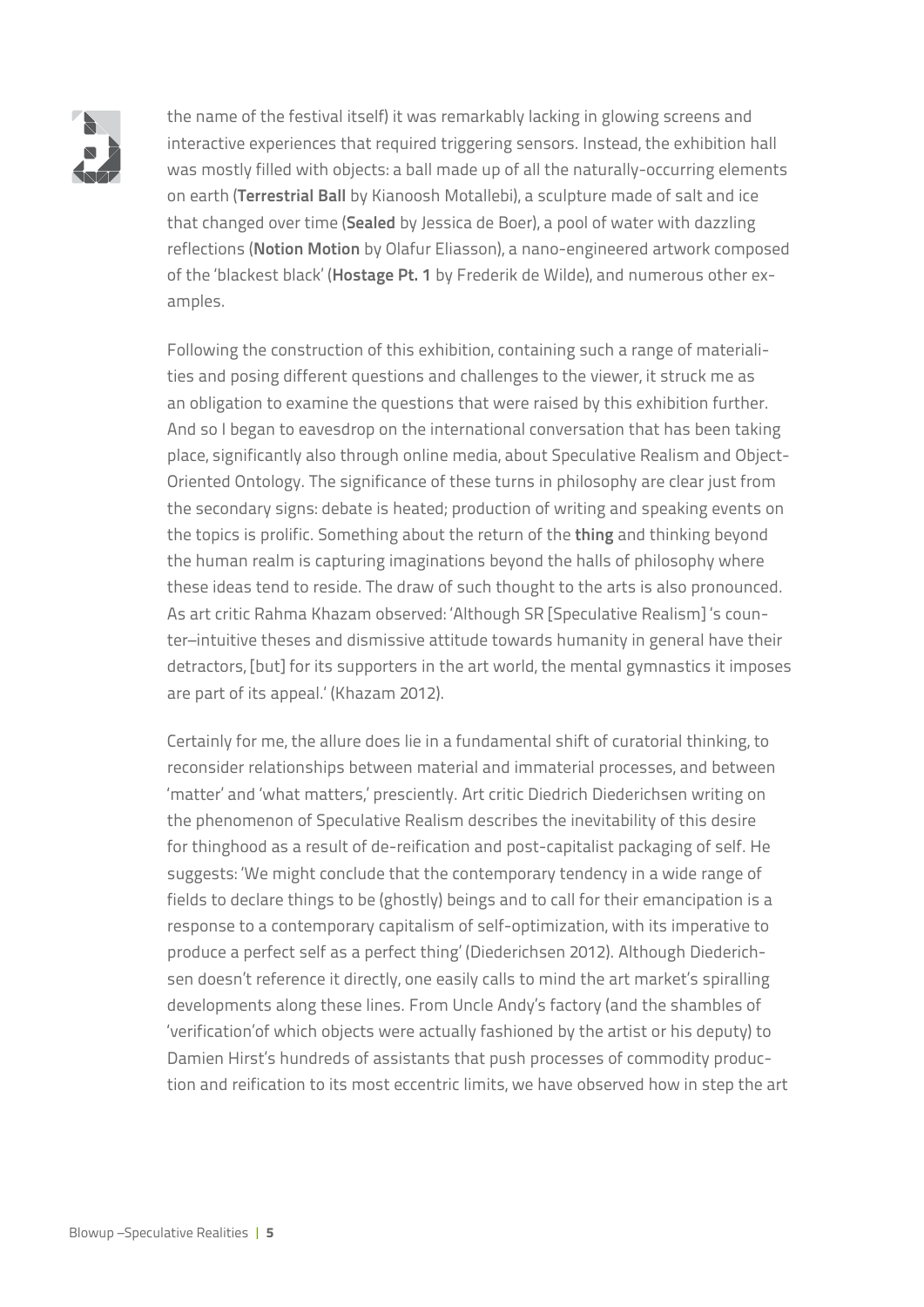

market is with broader processes of globalisation. It is worth bearing in mind then, that despite our radical impulses in some fringes of the art world, we too are subject to the same forces, and tasked with critical imperatives.

My curatorial process involved close conversations with a range of artists who were already looking at notions of non-human-centredness, or materialism, or a democracy of things in their work. In the end, I narrowed down to focus on the conversations with the artists whose work appeared in the V2\_ exhibition component of **Speculative Realities**. Four new commissions from two individual artists and one collaborative duo were produced. Throughout the commissioning process, I dialogued with the artists (Tuur van Balen & Revital Cohen, Cheryl Field, and Karolina Sobecka) and gave them texts (in particular, each artist received a PDF of Levi Bryant's **The Democracy of Things**) and I waited some time before revealing the identity of the other artists to any particular artist. In this way, the works were developed autonomously, without any collaborative dialogue around the actual production process or outcome, with the understanding that the results would be both heterogeneous and unexpected.

The final exhibited four works, while substantially different (and described and pictured in another section of this eBook) also had several points of convergence. A fundamental return to and concern with nature became apparent; mountains, clouds, and living plants figured strongly in the group of works. Interestingly, a wry sense of humour can also be perceived in each work: the absurdity in Cheryl Field's disembodied fingers and tongues; the chance interactions with random landowners in Karolina Sobecka's Cloud Maker experiments; the sheer stretch of the imagination involved in Tuur van Balen and Revital Cohen's night garden for communication between hares and the moon.

Finally, it is worth noting that while we laboured on producing this exhibition and the interviews for this eBook, interest in the wider world in this philosophical turn manifested into other exhibitions simultaneously: **Resonance and Repetition**, curated by Rivet in New York; **Things' Matter**, curated by Klara Manhal in Vancouver; and **The Return of the Object**, curated by Stefanie Hessler in Berlin. What this simultaneity suggests in anyone's guess, but to me it signals that grappling with the concepts and consequences of these philosophical movements has been assumed as a priority for art of this moment.

This eBook has two functions: as a catalogue of the Blowup: **Speculative Realities** exhibition, and as a platform for further thoughts on the intersections between the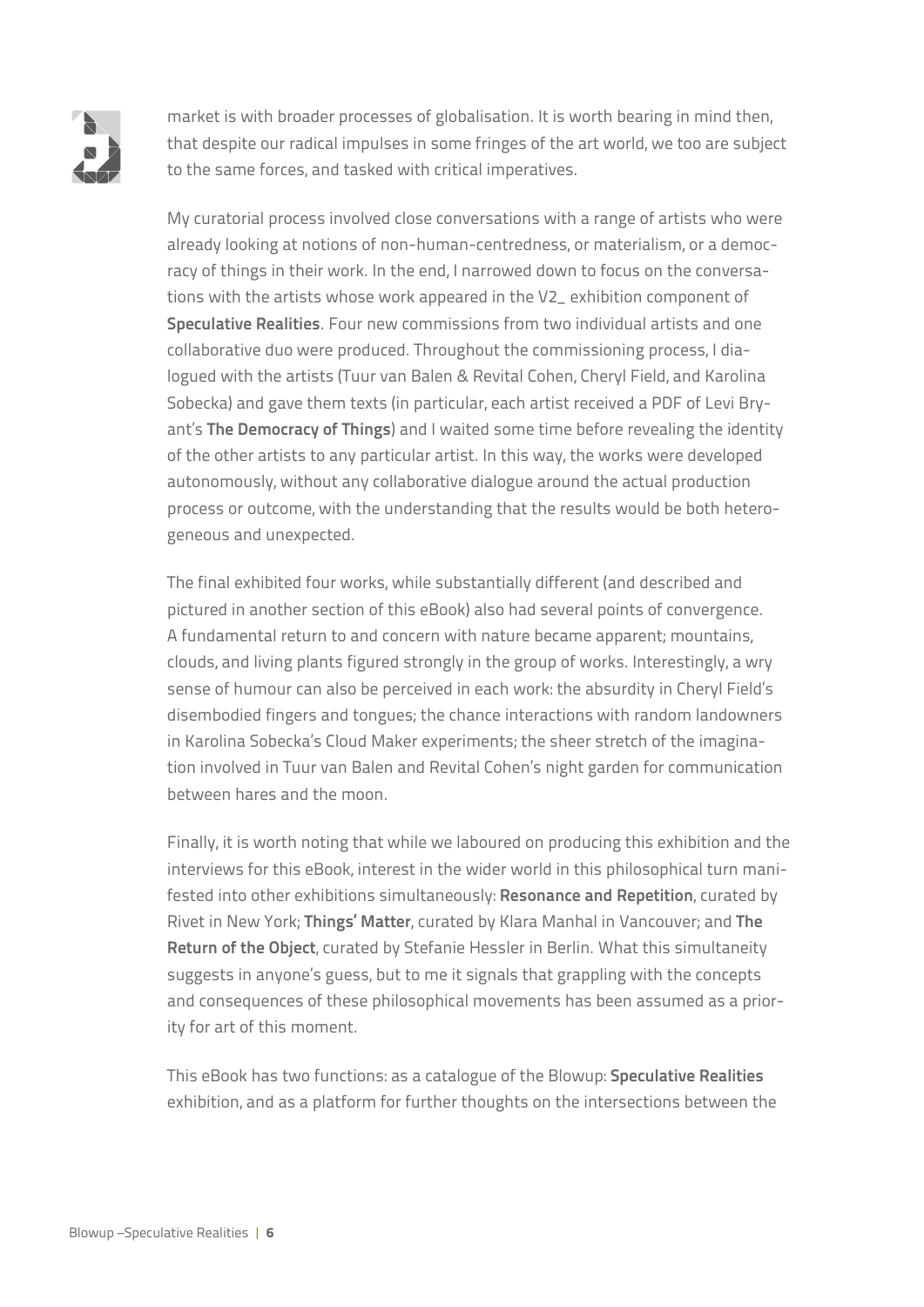

philosophical movements known as Speculative Realism and Object-Oriented Ontology and visual and media art. The texts in this reader consist mainly of interviews, with thinkers on the forefront of art criticism, media theory, philosophy and art practice, that speak to and far beyond the exhibition itself. It is my hope that even if you were not able to experience the exhibition as it manifested in Rotterdam in 2012-13, this reader will illuminate different ways of thinking and approaching the Speculative Realism and Object-Oriented Ontology in a broad sense.

Michelle Kasprzak Curator, V2\_ Institute for the Unstable Media Rotterdam, 11/01/2013

#### References

Khazam, Rahma. **The Secret Life of Things. Springerin, issue 2/12** Diederichsen, Diedrich. **Animation, De-reification, and the New Charm of the Inanimate. E-flux. Journal #36, 07/2012.**

#### Acknowledgements

In addition to all my wonderful colleagues at V2\_, I wish to extend deepest thanks to Michael Dieter and Rachel O'Reilly for not only their incisive interviews included as part of this volume, but for their ongoing support in the development of this project and their intellectual guidance and collaboration on all levels.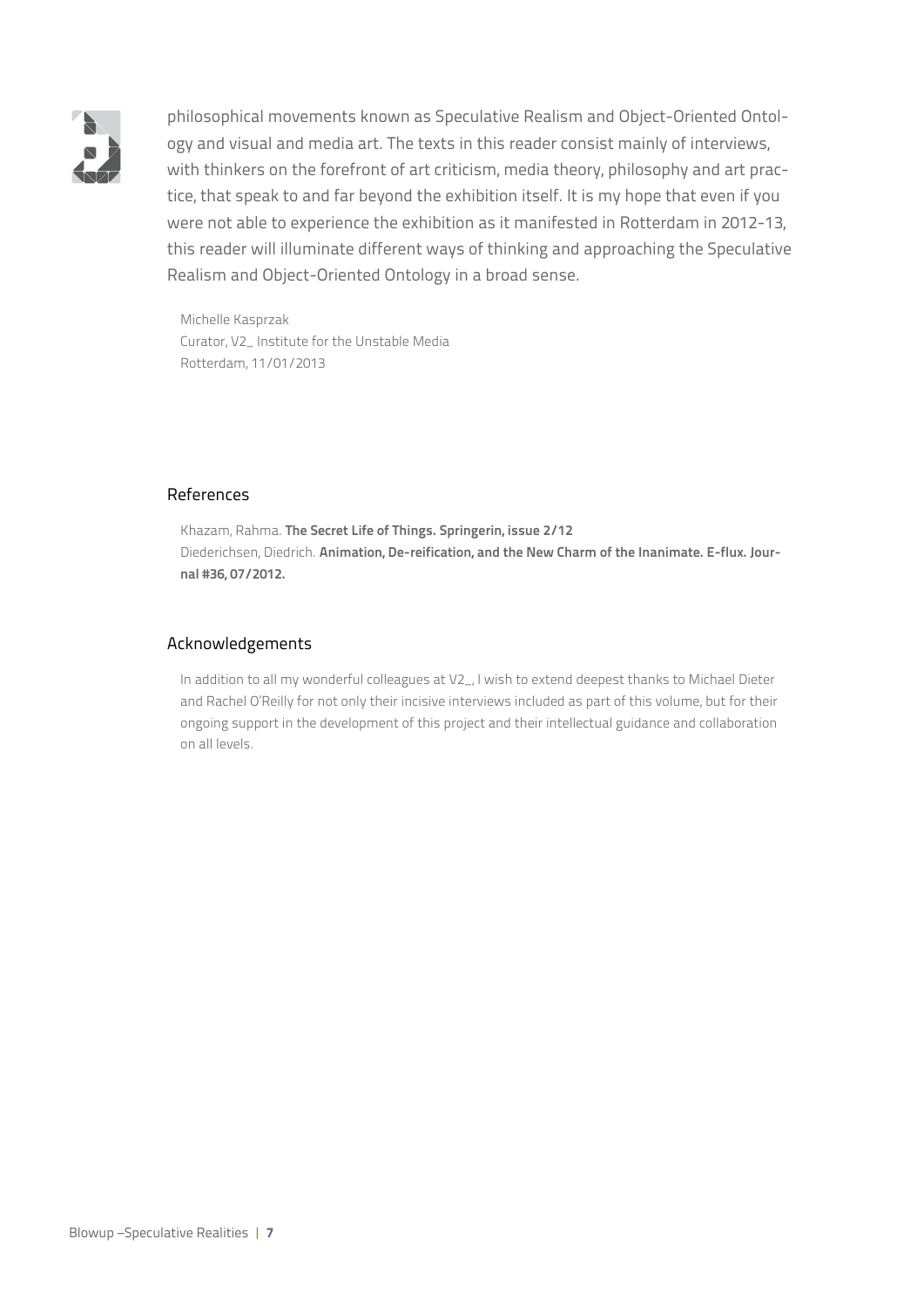## List of Works



Blowup: Speculative Realities Curated by: Michelle Kasprzak Works commissioned by: V2\_ Institute for the Unstable Media Exhibited at: Roodkapje, Meent 121 – 133, Rotterdam, The Netherlands December 8 2012 – January 11 2013

#### Exhibition Information

This edition of V2\_'s **Blowup** series of events and exhibitions will examine the how and the why of speculative realism, object-oriented ontology and artistic practice. Four new art commissions examine different aspects of Object-oriented ontology (OOO), such as a non-human-centered view of the world, and the limits of knowledge. An e-book of interviews with artists and thinkers, released with a short talk at the exhibition finissage, will round out the programme and provide insights into the relationship between this exciting turn in philosophy and contemporary art and design. Artists being commissioned include Tuur van Balen & Revital Cohen (BE/UK), Cheryl Field (UK), and Karolina Sobecka (US).

#### **BACKGROUND**

The term 'speculative realism' was coined at a conference at Goldsmiths in 2007 chaired by Alberto Toscano that included the philosophers Ray Brassier, Iain Hamilton Grant, Graham Harman and Quentin Meillassoux. Since then the term has split into factions like object-oriented ontology (OOO), spawned a number of journals (Speculations and O-Zone), book series and several other conferences and debates. The theme can be taken as part of a current philosophical interest in rethinking **correlationism** (an act of division between human and world), and is broadly congruent with existing discussions of the nonhuman, more-than-human and other frameworks of new materialism. Many key points of these conceptual trends are also pertinent to current trends in artistic practice: a non-anthropocentric worldview; an interest in modes of **ontological** levelling (a democracy of things); a consideration of aggregate forces like climate through categories of autonomy.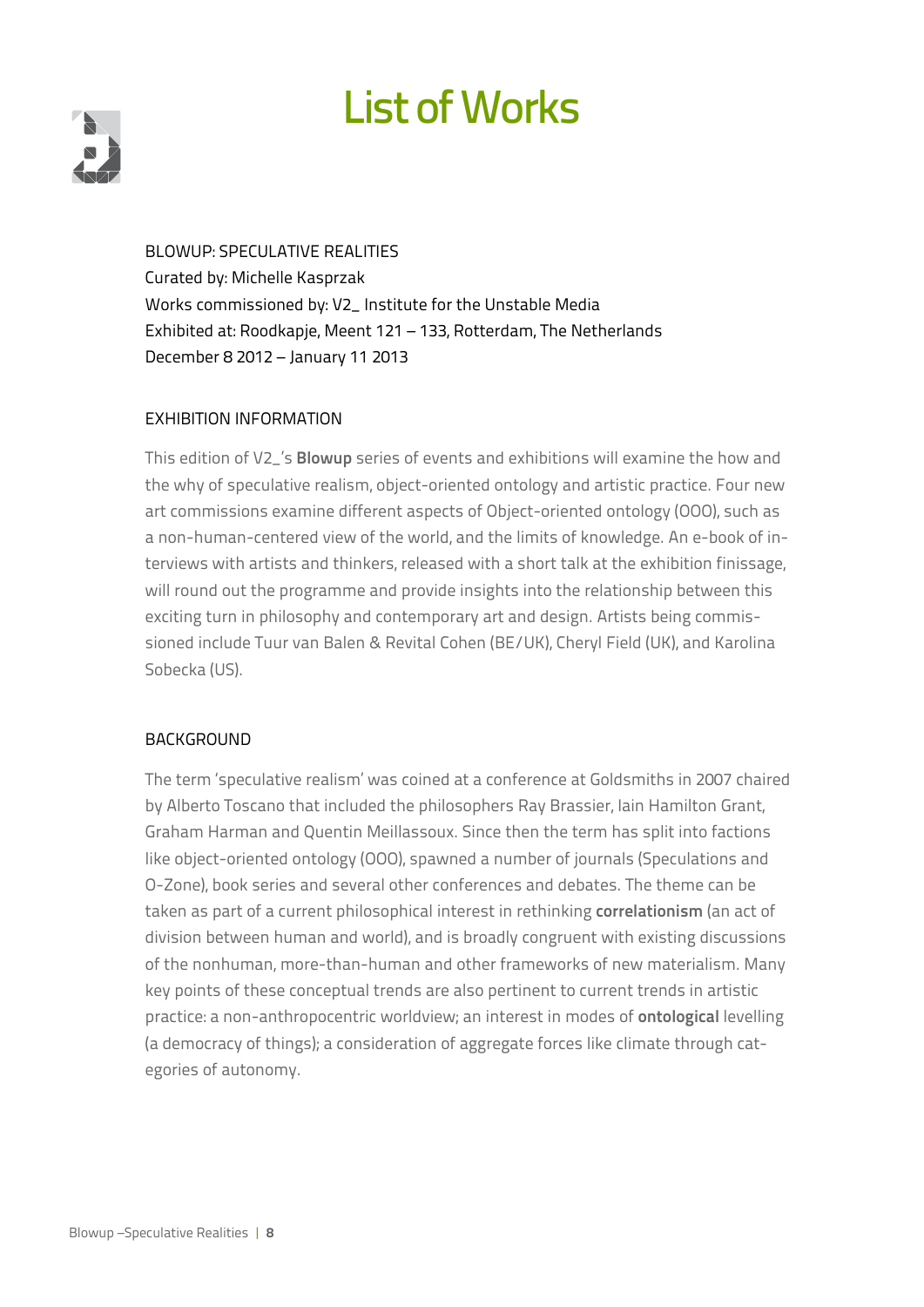#### About the works

#### Nephology 1: Cloud Maker (2012) by Karolina Sobecka

Nephology 1: Cloud Maker attempts to construct knowledge of clouds through investigating how the clouds encounter the world around them. Making a cloud is a little like making a wave in the ocean -- a gesture that seems Sisyphian in its futility and its absurdity. But if we consider the cloud as an object-for-itself, apart from its utility or its meaning for us humans, then the effort gains a different dimension. To make a cloud one has to understand it, and understand the forces that shape it. One has to ask oneself 'what does the world has to be like for the cloud to exist?'

Constructing knowledge is, as Levi Bryant writes 'like what takes place in building a house. Part of building a house will involve conceptual elements such as ideas found in engineering and architecture, part will involve social and political elements such as laws and cultural traditions in architecture, part will be real materials used such as the tools, the wood, nails, etc., and part the techniques or practices that construction workers have learned.'Nephologies similarly attempts to weave together conceptual, social, material and phenomenological threads through a cloud's particular point of view on the world.



Materials: custom misting system, styrofoam, weather balloon, video projection, C-print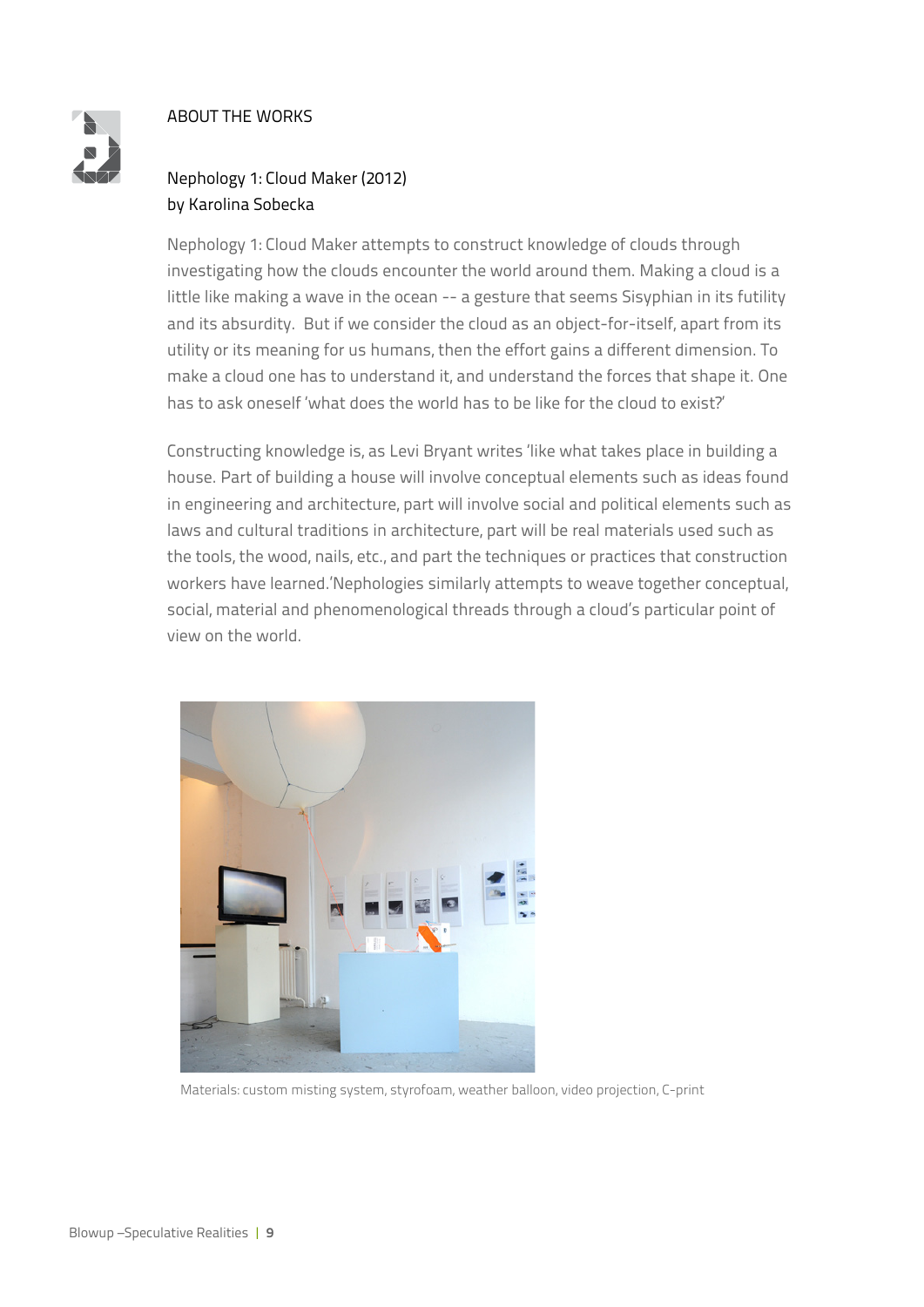

#### The Others (2012) by Tuur van Balen & Revital Cohen

A system for a hare to listen to the surface of the moon, supported and directed by the lunar movements of a moonflower. Based on the natural tendencies of the plant, an artificial symbiotic relationship is initiated between a nocturnal animal with mysterious behaviour, a psychedelic nightshade and Earth's natural satellite.

By designing a poetic interaction between plant and animal, the idea of unmediated perception of nature is examined, where phenomena are perceived within the realms of miracle or spectacle. Once nature is interpreted and explained (by humans), the 'filter' of knowledge can no longer be removed, and fauna / flora behaviours are subsequently experienced through a factual mindset.

It is this interpretation or 'attribution of meaning' that takes the primal elation out of the physical perception of non-human-mediated phenomena. Rather than meaning, this contraption emulates presence - a moment in which biology is repositioned in the supernatural territories of the unknown, the enchanting and the unspoken.



Materials: Moonflower, aluminum, nylon, solar panels, electronics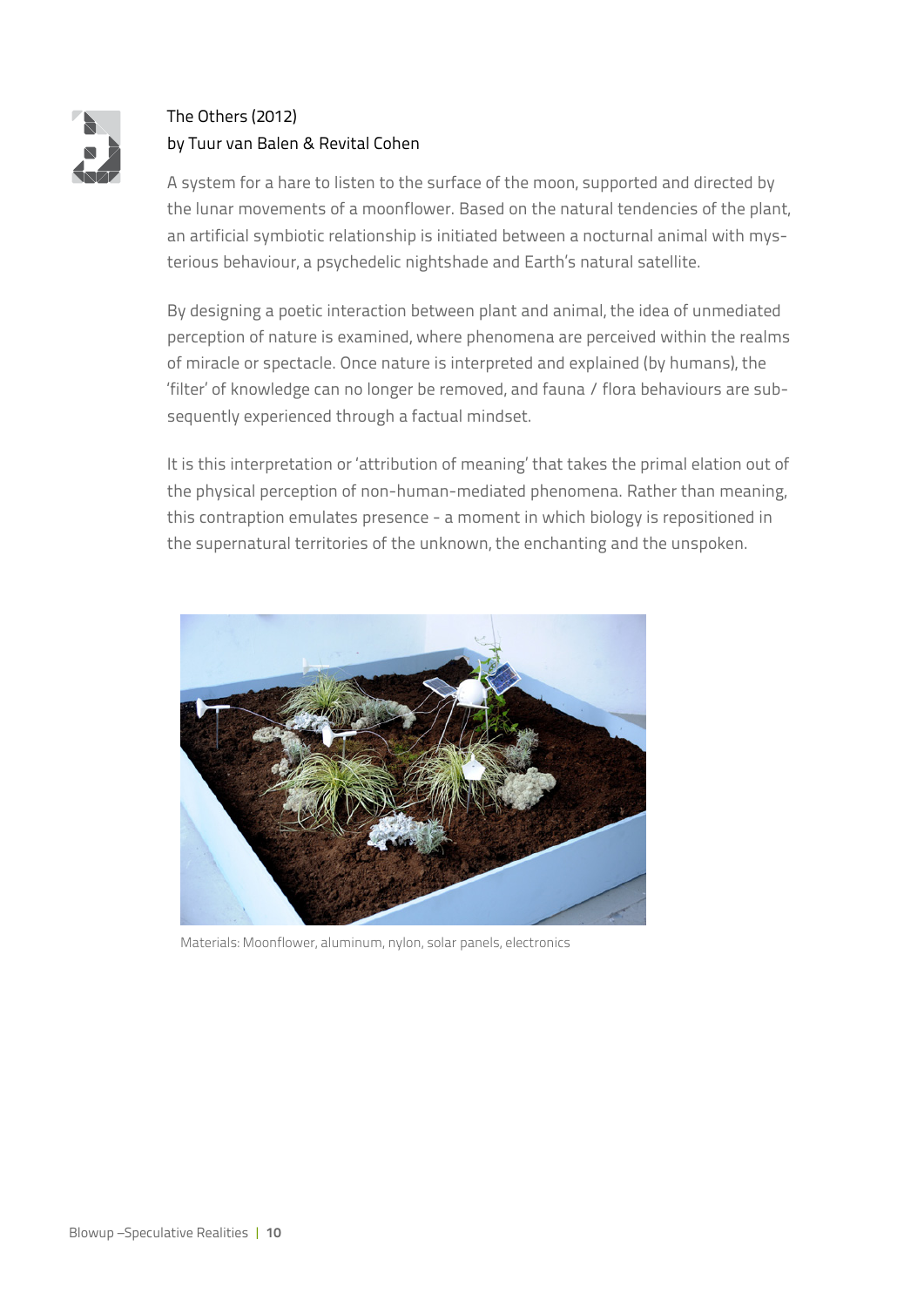

#### (C8H8)n, CSi, KAl2(AlSi3O10)(F,OH)2, C, C, CaSO4, Fe3C, SiH3(OSiH2)nOSiH3 (2012) by Cheryl Field

Cheryl Field writes about the work: 'For me, there is something uncanny about sensory and sensual organs (i.e. fingers and tongues) being dislocated from the body. Both the finger and the tongue are also fundamental to our sense of humanness and to some extent they are symbolic of our evolution i.e. the opposable finger and thumb and the power of speech and language have given us the dominant position on this planet. I want to take that wholly anthropocentric or teleological position and play with it. Specifically, this work is an opposition of objects – a reclassification of ordered structures if you will. On one side it is a simulacrum of a human tongue, cast from life in pink rubber. On the other side is a miniature mountainscape crafted from elementary chemicals such as silicon carbide, carbon (in both its graphite and diamond states) and mica. What links this miniature geology and with - surely the most democratic position of all; we, the planet and e-v-e-r-y-t-h-i-n-g come from stardust alone.'



Materials: EPS, Silicon carbide, Mica, Diamond powder, Graphite, Plaster, Steel, Silicone, Electric motor

#### Neither Ready Nor Present To Hand (2012) by Cheryl Field

Part prop, part fictional-function, part biology, part whimsy; by dislocating something as human as a finger it shifts the Heideggerian tool-state of the object from being 'present-to-hand' to 'ready-to-hand' which for a finger is, frankly, next-to-useless.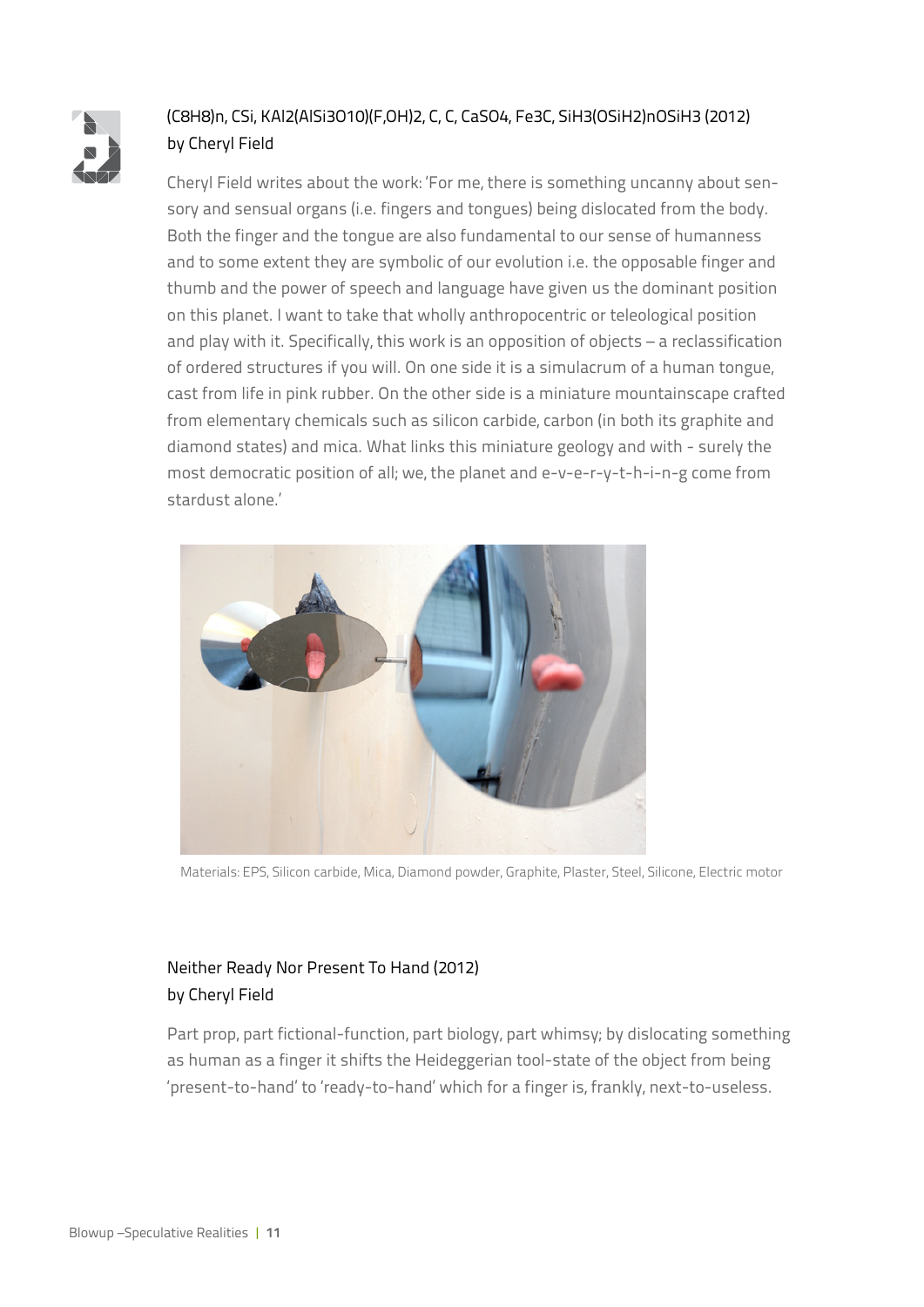

After all we'd need more fingers in order to activate (and wind-up) the tool-finger. It is a tool no more, but an object never-the-less. By liberating it, it withdraws from us and leads a life independent of our anthropocentric perception.



Materials: Jesmonite, Plaster, Brass, Clockwork, Graphite

#### Artist bios

#### Cohen Van Balen (UK) develops critical design works.

Revital Cohen and Tuur Van Balen run a London based experimental practice operating on the border between art and design. Inspired by designer species, composed wilderness and mechanical organs, they produce fictional objects, photographs and videos exploring the juxtaposition of the natural with the artificial. They often involve bioethicists, animal breeders and other scientists in the development of the work in order to push the boundaries of material and process.

Since graduating from the Design Interactions department at the Royal College of Art in 2008, they have been exhibiting and lecturing internationally. Recent exhibitions and talks took place at MoMa, Tate Britain, National Museum of China, Cooper-Hewitt, Z33 House for Contemporary Art, London Design Museum, FACT, V2 Institute for Unstable Media, Natural History Museum of Vienna and Design Indaba, amongst others.

Cohen Van Balen are the recipients of several awards and commissions, including the Science Museum's Emerging Artist Commission, two Wellcome Trust Arts Awards and an Award of Distinction at Prix Ars Electronica.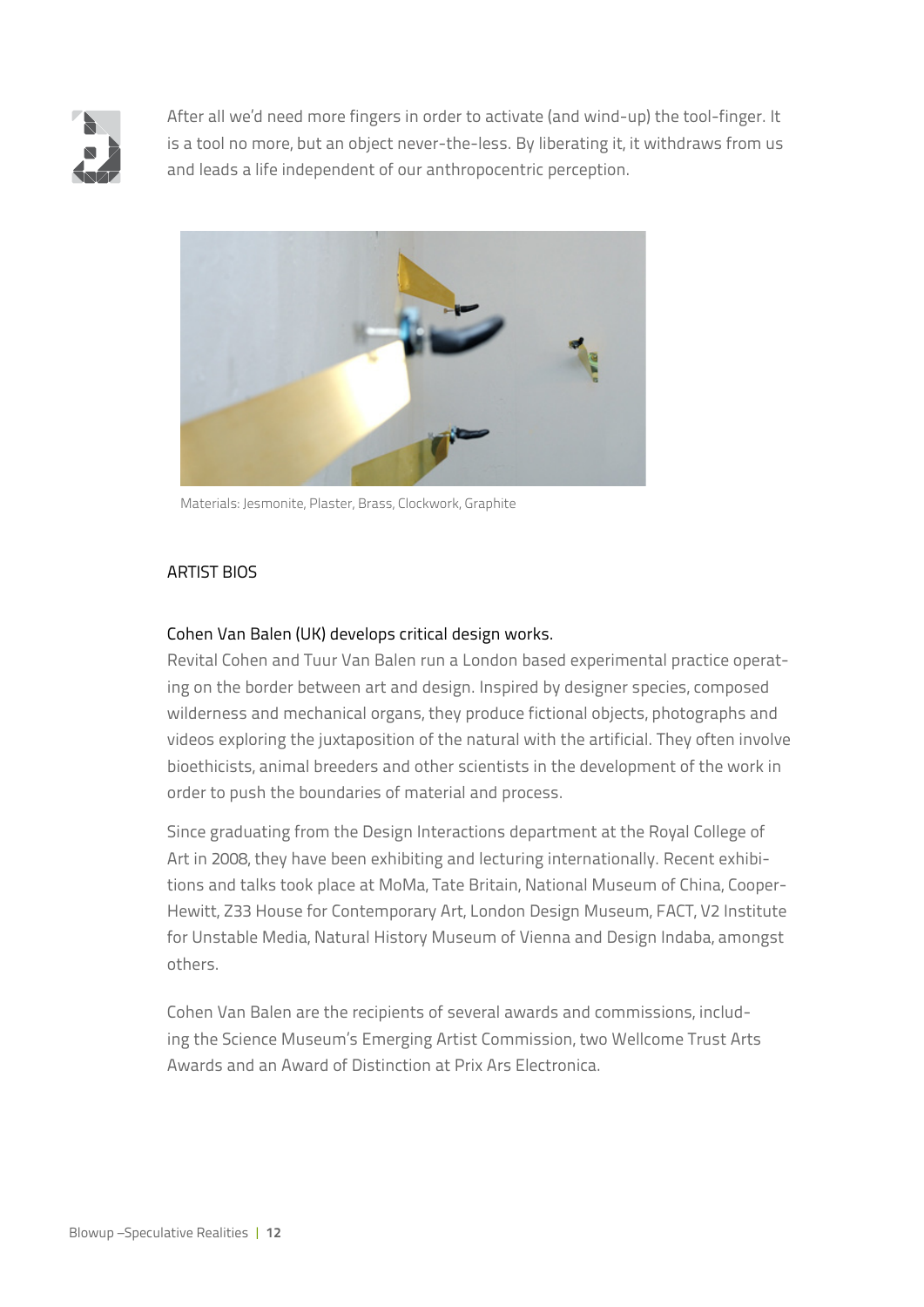

#### Cheryl Field (UK) is an artist.

After forays into the realms of Molecular Biology, Parasitology and Management Consultancy, Cheryl Field studied BA (Hons) Sculpture & Environmental Art at The Glasgow School of Art, graduating in 2007. She went on to study for her Master of Fine Art at Goldsmiths College, graduating in 2012.

Her first solo exhibition was in 2008 and she has continued to exhibit her work widely. Recent exhibitions include 'Ten Days in Summer' at The Queens Park Railway Club, Glasgow. 'Resident 11' The Royal Scottish Academy of Art & Architecture, Edinburgh. 'Submit2Gravity' at The Old Vic Tunnels, London and 'Vestiges Park' at Glasgow International 2010.

#### Karolina Sobecka (US) is a media artist, designer and animator.

Karolina Sobecka works with animation, design, interactivity, computer games and other media and formats. Her artwork often engages public space and explores the way we interact with the world we create and imagine. It often takes forms of interactive installations, urban interventions or design objects. It has been shown internationally, including at the V&A, MOMA, Beall Center for Art + Technology and ISEA, and has received several awards, including from Creative Capital, Rhizome, NYFA, Princess Grace Foundation, Vida Art and Artificial Life Awards and Japan Media Arts Festival.

#### Curator bio

Michelle Kasprzak is a Canadian curator and writer based in Amsterdam, the Netherlands. She has appeared in Wired UK, on radio and TV broadcasts by the BBC and CBC, and lectured at PICNIC. She founded one of the world's leading art curating blogs, Curating.info. She has written critical essays for Volume, C Magazine, Rhizome, CV Photo, Mute, Spacing, and many other media outlets.

In 2006, she was awarded a curatorial research residency at the Nordic Institute for Contemporary Art in Helsinki, Finland, in 2010 she attended the Summer Seminars for Art Curators in Yerevan, Armenia, and in 2011 was a guest of the BAM International Visitor's Programme in Flanders. She has a BFA in New Media (Ryerson University, 2000) and MA in Visual and Media Arts (Université du Québec à Montréal, 2006).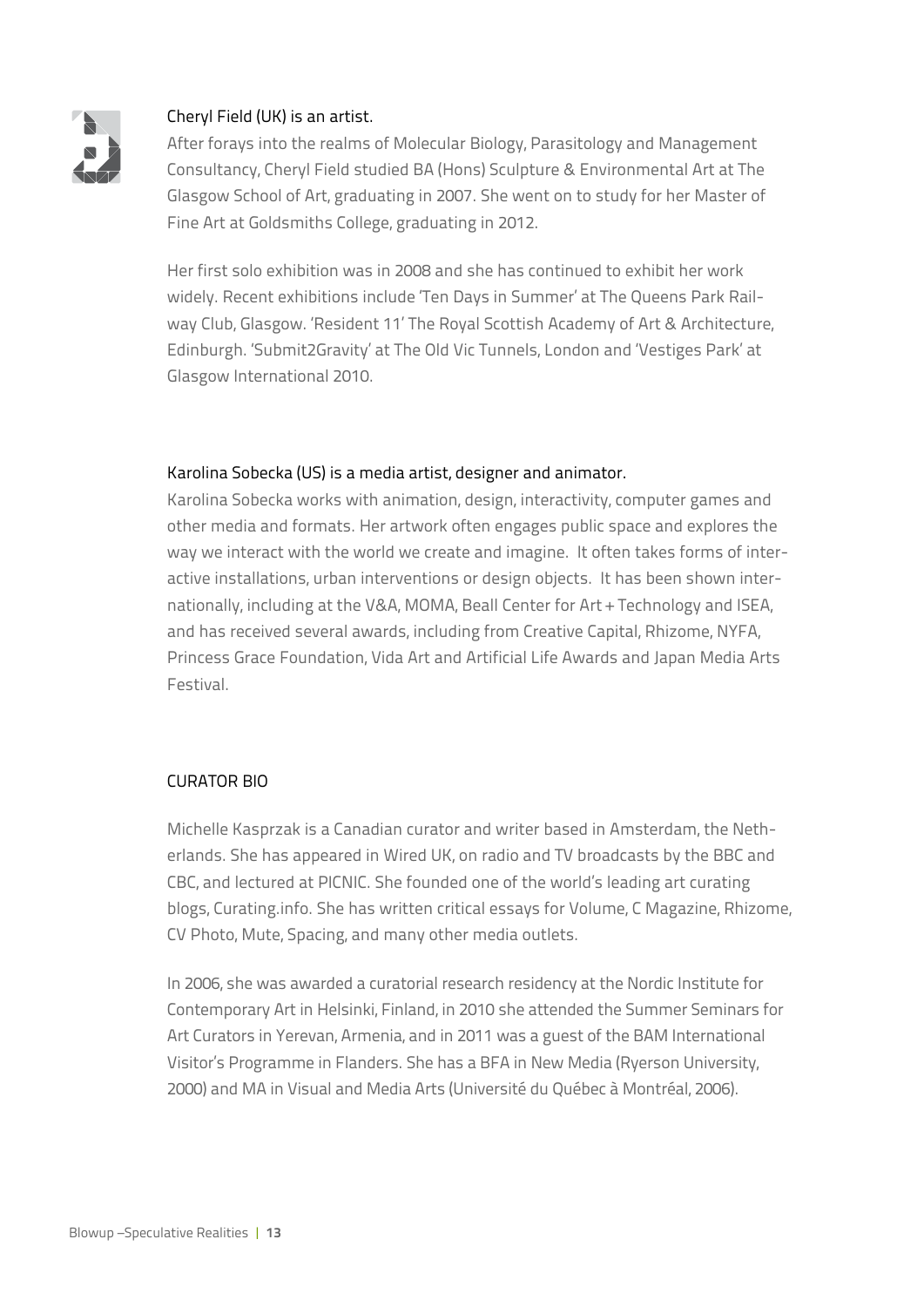

The results of her curatorial work have appeared in venues worldwide. Most recently, she was part of the curatorial team for the 2012 ZER01 Biennial in San Jose, California. She is currently a Curator at V2\_ Institute for the Unstable Media.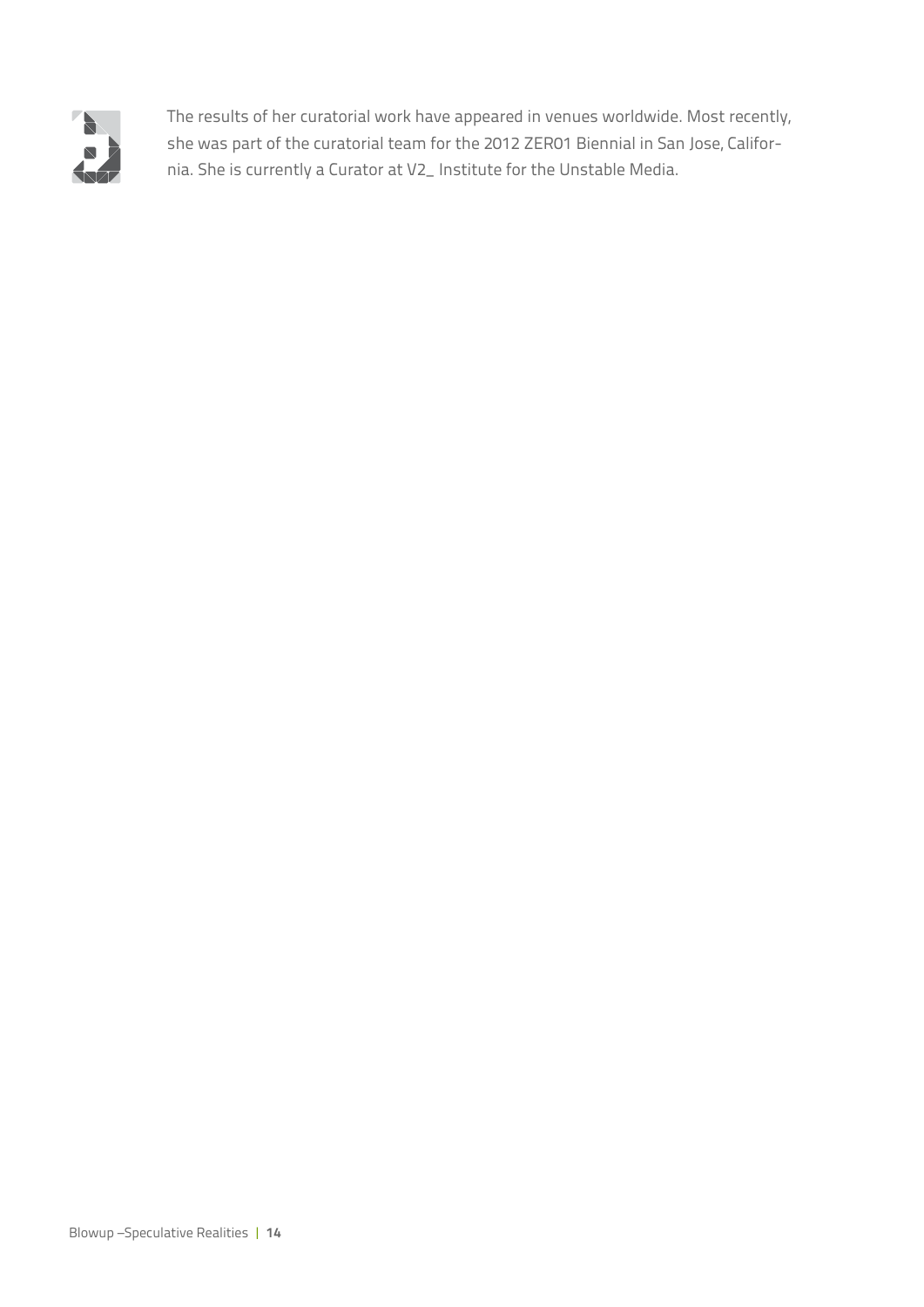

by Michelle Kasprzak

**Michelle Kasprzak (MK):** When I first approached you with this brief, what were your first thoughts on how OOO & SR was already situated within your practice?

**Revital Cohen of Cohen Van Balen (RC):** We have been working around designs for animals, animal designs and design of animals for a while now. Therefore, object-orientedontology's (OOO) ideas of things that are beyond (or perhaps around) human perception are relevant to our practice. We're interested in nonhuman presence and interactions, in processes that are beyond human control. We approach these processes and situations from a speculative point of view, not always concerned with reality, rather with fields of possibility.

**Cheryl Field (CF):** The thing that appeals to me most about OOO/speculative realism (SR) is the egalitarian position these philosophies adopt. They offer a democratic stance that is perhaps at odds with our natural impulses. It's a very human quality to harbour an anthropocentric and an anthropomorphic view of the universe. For example, children will agree with statements such as 'rocks are jagged so animals can scratch themselves' and 'birds exist to make nice music.' These kinds of teleological statements make intuitive sense to us; they are the kinds of explanations that come naturally to human minds. Science on the other hand requires the kind of abstract thought that doesn't sit so easily. And I think that is where my work (which as you know is heavily influenced by my background as a molecular biologist) and OOO/SR start to find common ground – there's a striking resemblance between these philosophical positions and the universe as described by science. Neither of the pieces of work I made are meant to be diagrammatic of OOO / SR (there are better ways to do that than though art-objects I'm sure).

**Karolina Sobecka (KS):** My work hasn't explicitly referenced OOO or SR ideas, but it was following a few related tangents. The most prominent might have been the nonhu-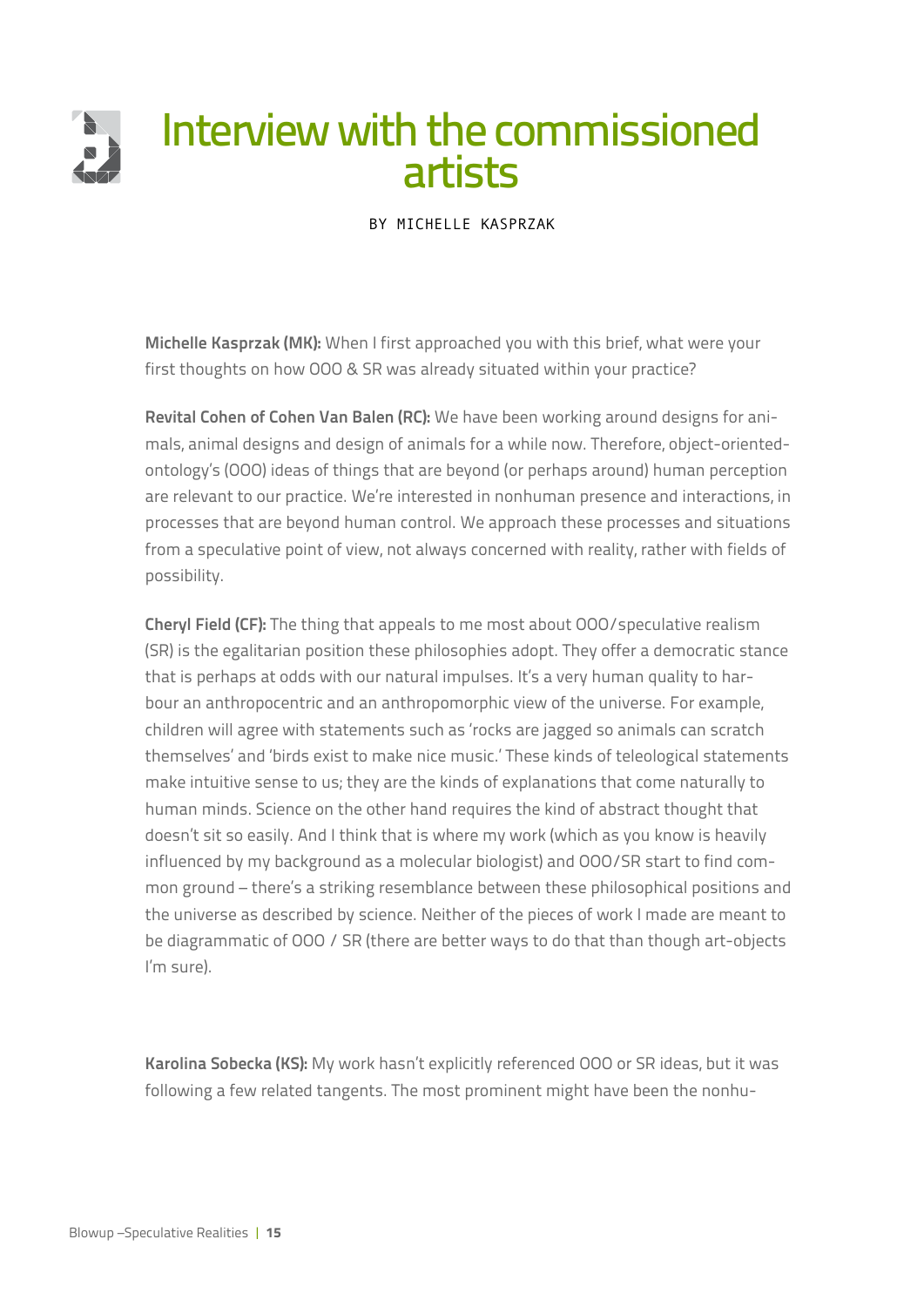

man perspective, as a lot of my work has to do with creating relationship between the viewer and interactive agency, represented often by animals or objects. I have been interested in Jakob von Uexküll's writings. Uexküll made deductions about how a particular animal experiences the world or what he calls its **umwelt**, for example, inferring the bee world from, among other things, the structure of their eyes and their behaviours. This is kind of an early version of the exploration of multiplicity of nonhuman perspectives that OOO encourages.

I was also thinking a lot about objects and how they represent cultural moments that they were created in. **The Amateur Human** project is meant to be a kind of inverse archaeology – looking at man-made objects and deciphering from them the beliefs, desires and knowledge of people who created them – except in this case the objects would be created to embody this information, rather than excavated. The project was designed to reflect on our relationship to environment in the moment of environmental crisis.

**MK:** Can you tell a little more about the works you created for the exhibition, beyond what we can learn from reading the short descriptions of them?

**RC:** We were interested in the specific visual language of nature documentaries following nocturnal animals, attempting to look into a nonhuman territory of nightshades and creatures guided by their ears and noses instead of their eyes. Night images of places and behaviours not meant to be seen appealed to us as they take biology out of the realm of 'data' and hold it within forgotten territories of wonder and mystery.

We wanted to develop a work that will reposition biology in the supernatural territories of the unknown, the enchanting and the unspoken. Especially looking into animal-plant symbiotic relationships, where one of the most beautiful and intriguing aspects is the operation of very complex systems without human intervention or inclusion. Organically altering the design of biotopes and self-engineering biodiversity, these interactions are like theatre that takes place only when there is no audience. We wanted to build a 'set' or scaffold for a poetic interaction between animal and plant where the exchanges can never be fully interpreted.

**CF:** I created two pieces of work for the exhibition – the first was a series of clockwork fingers titled **Neither ready nor present to hand**. The fingers were cast from life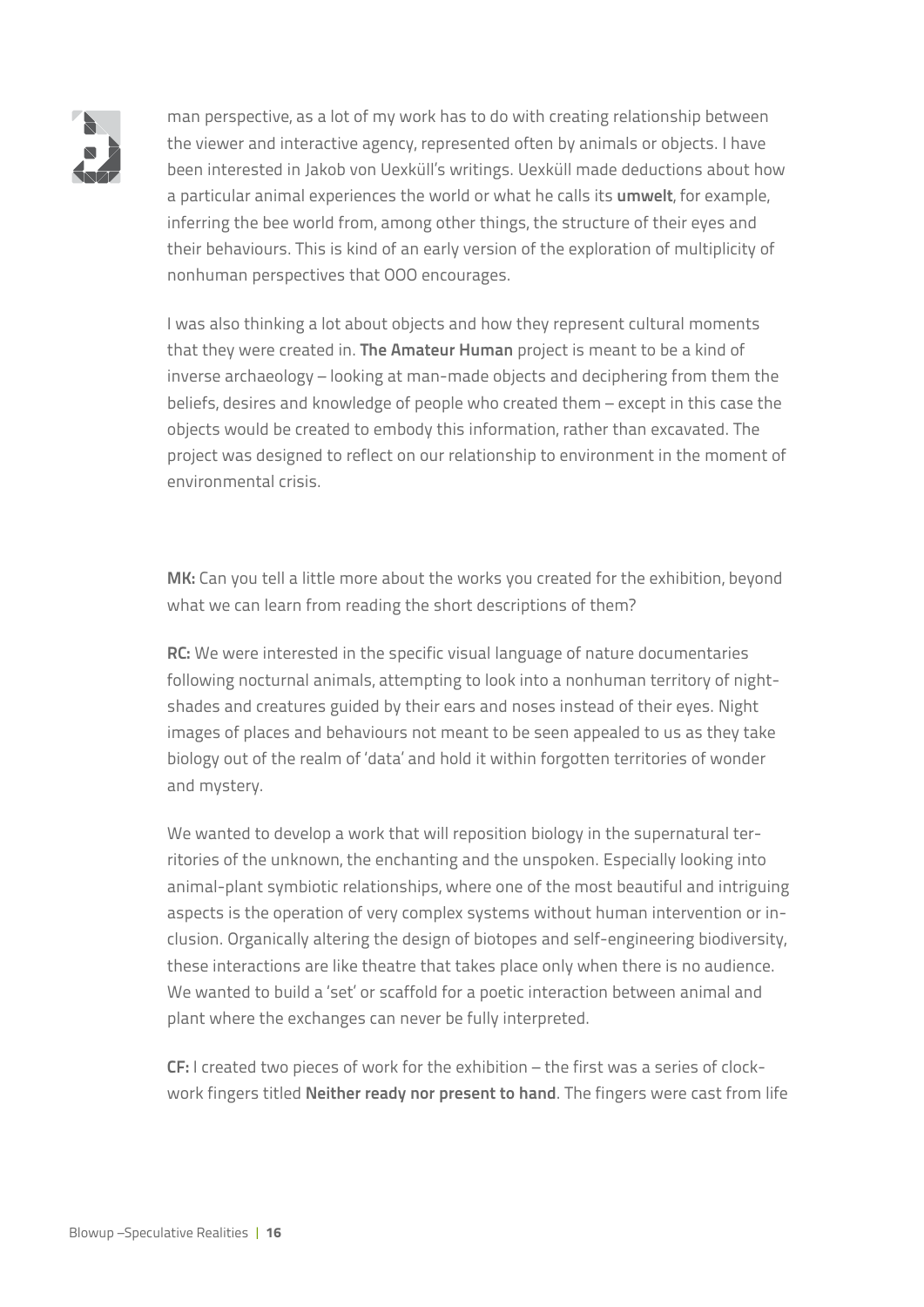

and mounted on brass brackets. The fingers and brackets wobbly wildly, in a wholly un-human way, when they are wound up by the clockwork mechanism. The second piece was titled **(C8H8)n, CSi, KAl2(AlSi3O10)(F,OH)2, C, C, CaSO4, Fe3C, SiH3(OSiH2) nOSiH3** and consisted of three turning steel plates, on one face of each was a cast, pink, rubber tongue and on the other face was a miniature mountain. There is something uncanny about sensory and sensual organs (i.e. fingers and tongues) being dislocated from the body. Both the finger and the tongue are also fundamental to our sense of humanness and to some extent they are symbolic of our evolution i.e. the opposable finger and thumb and the power of speech and language have given us the dominant position on this planet. With both commissioned works, I wanted to take that wholly anthropocentric position and play with it. The fingers are part prop, part fictional-function, part biology, part whimsy. Similarly, the tongue/mountains are another means of reclassifying ordered structures, if you will.

**KS:** This project was conceived as a set of objects and installations that explored what a cloud is through many sets of lenses – from their physical appearance to their symbolic use as an aid in myths, philosophies and representations. OOO describes each object as 'withdrawn' or unknowable, because any object (for example a tree) is a completely different thing in an ant's experience, in my experience, a cloud's experience, or its own. Nephologies aimed to explore cloud-ness from several similarly different perspectives.

For the exhibition, I created one object, the **CloudMaker** (though I still plan to develop some of the other **Nephologies**). The **CloudMaker** is also part of the **Amateur Human** project and is a personal device for weather modification. It consists of cloud-making gear sent up into the atmosphere in a weather-balloon payload. As it reaches specific altitudes it disperses Cloud Condensation Nuclei (CCN), heat and water vapour. Moisture in the air condenses into cloud droplets around the CCN, forming into small clouds. This method is inspired by a geo-engineering technique proposed to create brighter, more reflective clouds which shield earth from sun's radiation, and thus partly counteract the climate change.

The **CloudMaker** as a continuation of the **Amateur human** project is focused on human understanding of 'nature' and our place in it, or as Timothy Morton would put it, on developing our ecological awareness. It centres on engaging people in endeavours and conversations that might seem borderline absurd and thus revealing of particulars of one's actions in the world.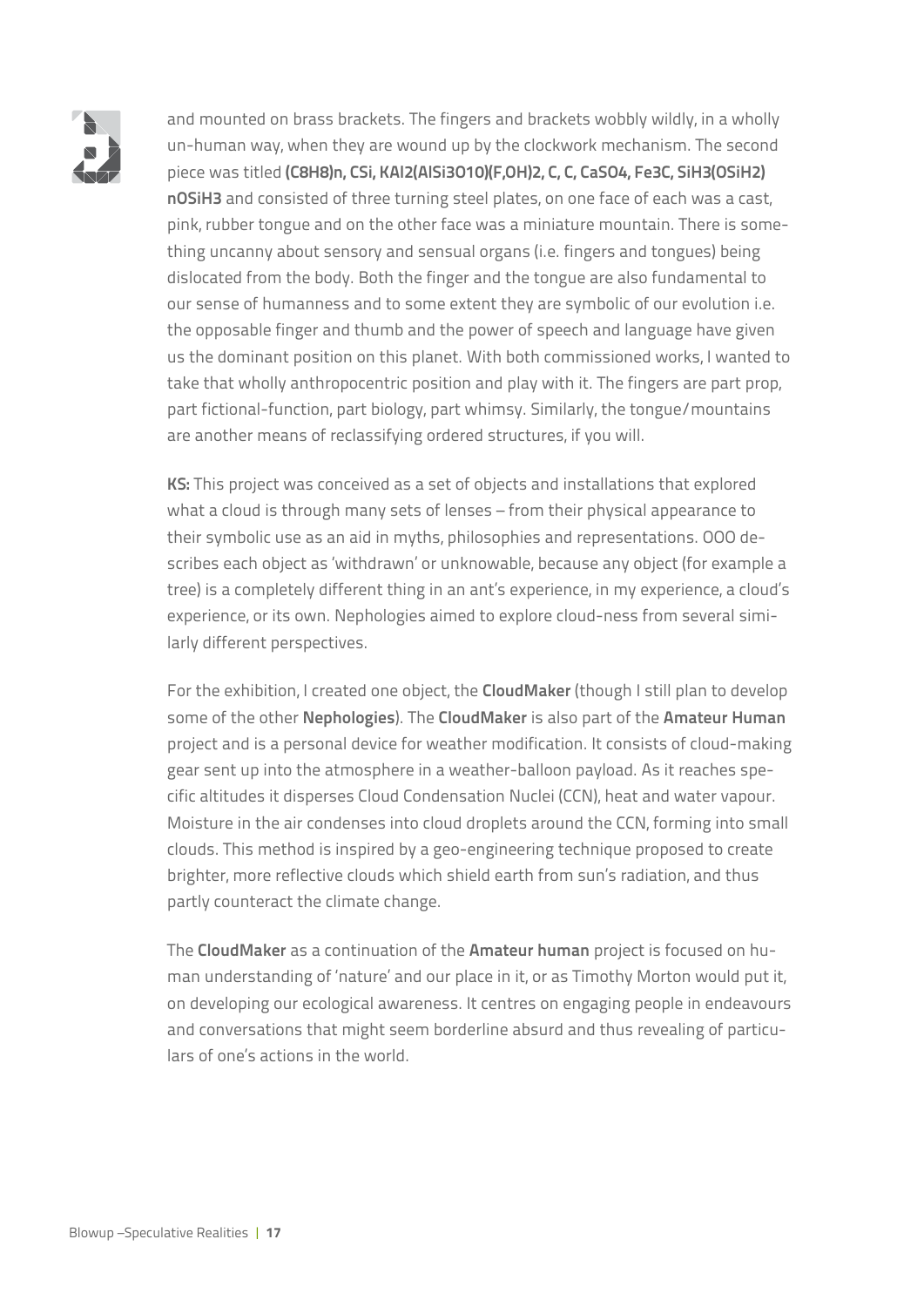

The 'meta-story' of the **CloudMaker** developed in a really interesting way as I was working on it. Each cloud launch is accompanied by a story of its trajectory in the atmosphere and of the actual cloud-making, but also, and increasingly more interestingly, by a story of its landing in someone's backyard and provoking a quite varied spectrum of opinions from random (or at least not self-selected) part of the population. For example, the first launch landed the cloud-maker in a clump of trees on the border between an environmentally protected wetland and someone's yard. The property owner was quite suspicious of me and of the CloudMaker, and would only let me on his property after I have been cleared by the local police. Interesting conversations ensued, with the police, the property owner, and the local tree service, bringing up such issues as legality of cloud-making, social and personal responsibility, privacy, and lawful enforcement of environmental protection.

**MK:** When confronted with the main tenets of OOO & SR (rethinking correlationism (an act of division between human and world); a non-anthropocentric worldview; an interest in modes of ontological levelling (a democracy of things); a consideration of aggregate forces like climate through categories of autonomy), how do you broadly see these as relevant to current visual & media arts practice?

**RC:** Ontologically, our practice has occasionally been described as part of visual & media arts practice; in the midst of it, caught up in the turmoil. It doesn't give us the best perspective to speak of the area in broad terms, neither to situate its tenets. We leave that to the others.

**CF:** Unlike the scientific process, which is designed, wherever possible, to remove the human from the equation, the same is clearly not true for visual art. The work any artist makes can only ever really be a reflection of their personal experience of the times in which they live. How then does that reconcile with the notion in SR that 'the real' must be thought of independently of its connection to mind or human action? I'm not sure it can. We can try and stand outside of our own experience and noodle about ecology; pre- and post-human universes; inter- and intra-species parity, but ultimately we are tightly tethered to the inside of our own heads, to the most complex material in the known universe – our brains – and therein lies the rub.

**KS:** I think OOO and SR are really inspiring theoretical discourses. The terminology they introduce alone is a kind of bombastic naming statement that forces rethinking and reorganizing our assumptions. It was really interesting to delve deeper into this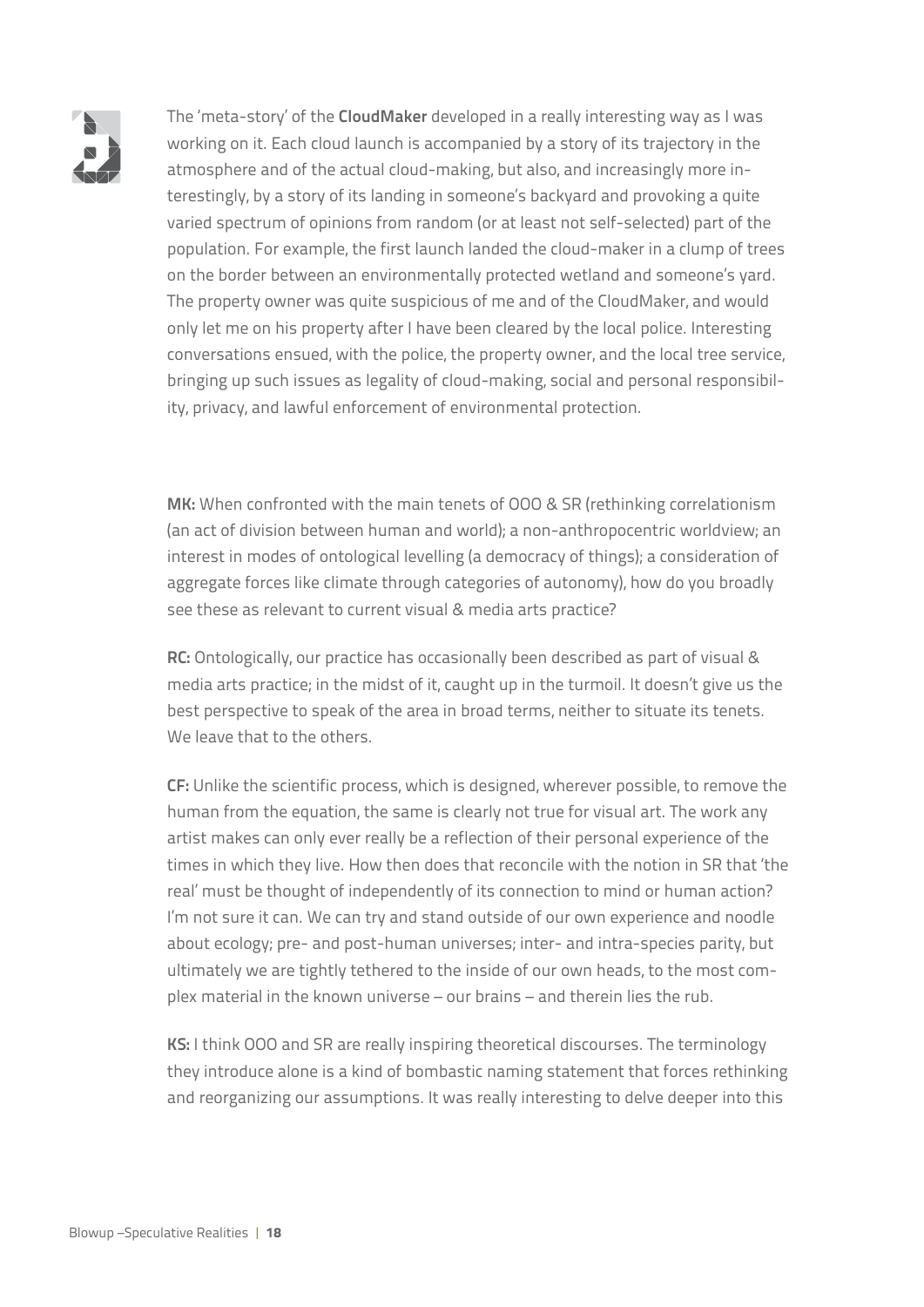

thinking when working on this project. New ways of thinking about issues such as global warming or relationship with and between the non-humans (including things as well as animals) are really revitalizing them. It's even more interesting that those thoughts emerge 'as we speak,' and the philosophies are still shaped and formed in the online forum postings, comments and the networked discourse, which as probably contributed to its embrace by new media art community in particular. As Levi Bryant (2012) put it, talking about the proliferation of OOO and SR: 'its growing presence in academic debates has not so much been the result of presenting persuasive arguments – though hopefully it does that too – but the result of how it has unfolded in the material domain of social communications technologies and open-access publishing. In other words, there's a sense in which, as McLuhan put it, 'the medium is the message.'

**MK:** Can you tell us a little more about the play with OOO thought in each of your works? Maybe Cheryl, you can elaborate on the role of Heideggerian thought for you?

**RC:** The piece is the piece: an interface for a hare to listen to signals that have been bounced off the moon. The noise in these signals is caused by irregularities in the surface of the moon. A moonflower is part of the design of the antenna. The moonflower is a nightshade that corresponds to the moon, aiming as an antenna. The moonflower is a psychedelic plant. Hares eat all plants and flowers. Because of its violent mating rituals, the hare has historically been perceived as a lunatic. 'As crazy as the March Hare.' Lunacy is the attribution of mental illness to the moon. Eastern cultures tell stories of a hare living on the moon, engaged in sacred practices that are beyond our understanding.

**CF:** My most obvious nod to Heideggerian thought is in **Neither ready nor present to hand.** It tickles me that by taking a human finger or thumb and removing it from the body and activating it by mechanical means instead of biological means, it irrevocably shifts the Heideggerian tool-state of that finger from being 'present-to-hand' to 'ready-to-hand' which for a finger is, frankly, next-to-useless. After all, we need more fingers in order to activate (and wind-up) the tool-finger. It is a tool no more, but an object never-the-less. By liberating it from the shackles of the hand, it withdraws from us and leads a life independent of our anthropocentric perception.

**KS:** Clouds are barely objects at all and so, being a kind of edge condition, seemed fitting for exploration of object-hood. Clouds have been historically used as philosophi-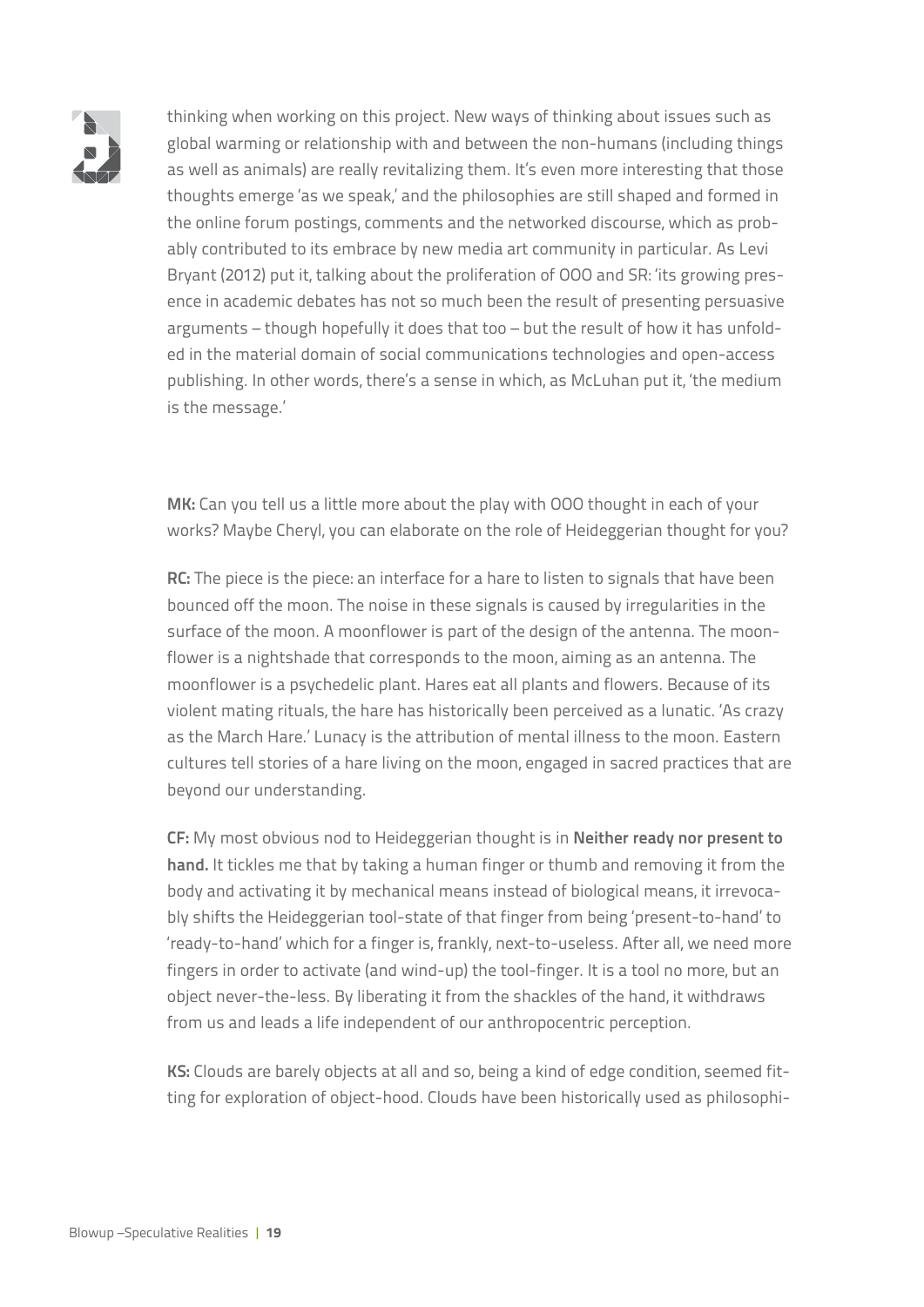

cal aids including by Descartes, who was convinced that if he could explain clouds, he could explain everything, since they epitomize the ungraspable.

Trying to make a tiny cloud in the atmosphere is kind of like trying to make a wave on the ocean, and some OOO discussion is related to the long conversation regarding such poetic/humorous gestures of absurdity and futility (Robert Barry's **Inert gas series** for example, in which he released neon, helium and other inert gases into an atmosphere). From the OOO standpoint, removing considerations of what meaning or utility these gestures might have for humans, we can see them and their products as truly 'democratic,' 'objects-for-themselves,' rather than 'for the gaze of a subject, representation, or a cultural discourse' (Bryant 2011: 19). Like Latour's 'galloping freedom of the zebras,' they 'lack nothing' without our gaze (49). Their invisibility to humans doesn't take away from their object-hood.

The absurdity of trying to make a cloud is instead of linked to the fact that clouds are just tiny 'footprints' – temporary local manifestations – of the giant 'hyper-object,' the climate, so massively distributed in time and space that it is invisible to us, yet whose shadow looms into our world everywhere, and whose reality, according to Timothy Morton, is more real than the 'wet stuff under your boots' (2010). It towers above human comprehension and makes attempts such as commercial or military weather modification either laughable or horrible.

The invisibility of matter in this project is also partly related not only to the ephemeral nature of the object (potentially) created, but also to the kind of mediation that usually takes place in portraying phenomena that are beyond our immediate experience. Such 'instrumentally detected reality' is inferred from blips on measuring or viewing devices and presented to us in an enhanced, illustrative version.

**MK:** Looking at the show as a whole, do you have any comments on the most significant synergies and connections between the works?

**CF:** Two things come to mind – purpose and humor. What struck me about the exhibition was that each of the artists built seemingly functional objects, i.e. objects that looked like they should fulfill a purpose. Whether that was a fictional, a philosophical, a poetic or a practical purpose (or indeed many purposes simultaneously) was for the audience to decide. Also I have to admit that I found the works in exhibition really funny. There is something slightly unhinged (I mean that in a good way!) about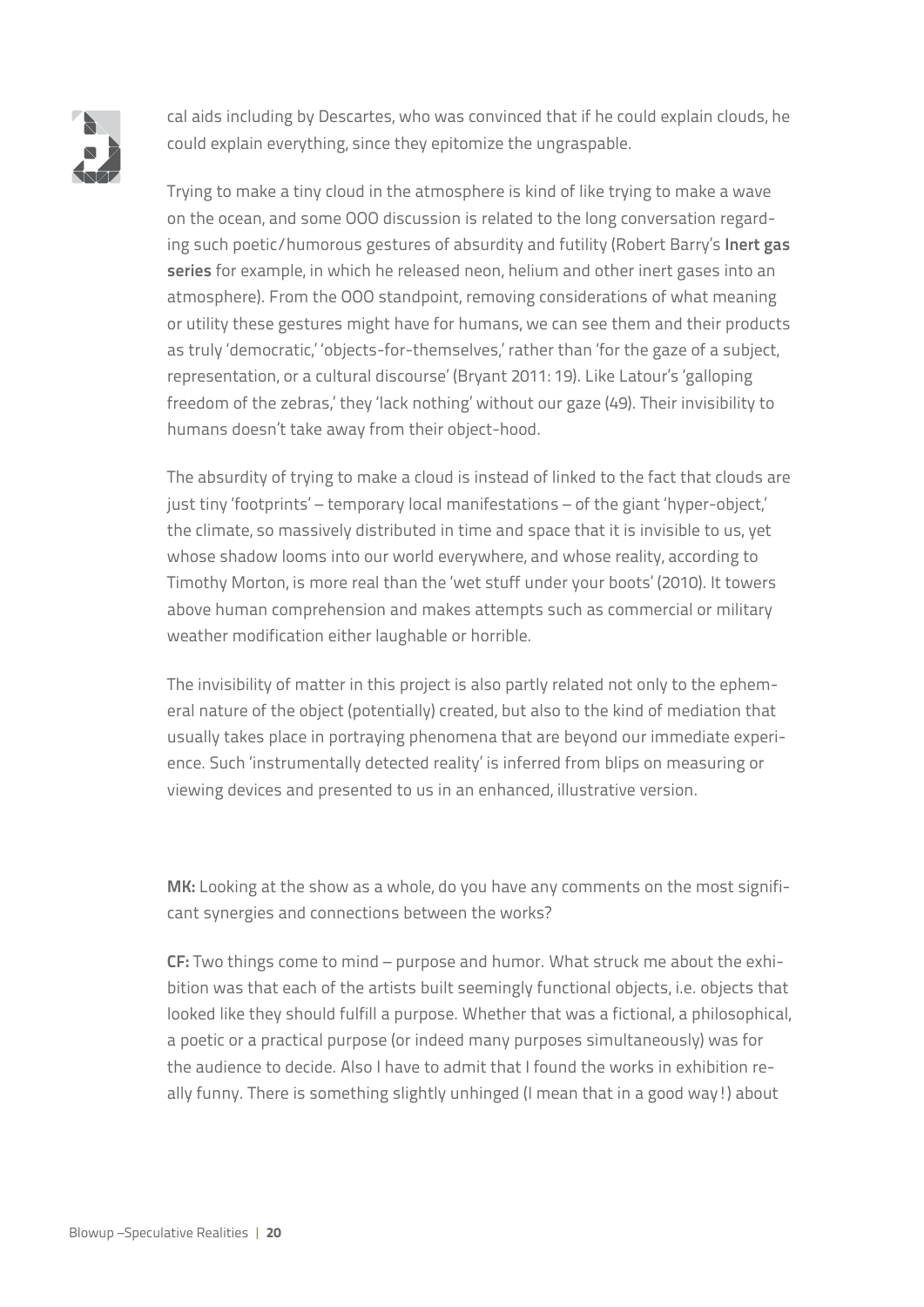

the works in the show; the hilarious journal that accompanies Karolina Sobecka's tremendously serious cloud machine and Tuur van Balen & Revital Cohen bonkers system for a hare to listen to the surface of the moon… these are funny, functional/ non-functional objects. These works are about ideas become matter, and matter insinuating its way back into thought. Perhaps, in the end, this is the only way we can tackle a subject like SR?

**KS:** All the projects are very different approaches, and I think maybe thanks to those differences they complement each other, especially when considered through OOO concepts.

One unifying characteristic might be their uncanny-ness: Cheryl's tongues, mountains and fingers mix their familiarity with strangeness, putting the viewer really in the bottom of the uncanny valley. The moon garden for the hare and the giant antenna that communicates with the moon (and the carrots and the mountains and the clouds and everything else) is a really wonderful story and a way of imagining the interconnectedness of things, evoking Tim Morton's idea of 'strange strangers' (2010). The **Nephologies** project also points to Morton's understanding of uncanny valley – where the more we come to know about something the stranger it becomes.

**MK:** Do any of you have future plans for your work(s)?

**KS:** I'm planning to take the **CloudMaker** to places where it might find new resonance. Wyoming, North Dakota, Texas, Utah, Colorado and Nevada have now or had in the past state's weather modification programs, so they seem a promising launching ground. I will also take the **CloudMaker** abroad to launch it in different cultural, environmental and legal settings.

Each of the launches stories adds to the Launch Log – the experimental documentary I am making around the stories of each **Amateur human** object, which I'll be working on for the next few months. Eventually I also plan to develop other **Nephology** and **Amateur human** projects.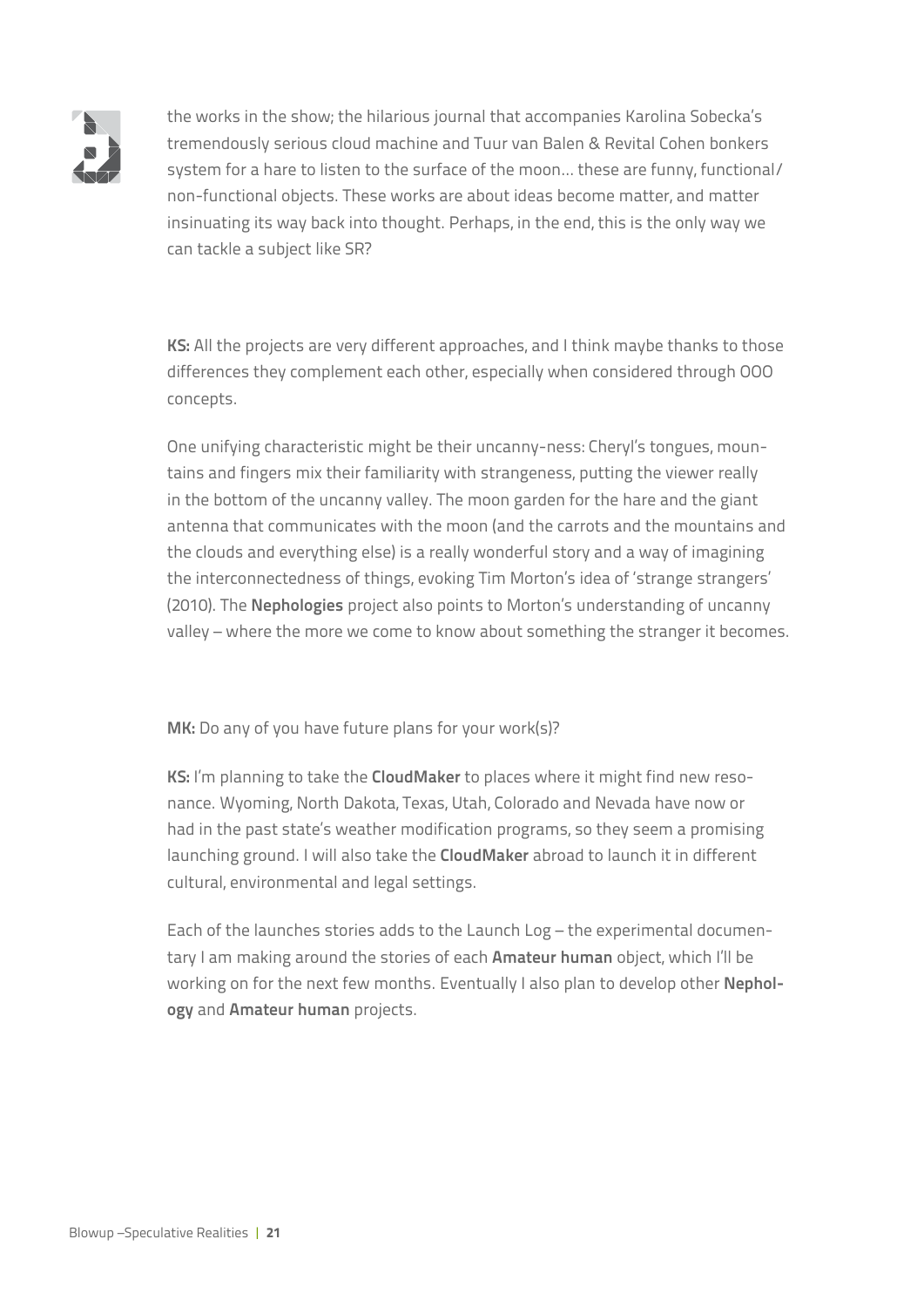

#### Works Cited

Levi Byrant, **The Democracy of Objects**, Open Humanities Press, 2011; [http://openhumanitiespress.](http://openhumanitiespress.org/democracy-of-objects.html) [org/democracy-of-objects.html](http://openhumanitiespress.org/democracy-of-objects.html)

—. 'The Materiality of SR/OOO: Why Has It Proliferated?', **Larval Subjects** (2012); [http://larvalsubjects.](http://larvalsubjects.wordpress.com/2012/06/03/the-materiality-of-srooo-why-has-it-proliferated/) [wordpress.com/2012/06/03/the-materiality-of-srooo-why-has-it-proliferated/](http://larvalsubjects.wordpress.com/2012/06/03/the-materiality-of-srooo-why-has-it-proliferated/)

Timothy Morton, 'Thinking Ecology: The Mesh, The Strange Stranger, and the Beautiful Soul,' in Robin Mackay (ed.) **Collapse VI**: Geo/Philosophy, Falmouth: Urbanomic 2010, pp. 265-293.

—. 'Hyperobjects and the End of Common Sense', **The Contemporary Condition** (2010), [http://contem](http://contemporarycondition.blogspot.com/2010/03/hyperobjects-and-end-of-common-sense.html )[porarycondition.blogspot.com/2010/03/hyperobjects-and-end-of-common-sense.html](http://contemporarycondition.blogspot.com/2010/03/hyperobjects-and-end-of-common-sense.html )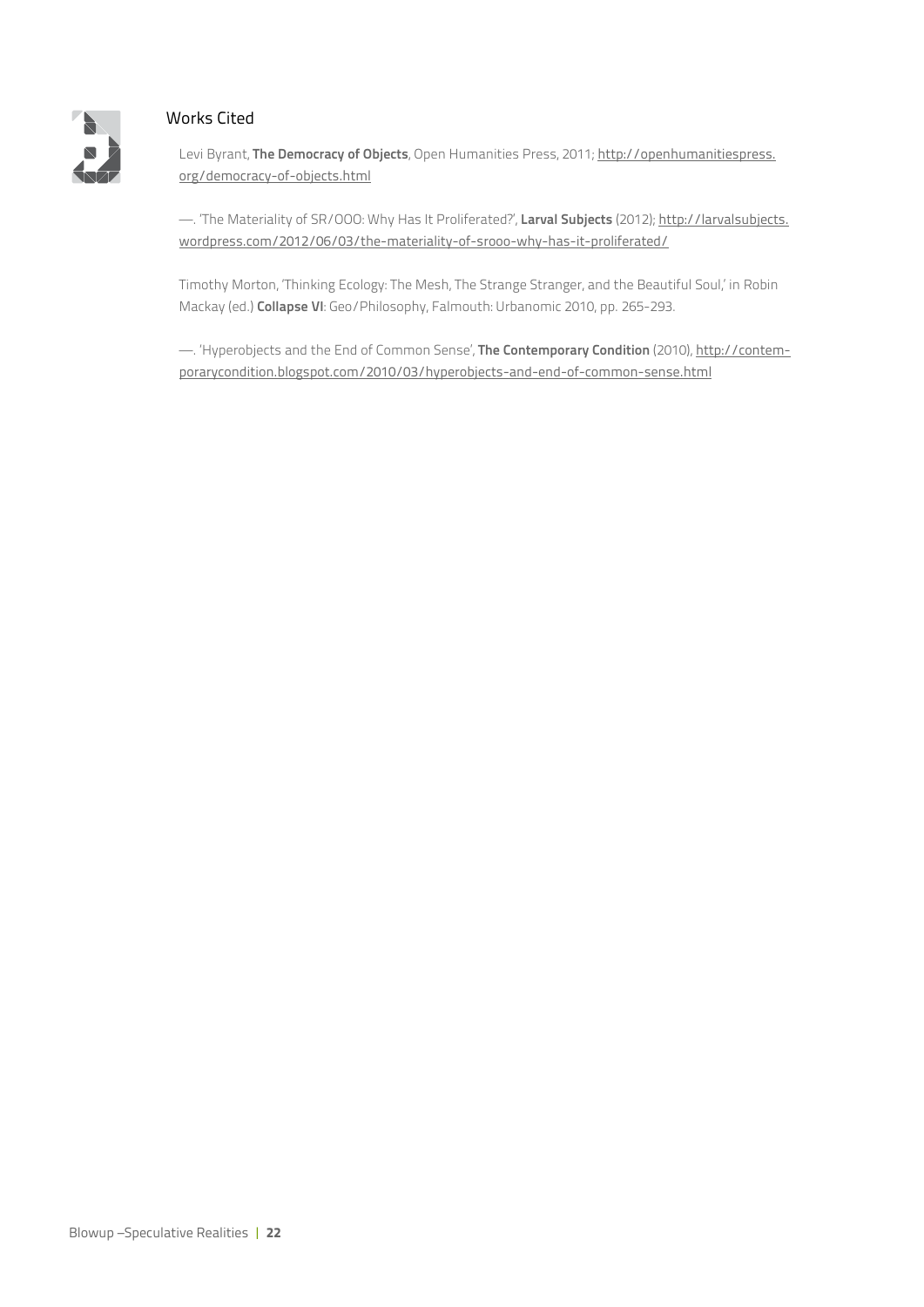

### New Materialism and Non-Humanisation

#### AN INTERVIEW WITH JUSSI PARIKKA by Michael Dieter

**Michael Dieter (MD):** Is there a 'materialist', 'realist' or 'nonhuman' turn in contemporary thought? If so, how would you position your work in relation to these trends and what is at stake with such terms?

**Jussi Parikka (JP):** This is definitely the claim that has been strongly voiced from a range of different directions over the past few years. We have various testimonies of such an emphasis in theory discussions, from conferences such as the recent one in Milwaukee organized by the The Center for 21st Century Studies (The Nonhuman Turn, in May 2012) to publications, blog posts and books. New Materialism is having its fourth conference this year – first one in 2010 at Anglia Ruskin University in Cambridge, and now this year in Turku Finland. Object-oriented perspectives are being mentioned in so many events and forums continuously.

Indeed, the nonhuman has now received a voice – several voices – that is articulated across a range of platforms, and with different factions even to the extent that there is something Monty Pythonesque about it. I am thinking here of the film **Life of Brian**, and the confusing quarrels between Judean People's Front with the People's Front of Judea, and other groups. In terms of the various Fronts for materialism, realism and nonhumans, what they seem to agree on is that the politics of the symbolic, representation and signification have ended up in a dead-end situation, being able to talk of humans and of nature/Ecology/non-humans only as far as they are incorporated into the symbolic/power structures of human interests. Indeed, one can find this idea in objectoriented-ontology (OOO), leaning towards the philosophies of Quentin Meillassoux, the wider speculative realism project, the new materialist philosophies that widely articulate in as diverse ideas as Manuel Delanda's, Rosi Braidotti's and more. Philosophers such as Catherine Malabou have articulated ontological coordinates for 'new materialism' too in relation to neurosciences as a challenge to theory discourse. Kared Barad has been instrumental in relating quantum theory to feminist materialism, as well as pitching an exciting way of understanding the entangled materialities in which we know the ontologically nonhuman. But one could also nod towards early cultural studies discussions between Stuart Hall and Lawrence Grossberg – a discussion that has not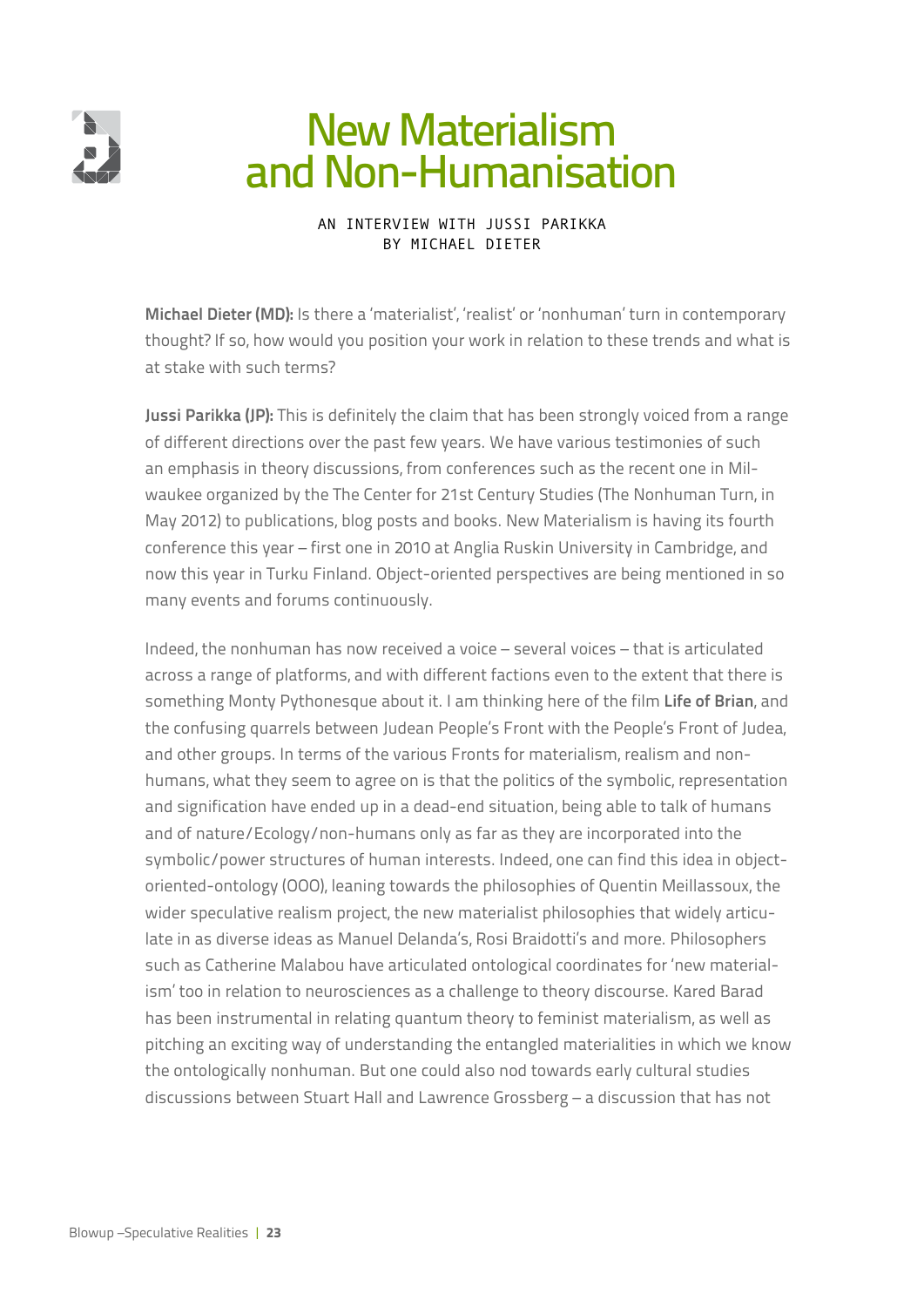

been considered much in recent years despite the useful theoretical ideas Grossberg promoted as 'spatial materialism' (see Wiley 2005). Already since the 1980s there have been such strong theoretical positions that offered critiques of epistemological and empirical bases of cultural and media studies. These have even happened inside those disciplines, a fact often forgotten nowadays. And critical theorists in general have investigated messy materialities and their implications for methods, actor-networks, human-animal-relations. The same thing applies to media theory that was vocally opposed to, for instance, a hermeneutical emphasis on (human) meanings. The last point relates, of course, to German media theory and, for example, Friedrich Kittler, whose project since the 1980s at least was to drive out the 'human' from humanities.

In other words, we need to be able to historicize the recent enthusiasm for materiality in much stronger terms than we have done so far. It's not all new and recent by any means, even if there might be something new about how we approach some of the topics now. I appreciate Braidotti's work and way of writing in this sense. For instance, in her recent interview in the book on **New Materialism** by Rick Dolphjin and Iris van der Tuin she importantly reminds the reader that the poststructuralist generation had their own discussions of materiality, and demands that we need to deal with the Marxist legacy, partly redefining it (the neo-materialism of Foucault) and partly trying to figure out a way to account for the 'materiality of the sign,' like Barthes and Lacan did. It was already Braidotti, moreover, who early on made the important point that a lot of the early debates around materiality were embedded in a 'theoretico-political consensus' (to use her words) that made this materialism of signifying practices was 'both a necessity and a banality for some poststructuralists' (Dolphijn and van der Tuin, 2012: 20). Two important points then: we need to be able to investigate the long histories of materiality as a term, and also the long legacies of nonhuman thought that definitely did not begin in the past couple of years despite the trend.

For me, the question of materiality is related to that of the nonhuman and this is a significant point of my theoretical interests. I am not sure if I am myself comfortable with using the term 'realism' even if I do agree with various points its defenders make: there definitely is a world out there! However, I work less as a philosopher than as a media theorist/analyst, where I want to investigate the concrete temporal and historical existence of nonhumans. This means a double articulation in terms of firstly how do we establish knowledge about nonhumans as significant – in other words, what are the conditions of existence for our knowledge and theories of the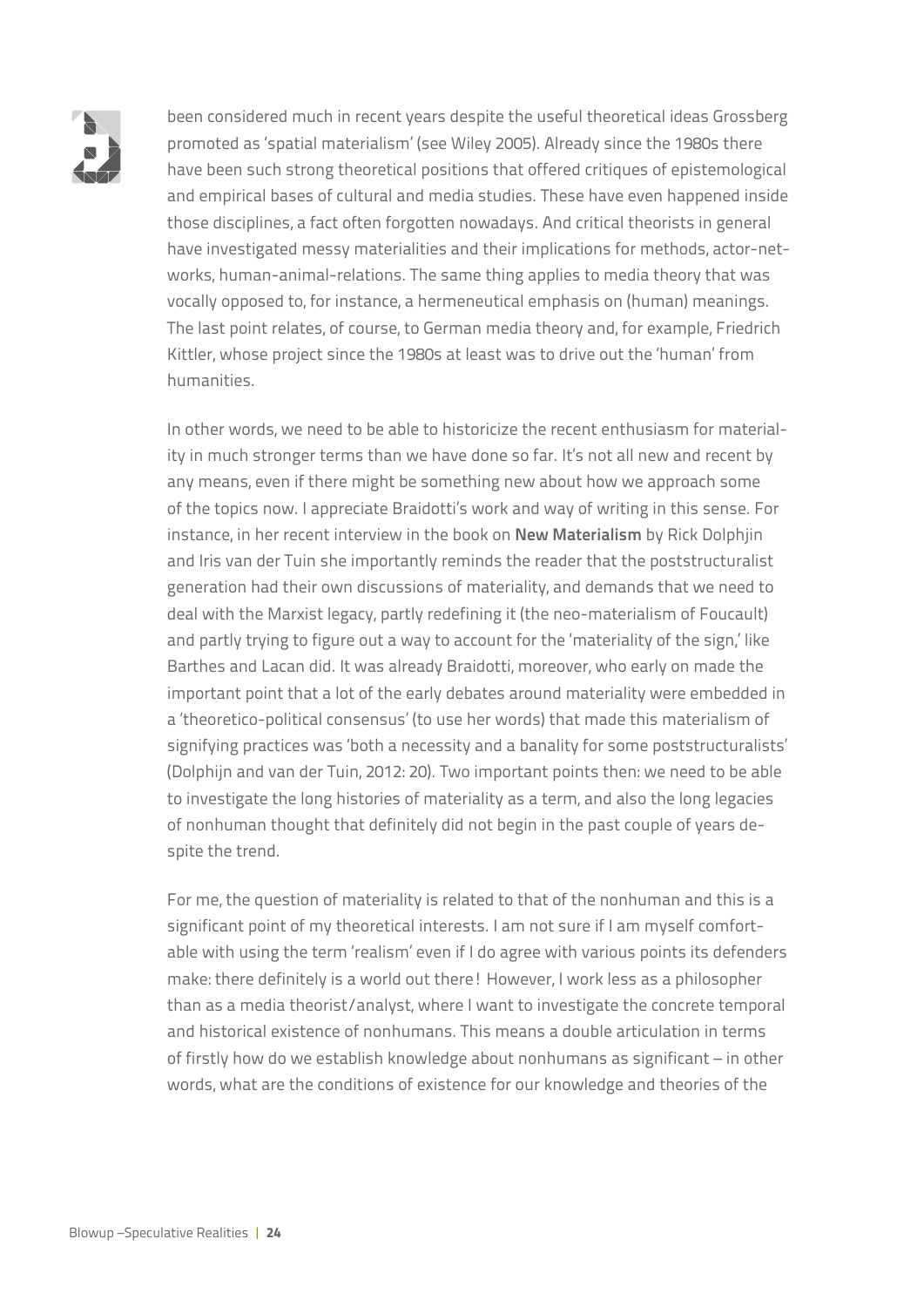

nonhuman – and secondly, that the nonhuman is not reducible to our knowledge of it. These two points are completely related, and it does not take away any of the reality of the nonhuman to investigate the epistemological-technological forces which give it shape in relation to social processes. Articulations concerning animals, ecology, technologies, genes, viruses, rocks, minerals, durations of the earth, cosmic phenomena and more have their historical status as objects within political and economic interests, while remaining irreducible to such configurations. Furthermore, what I am interested in are the scientific-technological formations which themselves are nonhuman and yet give the human coordinates for understanding the nonhuman. Let me explain a bit more: for instance, visualisations or sonifications of let's say microscopic phenomena or ecological durations are themselves part and parcel of such epistemologies that could not take place without being afforded by advanced technologies, that work in such ways that are irreducible to human phonological worlds. Advanced technologies see and sense in very different ways, just like our 'normal' computers do already. The knowledge of, for instance, such intensively nonhuman temporalities as climate change – a truly weird epistemological 'object' indeed – is completely reliant on supercomputer and computer-based modelling, as scholars such as Wendy Chun (2011) have pointed out.

In my writings, I have tried to mobilize nonhuman agencies, such as viruses and insects, as ways to investigate the material. However, I have been keen to analyse such dimensions of epistemology and ontology historically; a media archaeology of viruses, as well as insects, for instance. In **What is Media Archaeology?** (2012), I wanted to acknowledge the existence of various materialities in current theory debates. Indeed, what I am interested in is the entanglement of political theories that speak of affects and nonhumans in relation to, for example, labour and neoliberalism, but where we should also acknowledge the existence of ecological concerns as well. The big question is how could we crossbreed such traditions of political materialism as a redeveloped post-Fordist inquiry, alongside the ontological projects concerned with animals and nature. Some smart philosophers like Braidotti do this – by pointing to the massive exploitation of animals in the same sentence as women in current global economies.

**MD:** In your own recent work, you have signaled a need to confront 'dirty matter' (pollution, waste, ecological destruction) in a gesture to Spinozan ethics. What are some of the difficulties in elaborating a politics at the intersection of media, materialism and ecology?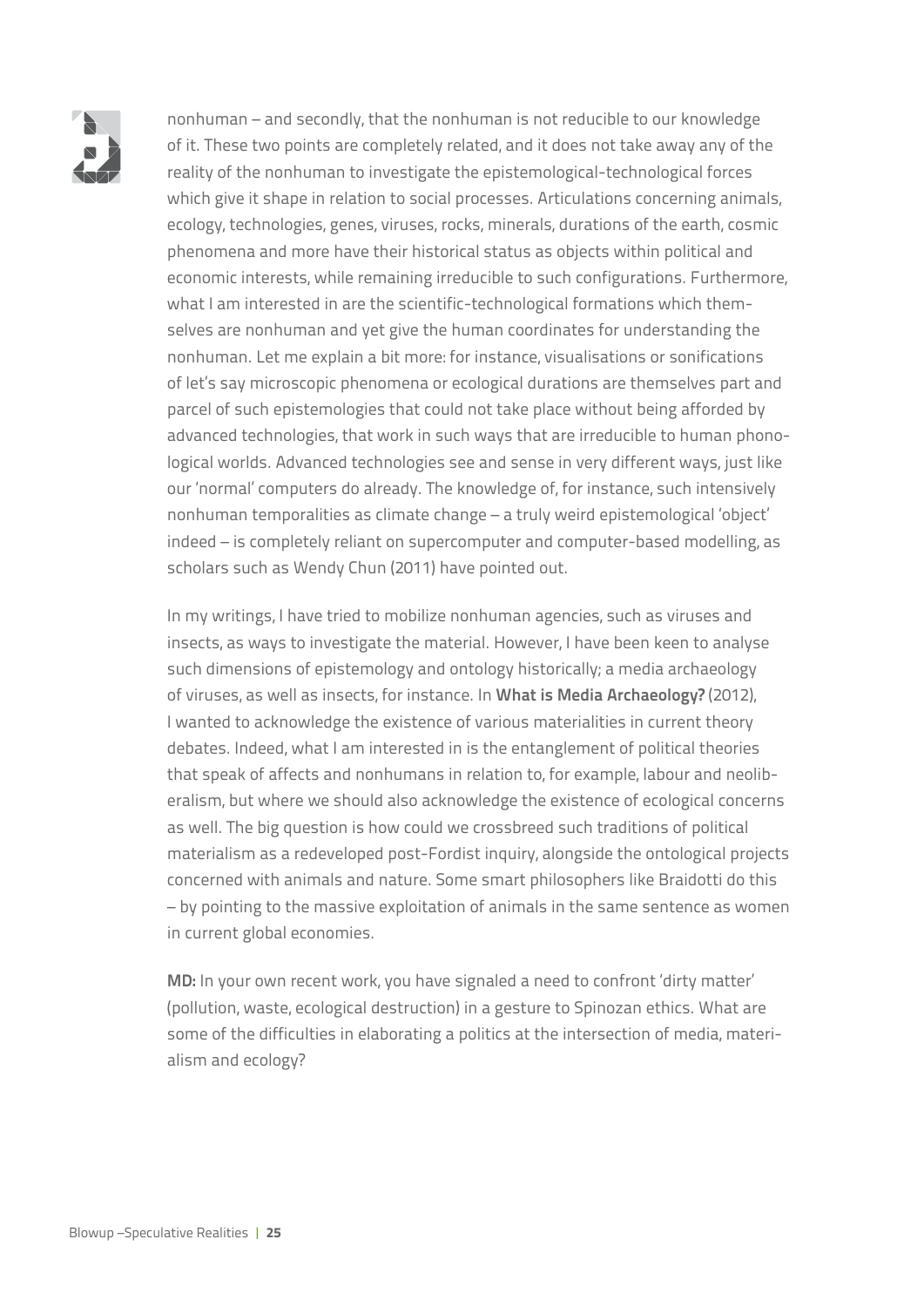

**JP:** I agree with a lot of recent theorists of the nonhuman, including the OOO-group, that there is a certain dead-end feeling to the trump card of 'politics.' I felt this same problem during my PhD period (working on software culture, viruses, technological accidents) when trying to articulate my own position in relation to representational critique in cultural and media studies: how to commit to a politics of gender, race, and other constitutive inequalities that structure the social, without using these categories as a trump card? I remember this also from some of the comments I got early on regarding my work on the agency of software: 'So where is gender, where is race?' These questions were posed without following cultural studies' important emphasis on situated methods – you cannot use them as pre-set templates or stamps of 'Critique,' but you need to investigate immanently the 'matters of concern' (to use Latour's concept) and primarily ask what is the relevant question specifically in relation to different materialities and social processes. This does not dismiss at all questions of gender, which I feel reluctant to leave behind. I am adamantly a feminist theorist in the wake of the expanded materialism of Elizabeth Grosz, Braidotti and, for instance, Barad, and exactly because of that I feel the need to find an immanent relation to politics. Their approaches are fantastic in that they constantly push questions of gender, sexuality and inequality into such transversal connections which links women's studies to animal studies, ecology, capitalism, and so on.

In terms of thinking about politics, I believe a comparable stance was voiced recently by McKenzie Wark. Beyond a fantasy of politics, there are issues that demand some sort of a response that cannot just be hidden behind a vague term like 'politics.' Wark reminds us that such things as capitalism, exploitation, oppression, inequality and climate crises exist, but that we need to be ready to 'invent new practices, drawing on past experiences, which might help, but without invoking the protective fantasy of politics, which is no more real than God' (2012).

For me, this relates to specific practices that also elaborate the ugly side of matter. Exploitation and exhaustion are one – bodies are finite, easily worn out, depressed, and dynamics of matter can be rather slow. I find Bifo's notes on this aspect of neoliberal capitalism important. It is an ecological stance towards materialism, where the abstract materialism of global capitalism – whether that of trade routes, shipping containers or, for instance, fibre optic cables, satellites and other signal-based materialities – has a relation to other scales of materiality, for example, that of the psycho-pharmaceutical modulation of moods: the use of anti-depressants and other chemicals as an integral part of the management of the network culture subject (Berardi 2009).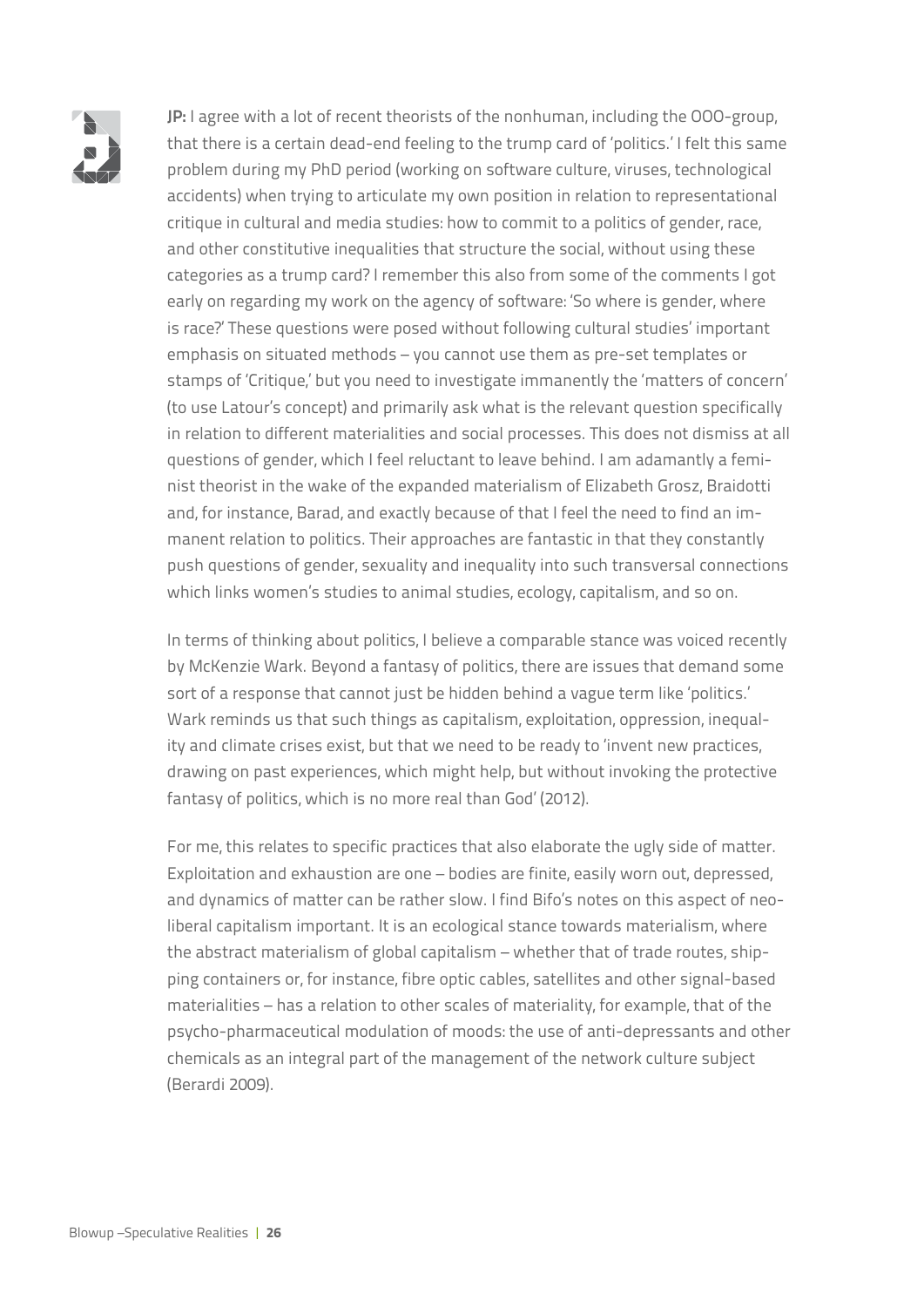

And then, nonhuman things can also be 'bad.' Toxic, polluting and hazardous materials are something that need attention as well – a dirty materialism that resonates with Jane Bennett's 'vibrant matter,' but also kills things. By this I mean that the dynamic agency of matter, its refreshing agency that inspires theorists, has also this reality to it that we need to be aware of. The materialism of media technologies includes also – besides the nonhuman frequencies, speeds and mathematical complexity of, for instance, computers – chemicals and hazardous materials that leak into nature after being abandoned. Underpaid workers are employed in conditions that are directly hazardous to their health. Kittler (1990) produced his theory of media materialism and the so-called human being on the figure of Dr Schreber, the nervously ill high court judge who hallucinated what for Kittler were the emerging late 19th century technical media that inscribe themselves on our flesh and notate our most minute actions and thoughts. This defining body of modern technical media might now need to be replaced with a different sort of paradigmatic body: that of the underpaid Chinese worker or the dead media salvager in Nigeria, whose bodies are more vulnerable to the toxic matter of media. Their bodies very materially, in their organic tissue, register what media are made of: lead, cadmium, copper, mercury, barium, and so on. The non-conscious hallucinations of Schreber are replaced in this suggestion with the non-conscious, non-voluntary bodily layers of tissue on which materiality is registered.

**MD:** How has humanism been conceived by these new paradigms after 'the human'? Despite the constant emphasis on things, objects, matter and the nonhuman, for instance, it often seems that many so-called new materialist theories resolve into specific worldviews.

**JP:** Indeed, the question is: how do we coordinate the questioning of the human and the nonhuman in relation to our theoretical interest in materiality, reality, things and processes. I argue that one of the key issues we need to constantly remind ourselves of has to do with how the human itself is completely nonhuman. The human is an idealisation, and the Humanities, for sure, has been one very effective expression as such. This nonhuman of the human(ities) relates to a very empirical observation regarding the amount of 'things' that the human consists of as a very dirty, messy and weirdly still functional thing: the bacteria that sustain us; the exoskeletons of technology that Bernard Stiegler in his way talks about; the externalisation of our defining characteristics, like memory. As Kittler (1999) reminded us with his witty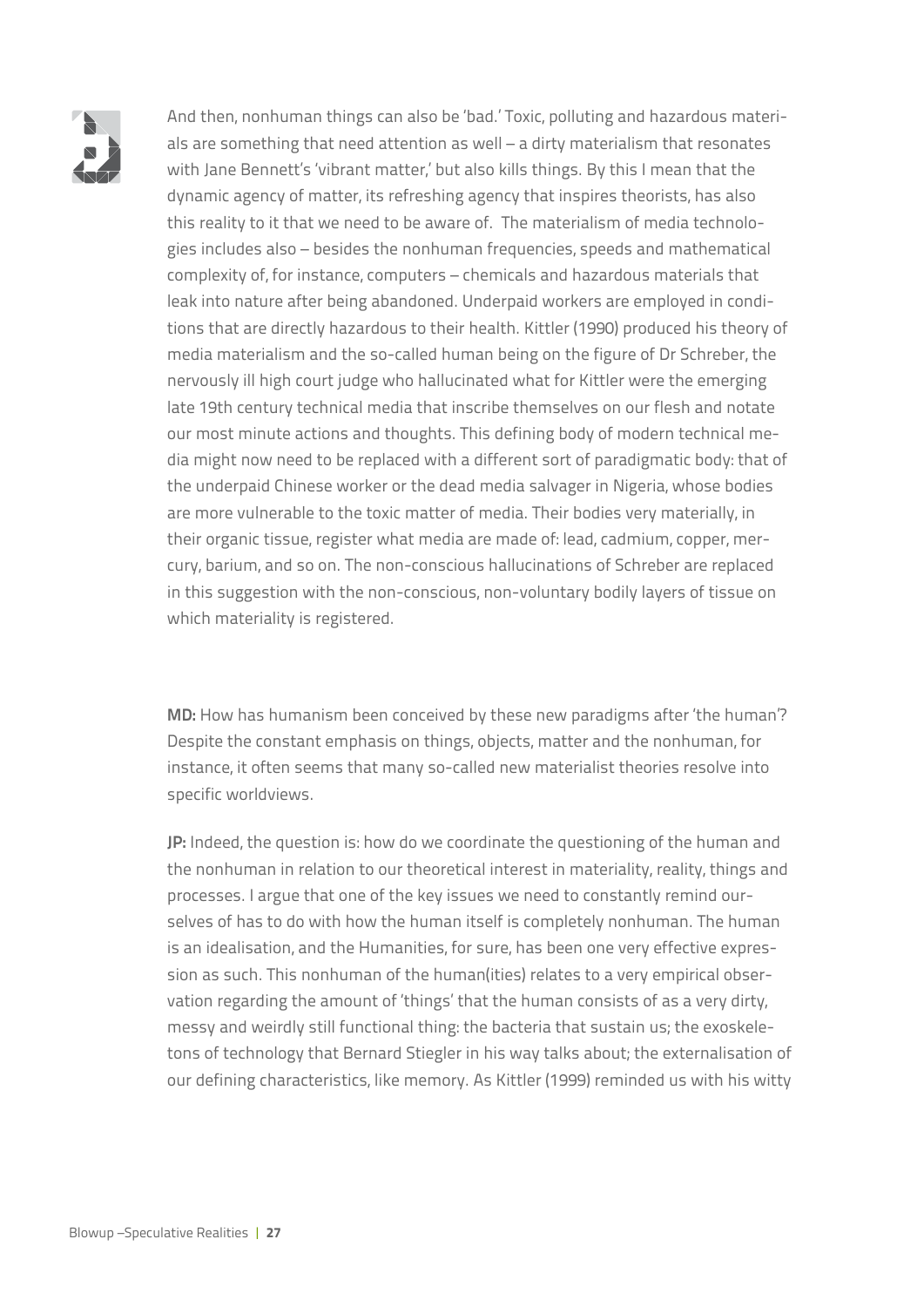

little term: we should talk of the 'so-called human being.' Or then, take Simondon. As Muriel Combes articulates in the recently translated book **Gilbert Simondon and the Philosophy of the Transindividual**, perhaps Simondon must be seen as articulating a ''humanism after the death of man' and without the human to be built on the ruins of anthropology' (2012: 50). She continues: 'A humanism substituting the Kantian question 'What is man?' with the question 'How much potential does a human have to go beyond itself?' and also 'What can a human do insofar as she is not alone?'' (50). Those are beautiful, important questions that also connect exactly to the interests of our empirical inquiries.

I was early on a fan of the idea of Latour's that we have never been humans, which we should now investigate in relation to our theoretical discourses: who then actually was 'for' the purely human world, and can we so adamantly claim to be only theorists of the nonhuman? How much of the current theory debates are targeted against straw (wo)men?

One of the important things we need to be conscious of is not to get stuck with internal theory debates. The discussion concerning realism, materialism and the nonhuman was supposed to be a way to get out of the stuffy academic seminar rooms – in the same manner that Gilles Deleuze and Félix Guattari wanted to transport us away from the stuffy psychoanalyst therapy room and couch to the outdoors – and really talk about **things**. We still need to ask ourselves how to avoid theory becoming a branding exercise that expresses something of the current university crisis. How can theory become more self-reflective of the position in which it speaks of nonhumans? If humanism escorted the birth of the university system in Early Modern Europe, is nonhuman(ism) something that is escorting our current changes in university systems worldwide? I am here overplaying its significance, and I am definitely not saying it is causing this big change, but just that one has to be aware of some of the discussions around theory as indexical, symptomatic of wider changes in terms of our political economy of universities. Having said that, the true symptom of the change of the global change relates to the managerialism of universities. I am referring not only to the changes in internal structures and procedures of universities – and obviously I am speaking mostly from my experiences of the past five years in the UK – but also discipline-wise, the growing centrality of management and business courses.

This broadly, we do need to consider non-humanisation as an economic and management strategy. Besides celebrating the theoretical importance of the nonhuman,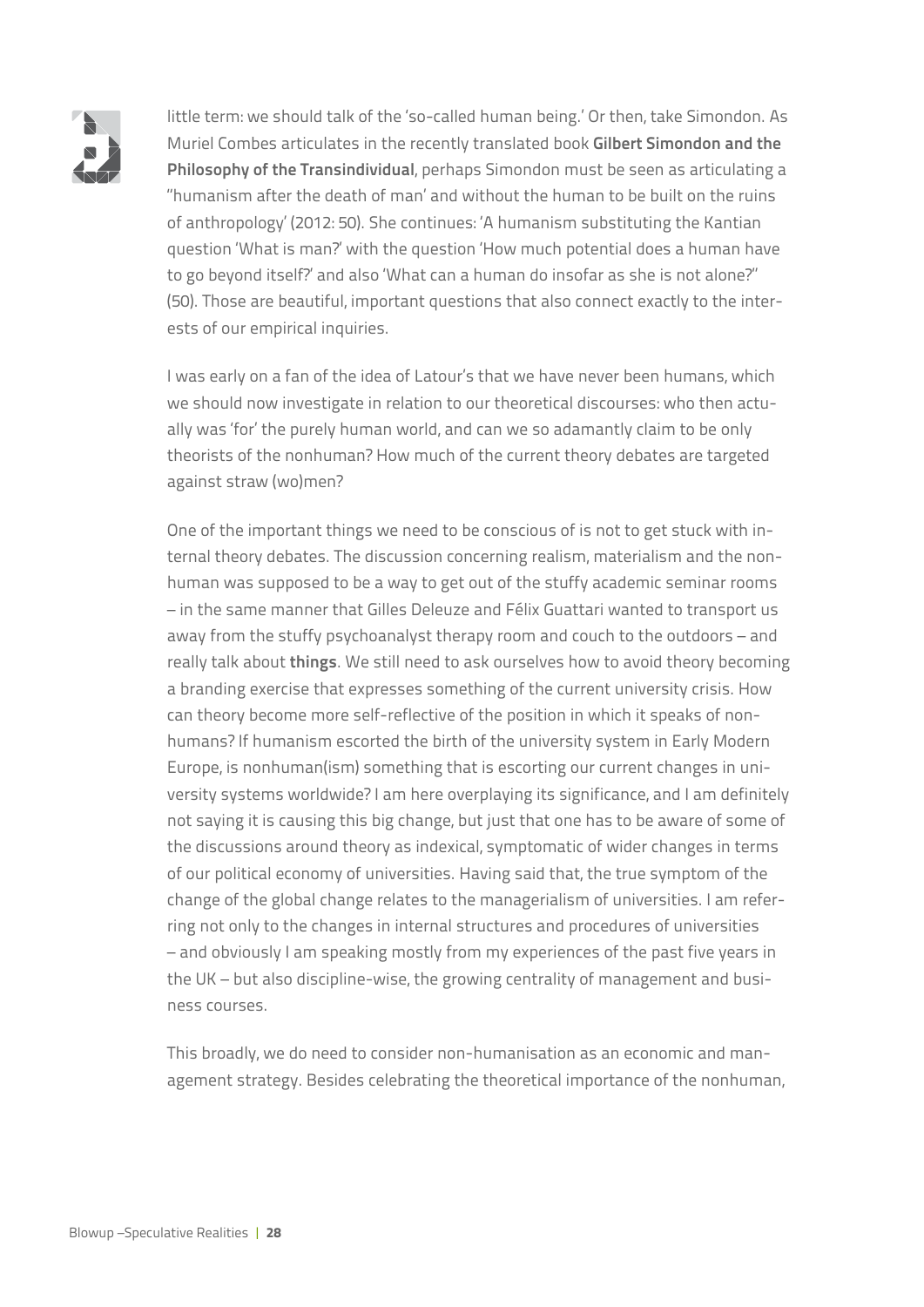

I believe we need to be quite observant of how people are pushed into mental and physical exhaustion as part of the management of work, both in the so-called cognitive capitalism of the developed digital economy, as well as in the physical processes of labour exploitation on which our life often depends: outsourced factories in China and other places of cheap labour with hazardous and demeaning working conditions, exploitation of various kinds from sexual to just sheer exhaustion. The nonhuman is also a grim management strategy, a methodology of exploitation. By this, I do not mean that nonhuman theories contribute to this, or neglect this aspect – just that on the agenda of the nonhuman there should be a lot of humans too.

**MD:** Artistic practice was always central to new media studies; you have also explored practitioner-led aspects of media archaeology. As a theorist, how do you engage with and conceptualize artistic work? Does this involve, for instance, questions of method?

**JP:** The symbiotic relationship of the new media theorist and artist is a bizarre one and other people are better in tracking the genealogy of this specific constellation of knowledge. 'You do great stuff, so I can write about them, and you can then do more stuff under the umbrella of critical practice that employs my theories.' But seriously, artistic work is a good vector for thought; and in relation to the nonhuman and new materialism, I find a lot of practitioners more interesting 'theorists' than the ones who write books. For me, the question of new materialism has to do with sensitivity towards working with/in matter: biological media, dirty hardware practices such as Microresearch Lab (Berlin/London), the Algorhythmics project of Shintaro Miyazaki, Weise 7-studio and the Critical Engineering-bunch, different sorts of art projects that deal with, for instance, the climate, as well as what could be called psychogeophysics – a range of phenomena outside human temporality. For me personally, some of the best projects I have worked with have been collaborative ideas with artists. I want to mention especially the work with Garnet Hertz (2012) that produced the Zombie Media text, but which itself was a shift in the way I understand design and art practice and their relation to ecology. It opened up a new agenda in my head concerning media materialism that was then catalysed, of course, by such theorists as Sean Cubitt, already having worked on ecomedia-related themes.

I am interested in rather material artistic methodologies that through rough methods take a stance in relation to, for instance, hardware. Several media archaeologi-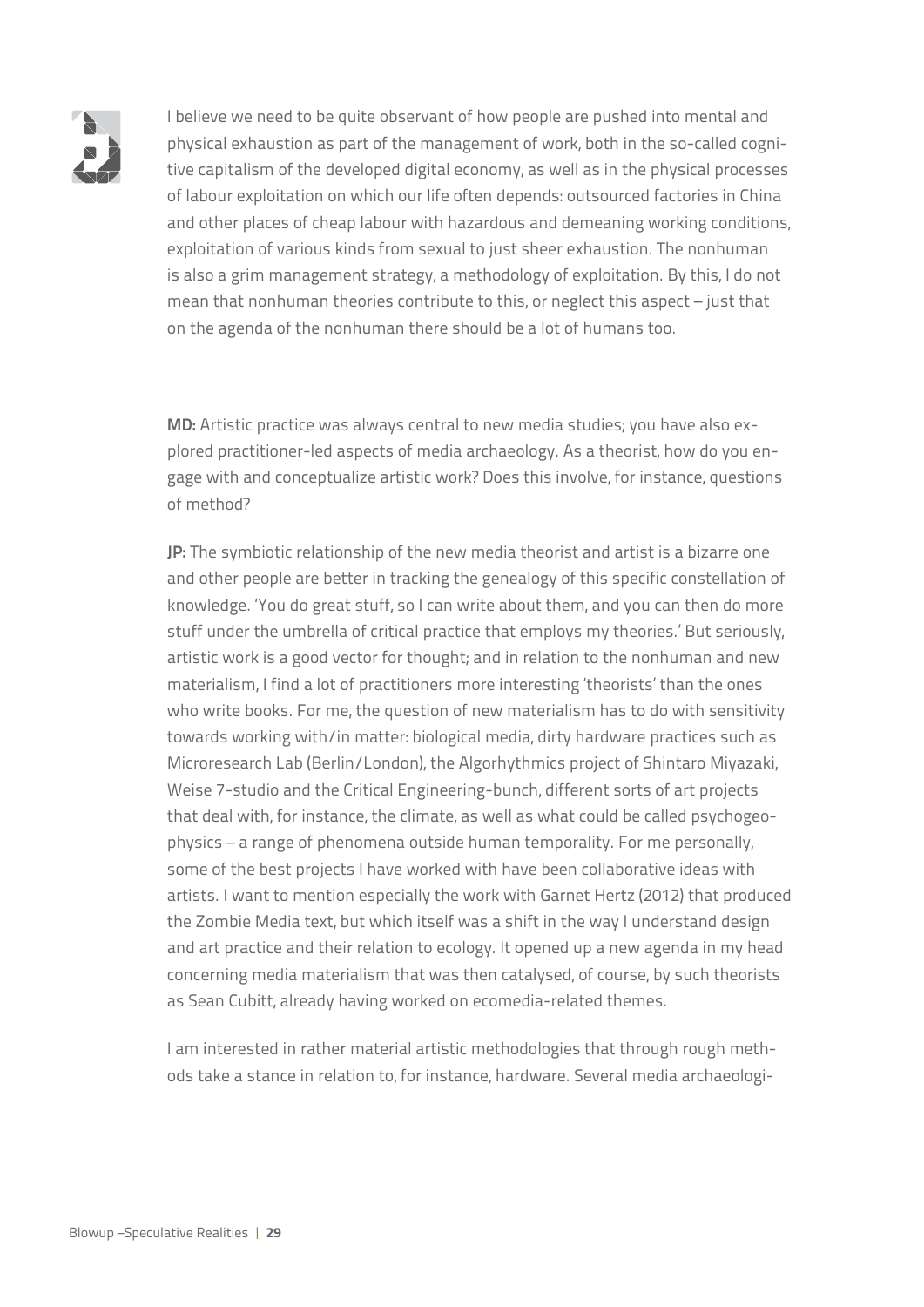

cal artists work like that. Paul Demarinis is to me just such an experimenter with the material affordances of things. Erkki Huhtamo once coined him as a 'thinkerer,' a mix of thinking and tinkering. For me, the important bit is the preservation of the tinkering spirit that offers a more important way to approach digital economy than the idealised – and now in the UK hegemonic – emphasis on (proprietary) software at the core of the innovation jargon that fills us through management and business schools, but also is creeping inside humanities and art schools too.

It is in a way difficult to conceptualise artistic work, and I am not sure if it always needs it. This does not mean that these artistic methods should be left just to do their stuff, with us respecting their autonomous nature. I think the symbiosis is great, and is a sort of metabolism: an exchange of ideas, influences, directions. It just works in a different sort of expression than us doing it with words. Key aesthetic arguments, for instance, Jacques Rancière's notions of policing the sensible and the politics of the aesthetic as a primary allocation of what is, are what are anyway already mobilized in terms of aesthetic practice. I see various software and hardware projects investigating the conditions of the visual and more broadly, the sensible, but through very concrete ways. For instance, how do network technologies govern the affective and sensible orientations of humans in urban settings? Or what is the relation of the algorithmic to the human sensible?

**MD:** Matthew Fuller has written on art for animals – a notion that you have extended in terms of insect life. How can art specifically be defined in relation to new materialism? How does this differ from post-Kantian aesthetics or twentieth century media theory?

**JP:** You are quite right to propose that my 'insect media' idea is basically an aesthicomaterialist notion that approaches aesthetics through embodiment. Think of it as an academic, media-theoretical continuation of a passage from Guillaume Apollinaire's **Bestiary**:

Look at this lousy crowd, A thousand feet, a hundred eyes: Rotifers and insects, mites And microbes – all more wonderful Than the seven wonders of the world Or even Rosemonde's palace! (Apollinaire, 1911/1980: 22)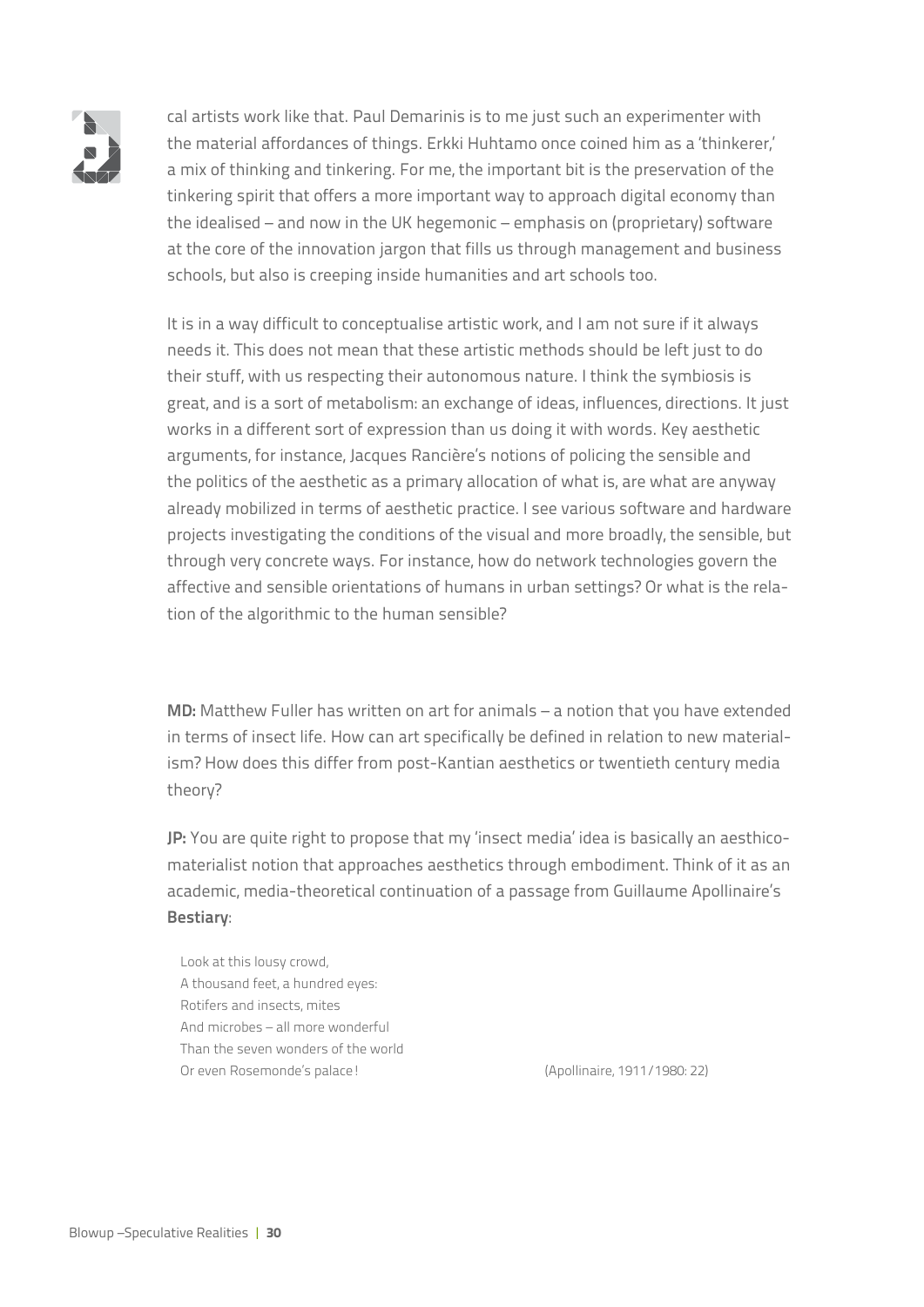

This involves a fascination with such wonders of alternative embodiment, which does not solely take such worlds of microbes and mites as its object, but tries to think what it means to occupy such a position for theory and media archaeology. Fuller's (2005) media ecological perspective grounds a nonhuman aesthetic angle through which a certain Deleuzian notion of 'becoming-animal' becomes mobilized in art practices. It achieves a strong sense of methodological value. My insect mediaapproach is piggybacking on this (Parikka 2011). Insect media is a way to think of the nonhuman-centred ways of sensation. Indeed, it is aesthetics rather less in the Enlightenment considerations of art, but has to do with modes of sensation, perception, memory, embodiment that are not focused on the priority of beings with two legs, two eyes, two ears. This does not mean coming up with art/design practices that would be completely alien to the human being, but developing a sensitivity to the ways in which surfaces, sounds, visuals provide affordances for our sensation. Besides discussing such important figures of post-Kantian aesthetics and media theory as Jakob von Uexküll, I find Simondon so helpful for providing ideas for this way of thinking: he gives us a vocabulary of individuation, collectives and milieus that are all interrelated and co-constituting. In other words, Simondon presents the force of the relation in such a way that already begs the question of the mediatic – not only because of the seemingly direct connection of relation-medium, but because of the mediatic, media technologies as one such milieu in which individuation happens. Of course, Stiegler has additionally made important advances in relation to such ideas.

In any case, twentieth century media theory has already an interesting relation to the biological. It is not my invention; it just has to be discovered. Geoffrey-Winthrop Young among others has been interested in this aspect. Such figures as, for instance, von Uexküll are now being rethought in relation to our wider media theory and aesthetic debates. Matteo Pasquinelli does great work on a media theory geneaology of biopolitics, including discussions of Ernst Haeckel and Kurt Goldstein, but also of non-human 'thought' of, for instance, yeast!

Germans have been ahead of the curve in some ways with their meticulous research into the 19th century post-Kantian wave of aesthetics – but through very physiologically grounded approaches. Experimental psychology and physiology already early on offered material, empirical ways of understanding humans and other animals laboratory-based measurements of what exactly happens when we sense the world. Even if we might deem this reductionist as an aesthetic theory, we need to understand what it brings to a mediatic understanding of the world. At times, this means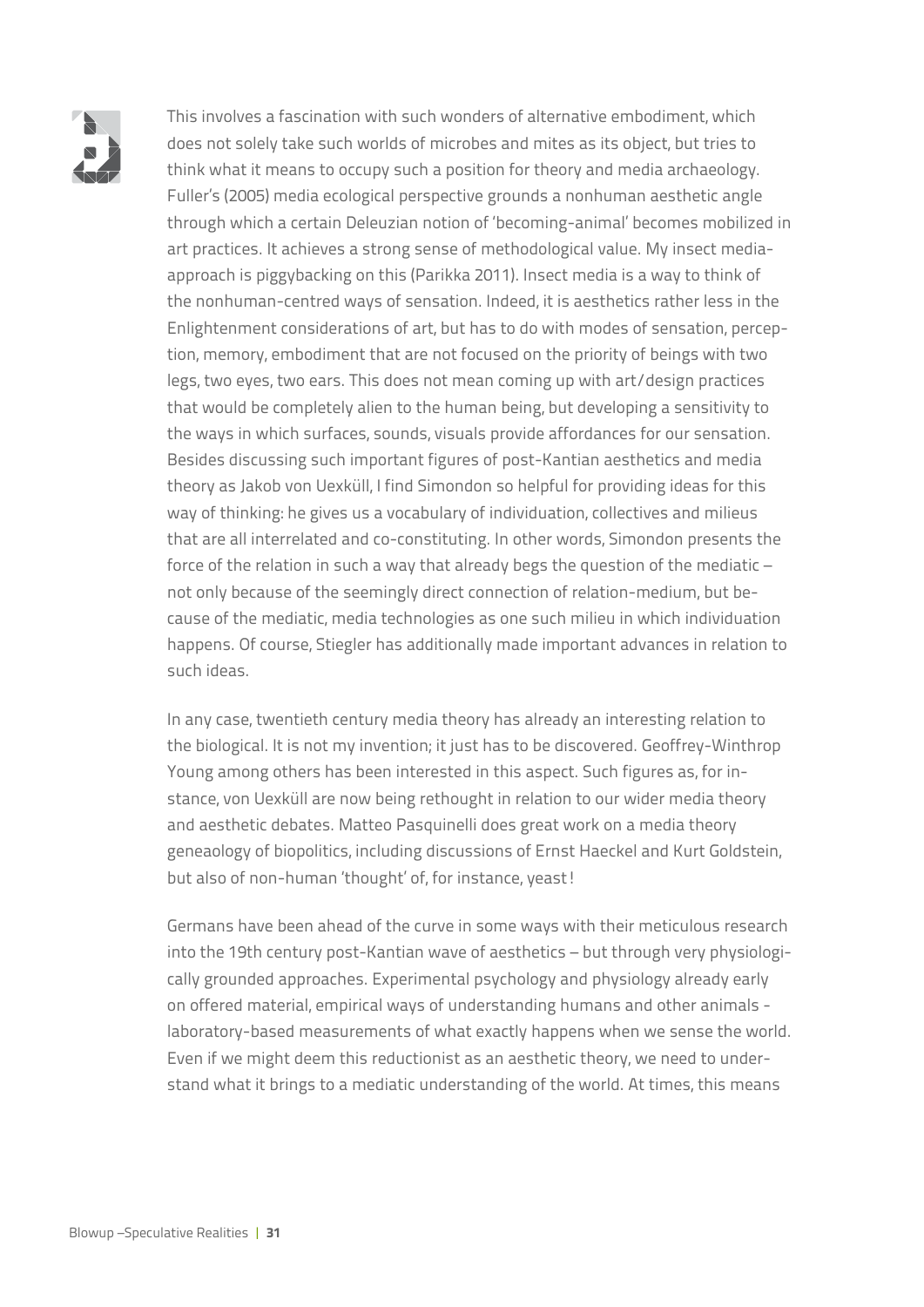

that media theory must find a common tune with science and technology studies, and through such partnerships of methodological and theoretical inquiry, offer understandings of aesthetics in new historical, mediatic ways. Henning Schmidgen's book on Hermann von Helmholtz Die Helmholtz-Kurven: **Auf der Spur der verlorenen Zeit** (2010) is a great example of such an angle.

**MD:** Debates on speculative realism, object-orientated-ontology (OOO) and new materialism have a notable presence on social media platforms, blogs and open access journals. In your experience, what possibilities and potential issues concerning the production of knowledge exist here, especially for the figure of the intellectual?

**JP:** Such trends are a good recognition of the fact that theory does not happen only inside universities and classrooms. It needs to be articulated on platforms and forums that are themselves forcing us to think of how and where we write as theorists. For sure, open access journals are instrumental in trying to keep theoretical and academic research alive, but that is not enough. The bigger question has to do with the wider recognition system and political economy of universities and publishing. This aspect is at times neglected in the enthusiasm for open publishing. For sure, it is great that new journals that are open to wider publics are popping up. But this does not necessarily have much effect on academia as a working environment and one place for cultural techniques of theory. In the UK, one of the biggest bottlenecks is the Research Evaluation Framework (REF), which has a tendency to valorize more established publishers and journals. This is how REF submissions work: by being conservative in their nature, and promoting the certain, already set political economy of publishing that is geared towards the big American university presses and then the journal publishers that are making quite the profit from their status. Launching a new open access journal is not an automatic solution. If you are an early career academic – or even established researcher for that matter – you are not encouraged to publish in such venues. This is not only the case of REF, but of various other national academic publishing recognition systems, including Finland and, for instance, Turkey. Such frameworks are fundamentally a policing (again in Rancière's terms) of the academic world: an allocation of positions of power, a management perspective to knowledge, as well as a creation of a certain commonness as a horizon for measurement of academia so that it can be indeed allocated and monetised.

For sure, it is not the fault of theory that this happens, but whether we still have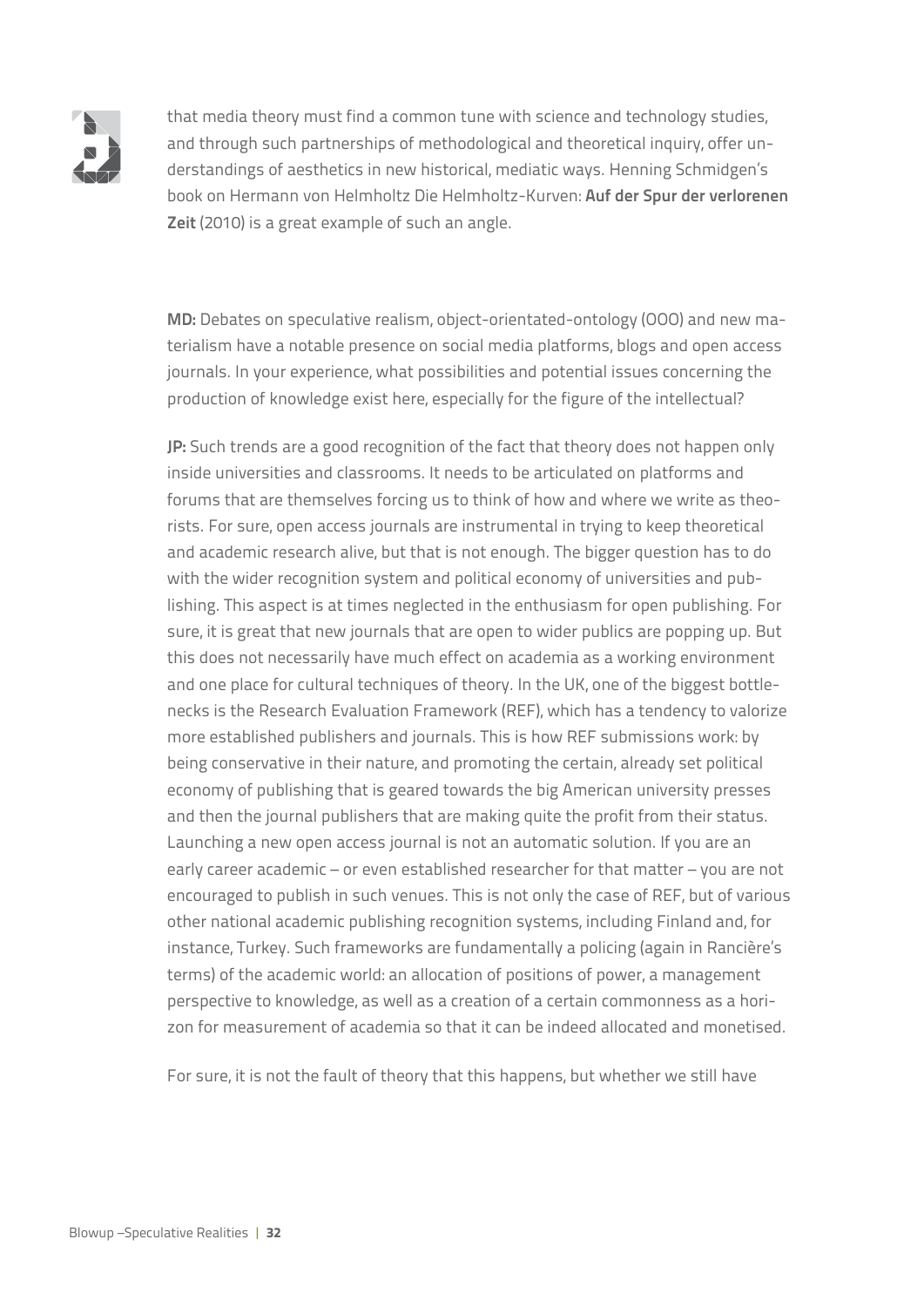

found the right strategies and tools to deal with this political economy of academia in the neoliberal age is another question. Social media is a great platform for the articulation of shared problems, resources and lines of thought. And yet, it also consolidates certain behavioural patterns that have a resonance with the change in the status of higher education institutions. As for the figure of the intellectual, or let's use a less grand term 'academic,' I think one interesting and not always unproblematic development is the demand for self-branding. This is not the fault of blogs, but social media does play its part in this. At the same time as universities are increasingly adapting the role of a corporation for which part of its business model has to do with a publicity status, academics are encouraged to increase their visibility to the outside world. Nothing wrong with that, but it does also feed towards a certain brand culture where social media platforms are also platforms of performance – also for critical theory. The real life of a queer theorist feeds the street-cred of his or her theory, and the witty tweets of a critical theorist are nice extensions of the just recently published book. The model of TED-talks, which frighteningly are so often misperceived as the idealised core of academia, are exemplary of this dream subject of current new academia: more public-facing, more performative, more entertaining, better jokes and content digestible in short formats. Down to the gestures, the style, the mediatised nature of TED-talks, the culture of PR and consultancy is penetrating expectations concerning the academic too. Even students are guided to expect that. Funnier lecturers do get better feedback scoring, which the management loves to see.

**MD:** Speaking of these performance measures and these new contexts of knowledge and concept work, after exploring computer viruses, insect media and media archaeology in general, your latest work is concerned with **cognitive capitalism** and Bernhard Siegert's concept of cultural techniques. Can you elaborate on these concerns and what specifically drives this new line of inquiry?

**JP:** I have made an informal promise to myself that I would not use the term 'media archaeology' anymore – at least not in any of my future books' titles! I have written about viruses (Parikka, 2007), insects and only recently of the theory and methodology of media archaeology, but noticed that I have used the term a lot. I am currently working with Geoff Winthrop-Young and Ilinca Iurascu on a special issue (forthcoming 2013) on cultural techniques – a continuation of German media theory that produces a different twist to that of Kittler's. In short, cultural techniques are, to use Thomas Macho's so often quoted passage, what **precede** our key cultural concepts (2003). Symbolic practices such as writing, reading and mathematics (counting), but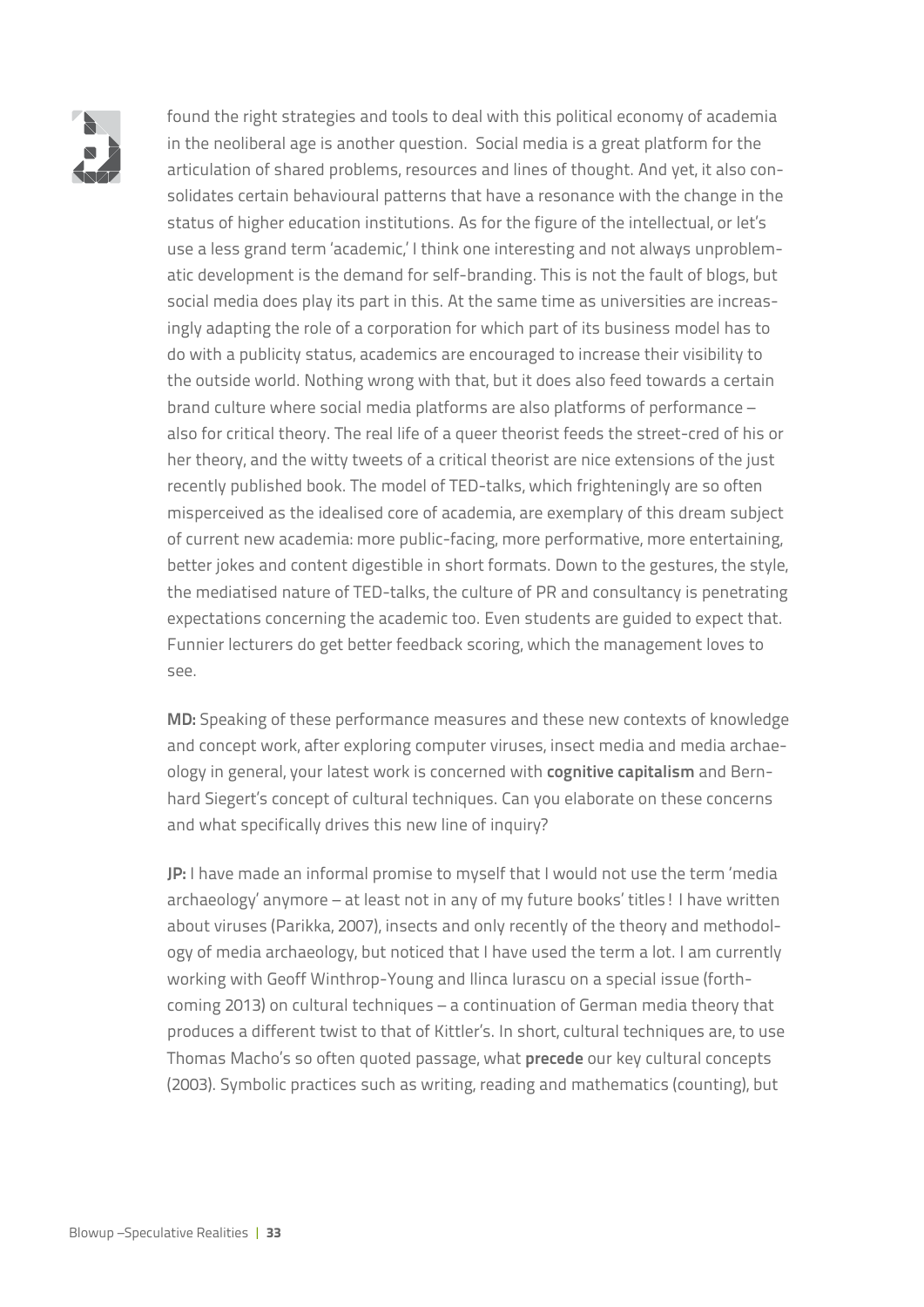

also embodied ones such as painting and music. The idea is not merely a revamping of Marcel Mauss' anthropological concept of body techniques, but continues it to emphasise how important a role media plays in the grounding of 'culture.' Hence, like Bernhard Siegert reminds his readers, the notion of medium relates to techniques of the body but more widely to 'ontological and aesthetic operations that process distinctions' (2011: 14).

We have really significant research to excavate from the German tradition – so much of it yet to be translated,– which I am sure will have significant effect on the international discussions. I cannot wait for the day when for instance Siegert's **Passage des Digitalen** (2003) is published in English – a huge book about the sign practices of digital culture, but from within 'pre-digital' contexts. It includes such great lines of connection, from practices of mapmaking, colonialism and bookkeeping, to the emergence of modern logic and electro-mechanical culture.

So at the moment I am interested to see if a crossbreeding of some of the mediacentred methodologies from the German perspective with Italian post-Fordist political theory could produce something exciting. This is a crude generalisation, but one could say that whereas German media studies has not really been that interested in questions of capitalism and labour, Italian and related political theory has not always been able to ground its understanding of practices of labour and exploitation in sufficient media-specificity. Hence, notions such as cognitive capitalism could be historicised and read in more detailed media cultural terms to understand how media techniques indeed mobilize ontological and aesthetic operations so important to what we, a bit broadly nowadays, call 'cognitive capitalism,' Take, for instance, Yann Moulier Boutang's recently translated book **Cognitive Capitalism** (2012): could one mobilize that towards a really material media theory direction? Or, for that matter Bifo, or Lazzarato, all of who do write about media culture, but in a slightly more general manner than the German media scholar-style insists on. And to take into account the techno-mathematic operations, and indeed software and hardware, that contribute to sustaining such a phantasm of **cognitive**, cerebral capitalism. Let's see if this work comes out as a bigger project concerning the cultural techniques of cognitive and affective capitalism. If it does, I am sure to be more interested in the less brainy sides in cognitive capitalism, which means a focus on topics of exhaustion, repetition, hard work and stupidity.

Furthermore, about the crossbreeding of traditions: they are all hybrids anyway. German media theory was never just 'German.' It was filled with inspiration, insights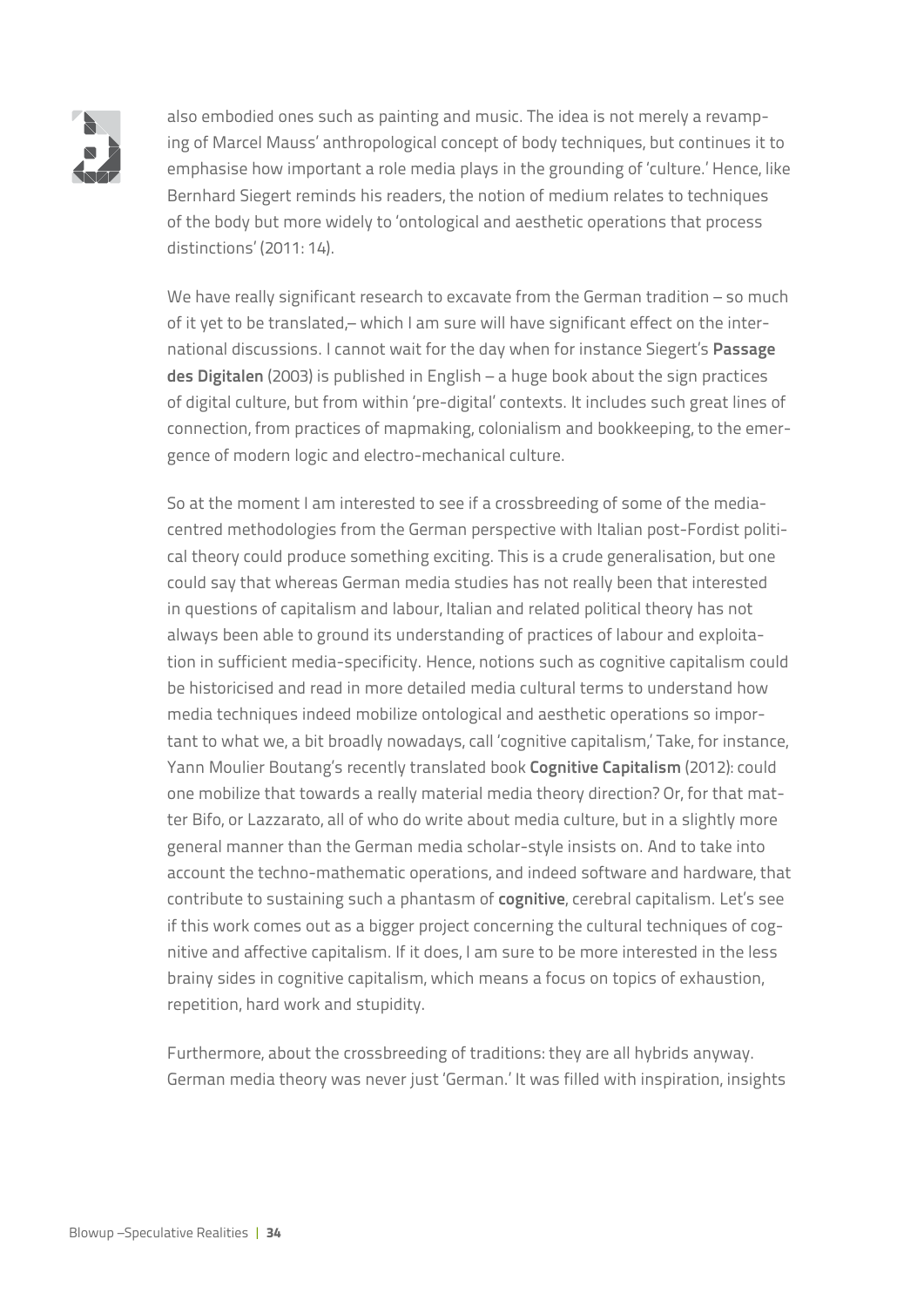

and parallel lines that resonated with a more global context: Canadian media studies, French philosophy, the Greeks, and more. Wolfgang Ernst has been interests in Russian traditions of computing and cybernetics. Siegfried Zielinski has been a forerunner in really expanding our media art history excavations to non-European directions - the South-American, Arab and, for instance, Chinese histories where media, art and sciences overlap.

#### Works Cited

Guillaume Apollinaire, **The Bestiary, or Procession of Orpheus**, trans. Pepe Karmel, Boston: David R. Godine, 1980.

Franco 'Bifo' Berardi, **The Soul At Work: From Alienation to Autonomy**, trans. Francesca Cadel and Giuseppina Mecchia, 2009.

Wendy Hui Kyong Chun, 'Crisis, Crisis, Crisis, or Sovereignty and Networks', **Theory, Culture & Society** 28.6 (2011): 91-112.

Muriel Combes, **Gilbert Simondon and the Philosophy of the Transindividual**, trans. Thomas LaMarre, Cambridge, MA: MIT Press, 2012.

Rick Dolphijn and Iris van der Tuin, **New Materialism: Interviews and Cartographies**, Open Humanities Press, 2012; http://openhumanitiespress.org/new-materialism.html

Matthew Fuller, **Media Ecologies: Materialist Energies in Art and Technoculture**, Cambridge, MA: MIT Press, 2005.

Friedrich A. Kittler, **Discourse Networks, 1800/1900**, trans. Michael Metteer with Chris Cullens, Stanford: Stanford University Press, 1990.

—. **Gramophone, Film, Typewriter**, trans. Geoffrey Winthrop-Young and Michael Wutz, Stanford: Stanford University Press, 1999.

Thomas Macho, 'Zeit und Zahl: Kalender- und Zeitrechnung als Kulturtechniken,' in Sybille Krämer and Horst Bredekamp (eds) **Bild-Schrift-Zahl**, Munich: Wilhelm Fink Verlag, 2003, pp. 179–192.

Yann Moulier-Boutang, **Cognitive Capitalism**, Cambridge: Polity, 2012.

Jussi Parikka, Digital Contagions: **A Media Archaeology of Computer Viruses**, New York: Peter Lang, 2007.

—. **Insect Media: An Archaeology of Animals and Technology**, Minneapolis: University of Minnesota Press, 2010.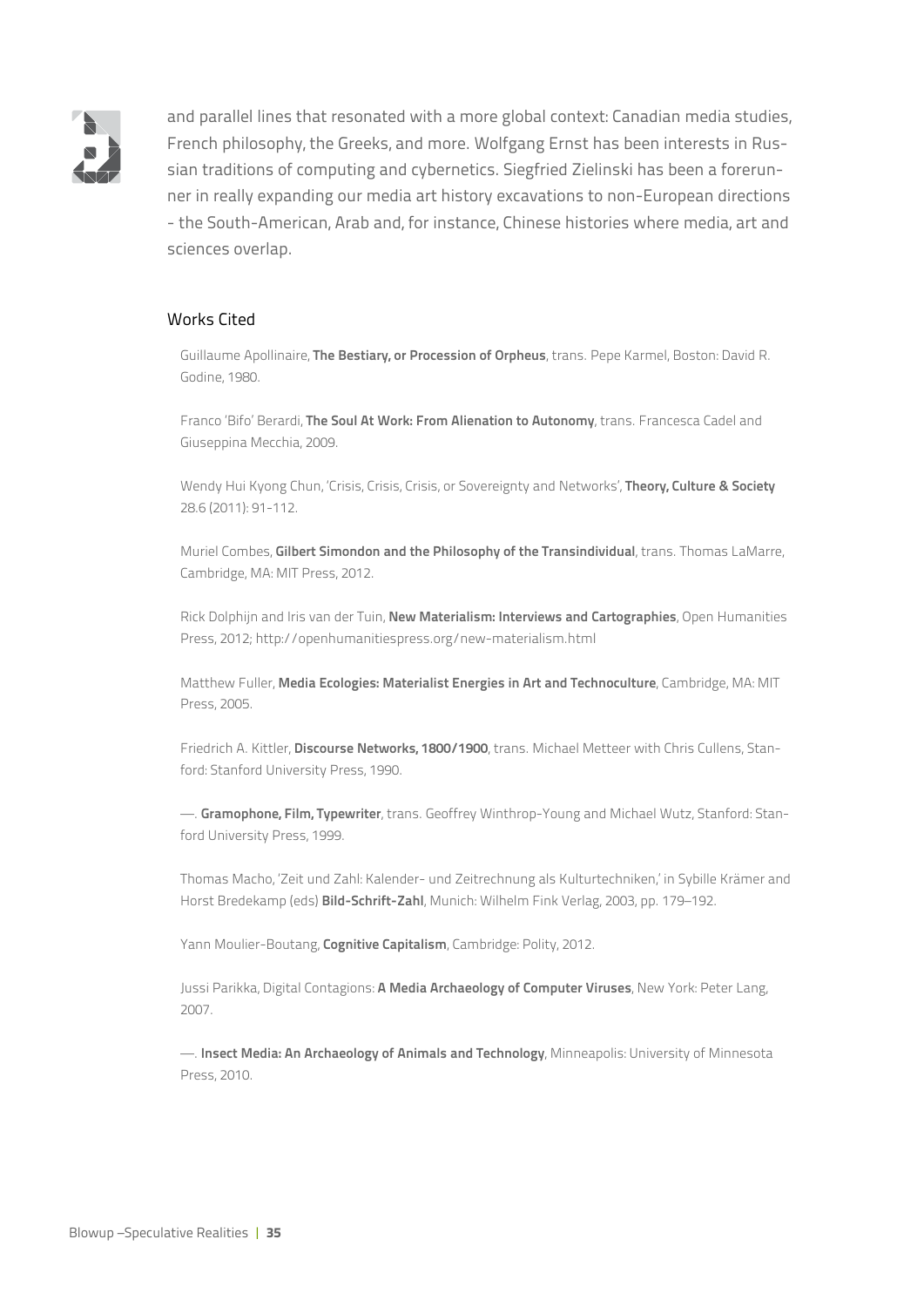

—. **What is Media Archaeology?**, Cambridge: Polity, 2012.

Jussi Parikka and Garnet Hertz, 'Zombie Media: Circuit Bending Media Archaeology into an Art Method', **Leonardo** 45.5 (2012): 424-430.

Henning Schmidgen, **Die Helmholtz Kurven: Auf der Spur der verlorenen Zeit**, Berlin: Merve Verlag, 2010.

Bernhard Siegert, **Passage des Digitalen**, Berlin: Brinkmann und Bose, 2003.

—. 'The Map **Is** The Territory', **Radical Philosophy** 169 (2011): 13-16.

McKenzie Wark, 'Preoccupying', The Occupied Times (2012), <http://theoccupiedtimes.co.uk/?p=6451>

Stephen Crofts Wiley, 'Spatial Materialism', **Cultural Studies** 19.1 (2005): 63-99.

#### Biographies:

Jussi Parikka is a media theorist, writer and Reader in Media & Design at Winchester School of Art (University of Southampton). Parikka has a PhD in Cultural History from the University of Turku, Finland and in addition, he is Adjunct Professor ('docent') of Digital Culture Theory at the University of Turku, Finland. In addition, he is a Senior Fellow at the Winchester Centre for Global Futures in Art Design &Media.

Parikka's books include **Koneoppi**, (2004, in Finnish) and **Digital Contagions: A Media Archaeology of Computer Viruses** is published by Peter Lang, New York, Digital Formations-series (2007). The recently published **Insect Media: An Archaeology of Animals and Technology** (2010) focuses on the media theoretical and historical interconnections of biology and technology and was published in the University of Minnesota Press Posthumanities-series. The co-edited collection **The Spam Book: On Viruses, Porn, and Other Anomalies from the Dark Side of Digital Culture** is published by Hampton Press, and **Media Archaeology: Approaches, Applications, Implications** came out with University of California Press (June 2011). In addition, the edited collection **Medianatures: The Materiality of Information Technology and Electronic Waste** is out in the new Living Books About Life-project (Open Humanities Press). His new book, **What is Media Archaeology?** (Polity), is just out.

His articles have been published e.g. in Theory, Culture & Society, CTheory, Leonardo, Media History, Parallax, Postmodern Culture, Game Studies and Fibreculture, as well as in several Finnish journals and books. In addition to English and Finnish, his texts have been published in Portuguese, Polish, and Indonesian. Currently Parikka is interested in the concept of the aesthetico-technical as well as materiality of e-waste.

Michael Dieter is a lecturer at University of Amsterdam in new media and associate researcher at Leuphana University of Lüneburg. His work is concerned with media theory, aesthetic philosophy and materialism.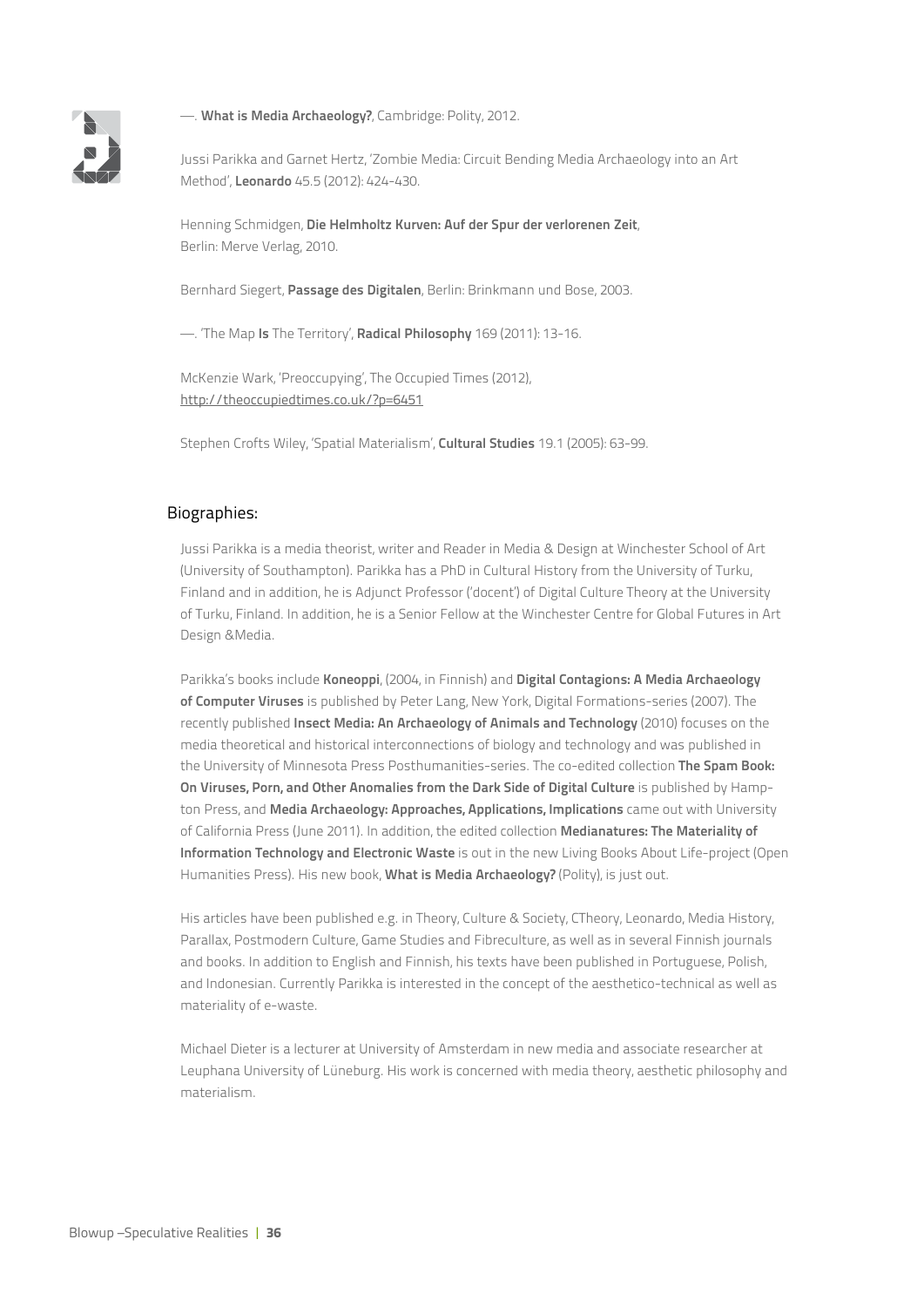

## The Techniques of Existence, Unforeseen

#### Interview with Rick Dolphijn by Michelle Kasprzak

**Michelle Kasprzak (MK):** First I'd like to consider the question itself that I'm asking through the exhibition: in which possible ways does OOO/SR intersect with art and aesthetics? I'm thinking in the first instance of Ian Bogost's discussion of the privilege of writing and his notion of 'carpentry' – 'making things that explain how 'things' make their world' (Bogost 2012: 93) – in **Alien Phenomenology**, and a concept already introduced by Graham Harman in 2005, as a possible jumping-off point.

**Rick Dolphijn (RD):** Regarding the relation between speculative thinking and the arts I feel very close to the work of Brian Massumi whose ideas on this relation might seem to come close to Bogost's, but in the end practice a very different politics in which the arts are given a much more prominent role. According to Massumi, art shows us the **techniques** of existence, or the **techniques** of relation, which is pretty much the same thing. Let me explain his ideas by means of an example, contemporary dance (which is always a nice intermingling of subject, object and change), and how Massumi considers dance in his last book. He quotes a personal conversation with choreographer William Forsythe who stated, 'a body is that which folds' (Massumi 2011: 140). Forsythe's particular conceptualization (in dance) of the body offered Massumi a starting point to differentiate between contemporary and modern dance. Warding off any emphasis on representation and on the use of metaphors (both of which, in my view, happen in the definition of Bogost), Forsythe's art offers Massumi a way to get rid of the idea that the dancer uses its body as a means to express an inner feeling. This notion of inner feeling is so prominent in conceptions of modern dance (Massumi gives the example of Martha Graham's symbolic use of gesture). Contemporary dance, in contrast, expresses **pure movement**, Massumi states. Thus, whereas in modern dance the body dances (bodily movements create the dance), the dancer in contemporary dance comes to be **in** the dance (movements create a dancing body). An epic example of the latter would be Pina Bausch's **Café Müller** where the chairs in the café did not surround the dancer creating the mise-en-scene in front of which the dancer danced: the chairs are involved in the dance no less than the dancer. The chairs, the bodies of the dancers and actually everything else somewhat complicit, make up for the raw material from which the dance is abstracted.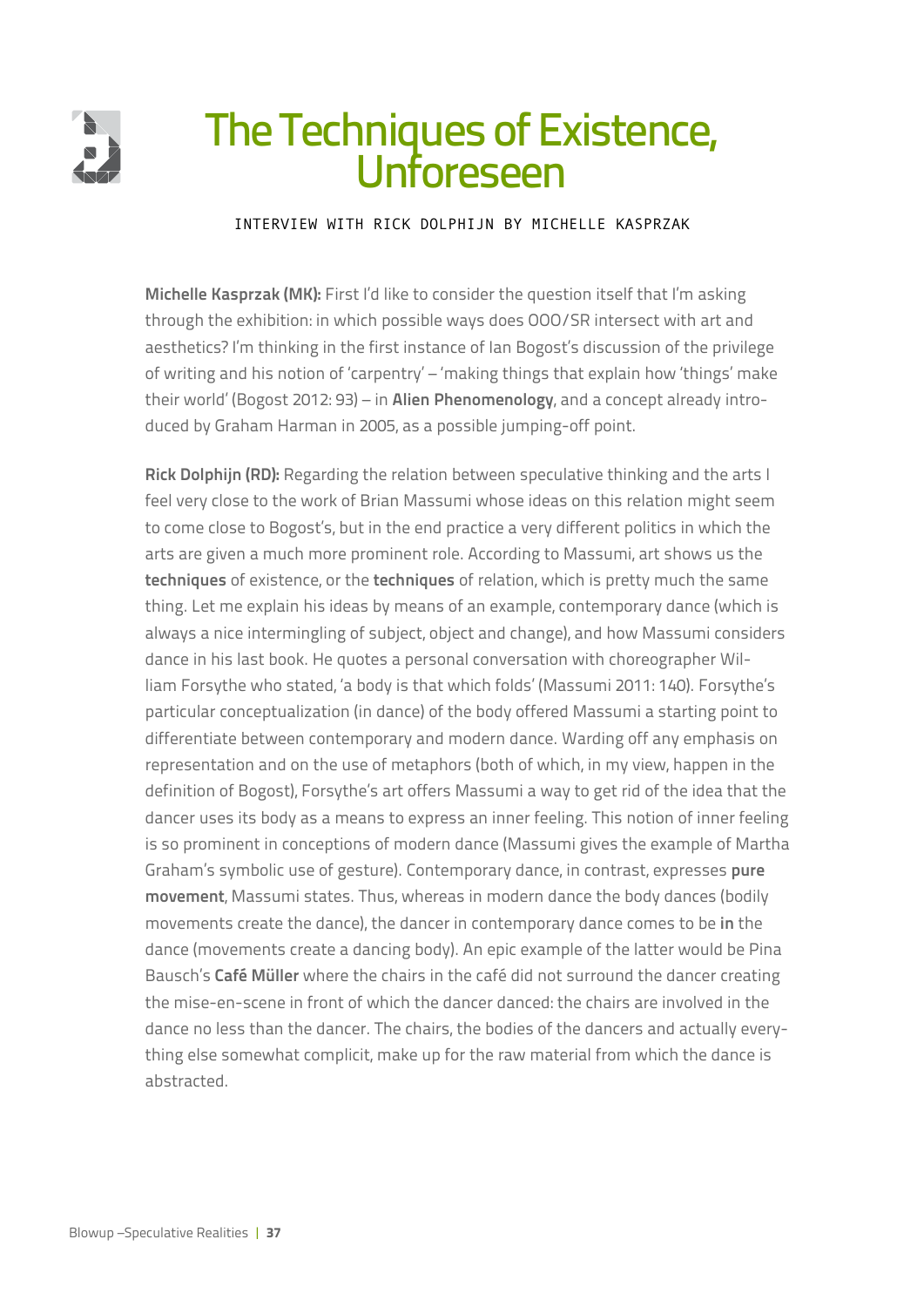

This is important (keeping in mind Massumi's definition of art as that which shows us the **techniques of existence**): Forsythe's definition shows us that contemporary dance overcomes the dualisms that gave form to modernity/modern dance. On the one hand, it has no interest anymore in the opposition between the dancer and the world (which it was supposed to re-present or dance-to). Contemporary dance does not consider the body 'already in existence,' filled with potentialities to be realized whenever the situation (the dance) asks it to. On the contrary, the body is actualized in the dance, which means that it is **only** through the act of folding (the dance) that it (the 'body', the fold) realizes itself. On the other hand, this means that the folding actualizing a bodily whole is not consequential to (Aristotelian) memory or another agency from which the body is organized in advance. Rather, the body (including the mind) happens in the fold, which is to say that it is only because of the folding that its unity appears.

**MK:** In Hal Foster's key text, **The Return of the Real** (1996), and his chapter on the artist as ethnographer, he described how 'the old artist envy among anthropologists has turned the other way: a new ethnographer envy consumes many artists and critics. If anthropologists wanted to exploit the textual model in cultural interpretation, these artists and critics aspire to fieldwork in which theory and practice seem to be reconciled' (Foster 1996: 181). The process of making, in this case, making art, is obviously very tied up in contemporary notions of what artists **do** and **how** they do it – so as it becomes acceptable to conduct art as research. Is there or will there be a similar drive to conduct philosophy in a different way, to present it in non-academicised forms, non-textual forms?

**RD:** The processes of making art are crucial, as I explained above. But also when you do philosophy, the processes are the **only** thing that matters. Philosophy is an equally creative process compared to making art, yet a different one. For whereas art is all about creating sensations, about **blocks** of sensations to follow Deleuze (and Guattari) more precisely, philosophy is all about creating concepts. Philosophers tend to create concepts through language, by breaking it open. In that, they act somewhat similar to poets, yet poets are not interested in creating concepts. They aim at something entirely different (very particular blocks of sensation) which is not of our concern here. Philosophy has always had a very difficult relation to academia, which is in many ways its monstrous child. Especially in our days, to **do philosophy** is increasingly rare within academia. There are exceptions of course and I think that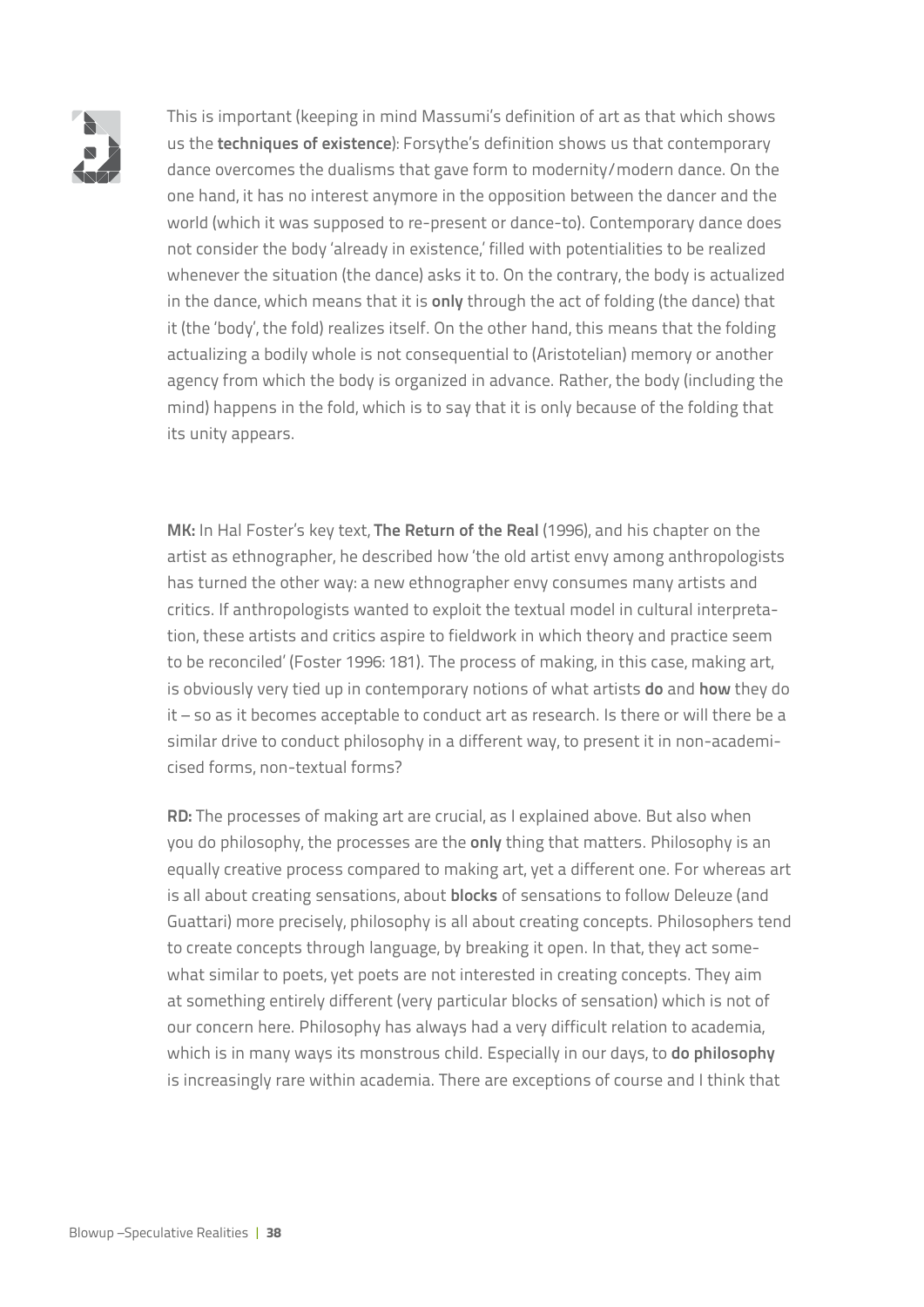

Rotterdam should be very proud of its philosophy faculty. On average, however, philosophy does not happen too much within philosophy faculties. OOO, speculative realism and also new materialism are very strong new developments in philosophy yet they don't or hardly happen at philosophy faculties.

But let us return to the issue of language. There is no rule that says that philosophers should conceptualize by means of language. And I believe that there are many artists that, in doing their artistic work, practice some sort of philosophy (create some sort of concept). If we limit ourselves to the work of Deleuze – whose definitions we are now following – we cannot but agree with him that there is much philosophy going on in the paintings of Francis Bacon (he conceptualizes 'the figure' in that sense), in the novels of Kafka (who conceptualizes 'the state'), in the movies of Godard (who conceptualizes 'time'). Deleuze (a philosopher), when reading these three bright minds, treats their work no different from how he would treat more accepted metaphysicians, though this does not mean, of course, that the works themselves, are not works of art anymore. They are products of art, but there is philosophy going on in them.

Today we see an increasing number of creative people, sometimes following the ideas of Deleuze, producing work that is more and more both a work of art as well as a work of philosophy. The best example in this is probably Reza Negarestani (2008), by all means a central figure within contemporary thinking. His novel/philosophical treatise entitled **Cyclonopedia: complicity with anonymous materials** is about a fictive archaeologist Dr. Hamid Parsani. It constructs a philosophy of oil and perhaps it is also at the same time a political manifesto that proclaims the liberation of the Middle East. For those interested, this book is also about Ancient Persian mysticism (the Cult of the Druj) and Lovecraft's **Cthulhu**. Given Negarestani's current interest in mathematics I'd say that the long awaited sequal (**the Mortiloguist**) will also aim to write the exact sciences.

Nota Bene, I'm not saying that what Negarestani does is necessarily 'new' to our times. In a way Albert Camus, much more so than his contemporary Jean-Paul Sartre, performed something similar with **The Plague**, and there are many more moments in history (notably in the histories that find their fulcrum outside of the West) where research and art as you call it, happen together (in the same voice).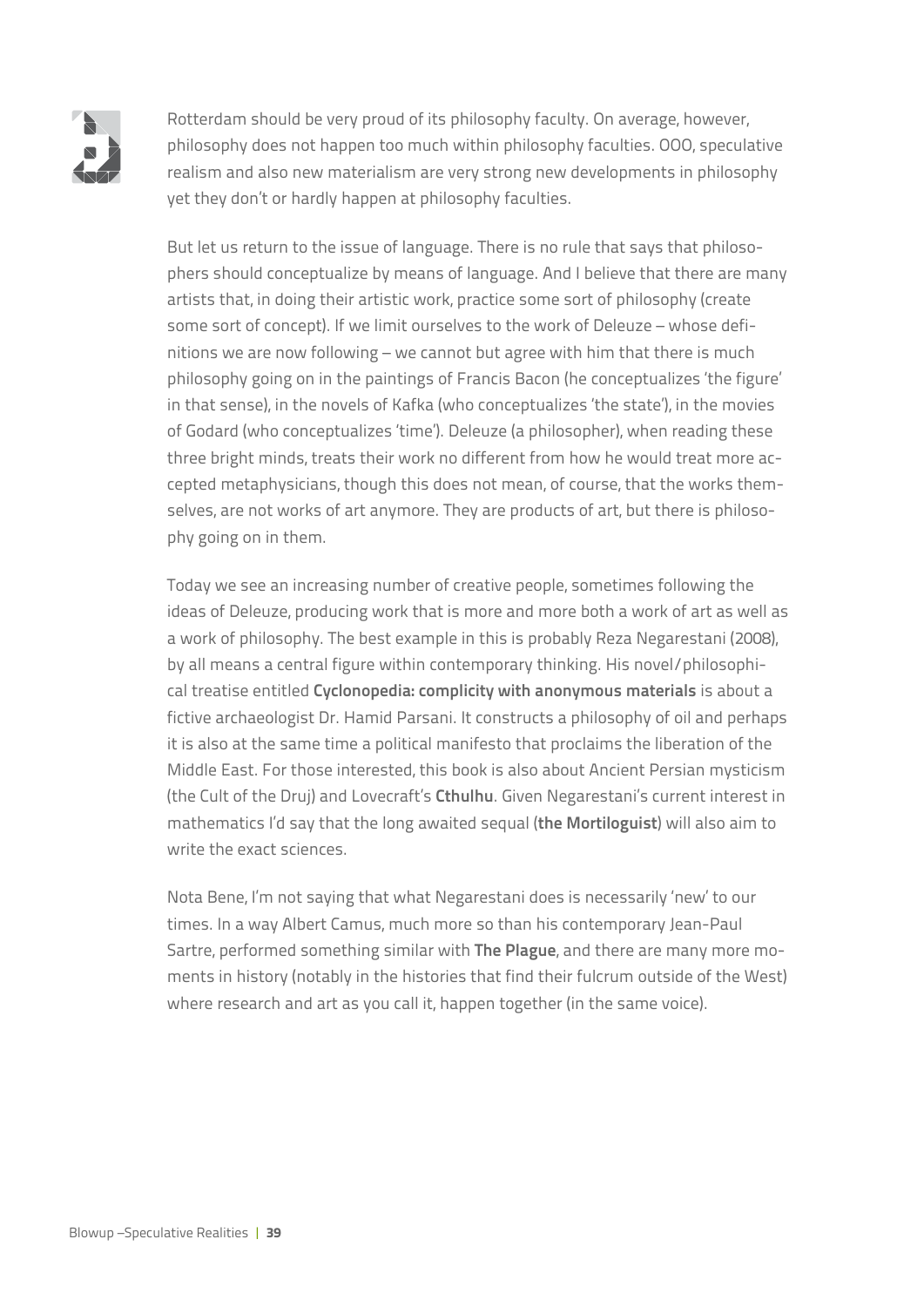

**MK:** In your recent book with Iris van der Tuin, you write: 'new materialism allows for the study of the two dimensions in their entanglement: the experience of a piece of art is made up of matter and meaning. The material dimension creates and gives form to the discursive, and vice versa' (Dolphijn and van der Tuin 2012: 91). Thinking of the **experience** of a piece of art, rather than the making of it for a moment, what do you think about how audiences read exhibitions as opposed to texts? In the case of this exhibition, OOO/SR was a point of departure, but it can easily be read as an exhibition about nature, given the legible forms contained within (mountains, tongues, fingers, gardens, clouds). Is it inevitable that we default to nature when attempting to get beyond the human?

**RD:** That depends entirely upon the definition of nature that you use. Being a Spinozist, I'd say that nature is not a set of Laws that we came up with (as in the Laws of Nature) that you seem to presume with your last remark, but rather signals the endless changes in which we 'happen' together with everything else. Our 'happening' or our actualization works according to **res cogitans** (thought) and **res extensa**  (extension), which are the two dimensions we (Iris and me) talk about in the quote above. Interestingly enough, nature, Spinoza already tells us, is not limited to these two 'modi'; we are. And it is about time that we realize this. Actually, I believe that a 'wholly other' nature, or a definition of nature that goes way beyond how we ordinarily (including so many green activists) define it today, is crucial for today's materialist thinking. When Quentin Meillassoux, for instance, rejects the possibility of explaining or even predicting nature, noting (with Hume) that nature is radically contingent and that nature's 'metaphysical foundations' as they can only come into existence through consciousness and language, smartly cover up that nature is a concept that has hardly been reconceptualized since the reign of dualism, of Kant. Consequently (and in line with Kant's representationalism), **nature has been excluded from thought**. For Meillassoux as for many others then, the concept of nature, as it surfaces in public debates as well as in academia, **only** serves as a vehicle for an **ideology of ressentiment** that is filled with morals inviting us merely to 'conserve what exists' ('it' then being the **false and reductionist** idea we have constructed from nature). For these kinds of reasons, Timothy Morton even suggests to write an ecology that gets rid of the concept of nature altogether, claiming that it is too soft to target these days, it is too theological. Morton then writes an ecology **without** nature. In response to Morton, Slavoj Žižek went even further and searched for an ecology **against** nature; against the idea of a stable, unchangable, fragile equilibrium that is permanently being harmed by culture, by us-unable-to-know.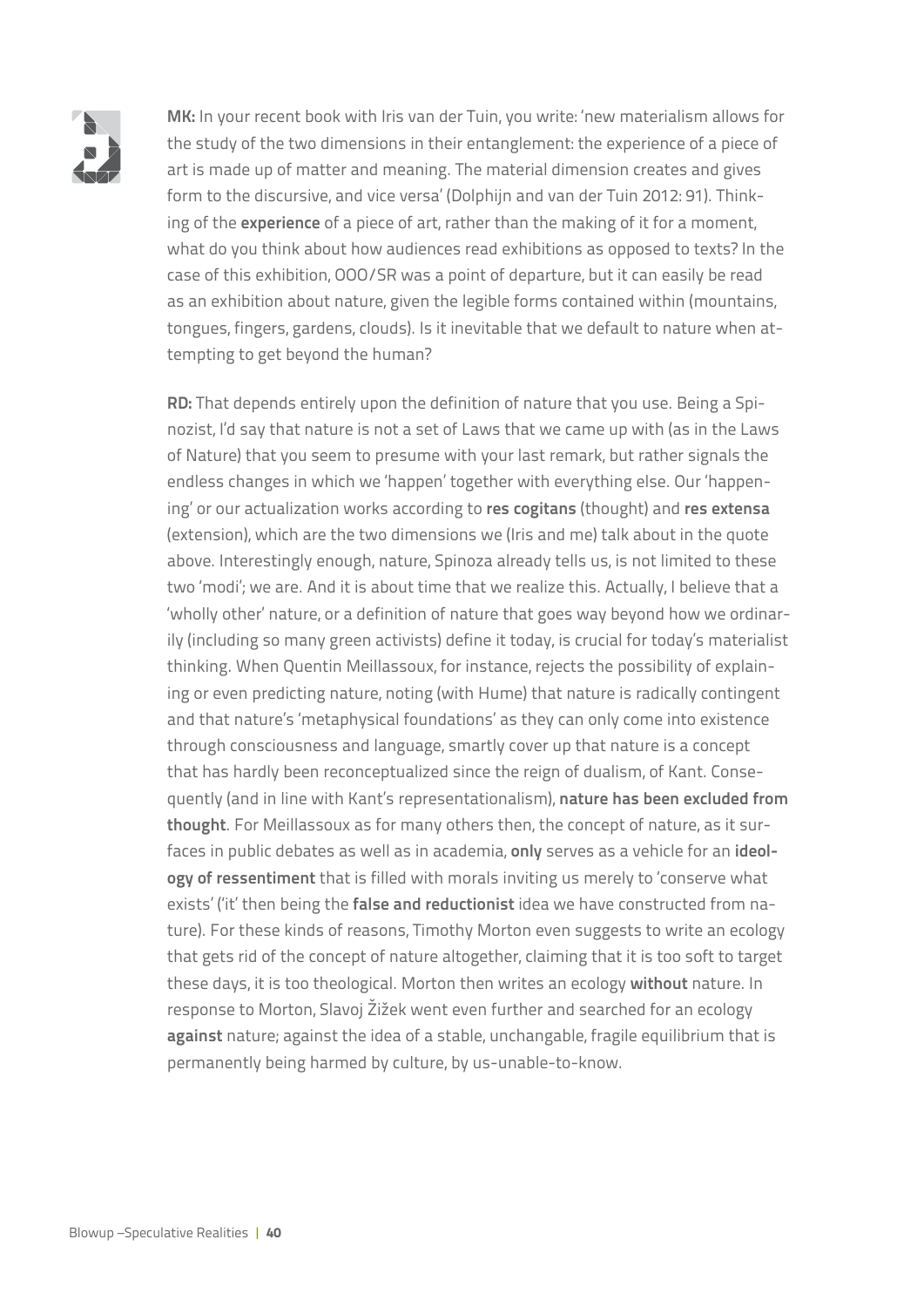

Now let me return to the first part of your question in which you stress the aspect of experience. What comes to my mind immediately is that because we are in the making, and this making takes place experimentally or in experience, I wouldn't make a distinction between the making of an artwork and the experience of it. In other words, both the artwork **and** the self come to be in the experiment. Lets take an example this time from the first of the arts (as Deleuze and Guattari call it), architecture. Recently, Lars Spuybroek wrote a beautiful book about the ecology of design which interestingly echoes my previous point concerning the monist definition of nature I adhere to (though Spuybroek himself, for some reason, has problems with 'monism'). Especially his reading of the Gothic deserves our attention. We see artin-the-making/art-in-experience when his study shows us that Gothic (so-called) 'ornamentation' **happens-in-matter**. The Gothic is never idealist (like the neo-gothic or modernist movement), which is to say that the design always happens in experience, in moving with 'the forms at work' (which includes 'us'). Its two primary forces in architectural form, tessellation (from two to one dimension) and ribboning (from one to two dimensions), happen with the very particular spatiality in which the design and the event occur.

The resonances steer matter into J curves and S curves, into arches and ornaments. That is why the Gothic, unlike idealist architectures, happens all around us, travels in many different unforeseen directions and can realize itself anytime, any place. To map vital Gothic energy is to realise the omnipresence of the curved gable as John Ruskin already put it in the 19th century. To study the Gothic is, therefore, not about analysing individual dwellings, but about mapping the resonance of disparates, as Spuybroek claims: 'It is not only a changefulness of columns, vaults, or traceries in themselves, but also one in which **columns transform into vaults into traceries**' (2011, 25).

For Spuybroek, the Gothic played a crucial role in our history (giving form to it in many ways). It never ceases to haunt the Roman, Cartesian or Bauhausian lines that still organize urban life. The Gothic has always been at work at the margins of our built environment; and especially today, in the age of digital design, the Gothic proves to be more vital than ever before. Spuybroek's own designs are, of course, a wonderful example of how the Gothic is so imbricated with experimentation in contemporary digital design (which makes him actually speak of 'the digital nature of the Gothic'). Think, for instance, of his Water Pavilion at Neeltje Jans in which the ceilings transform into the floor, into the door, into the ornament, while one walks through it.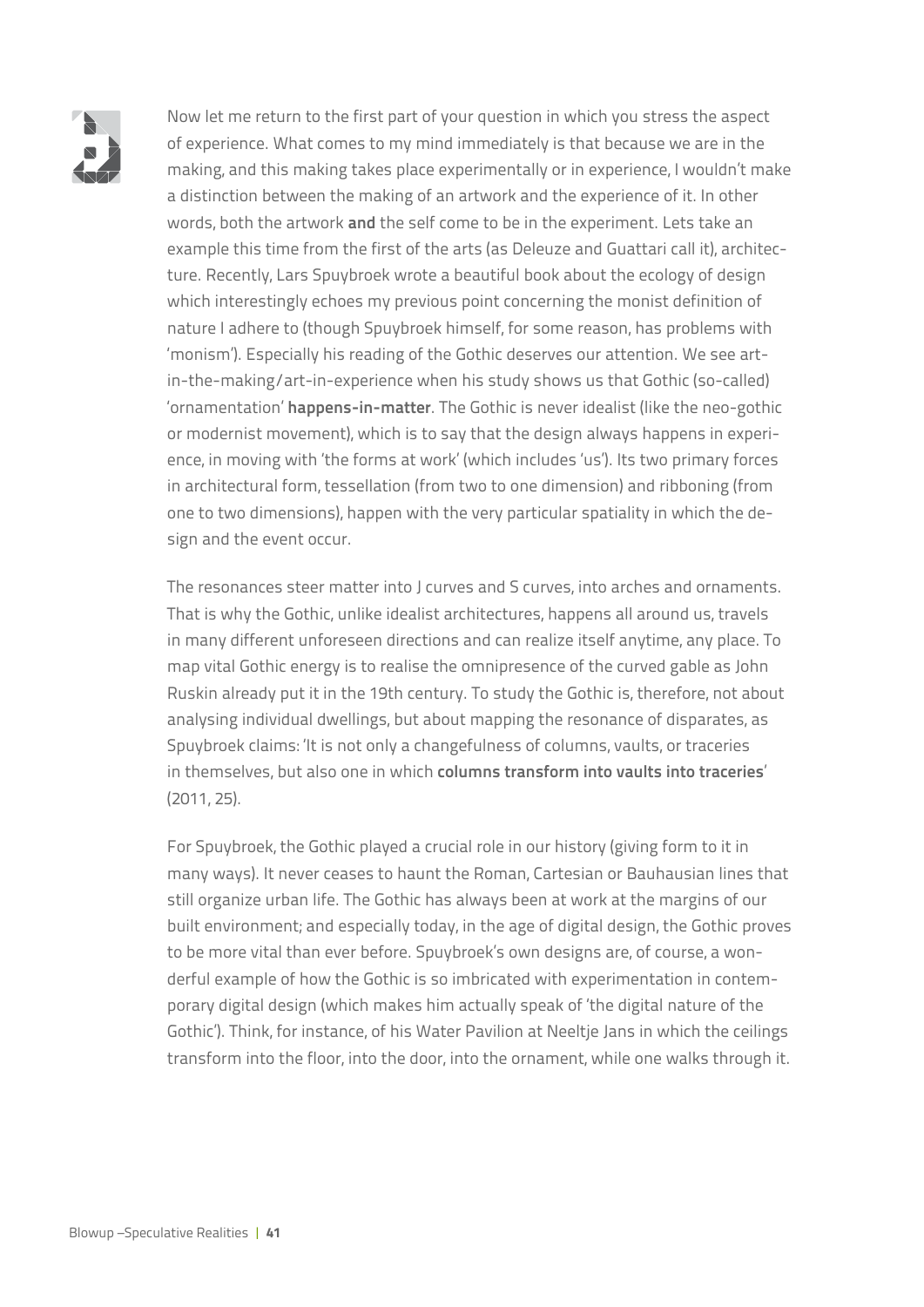

**MK:** Martha Buskirk in **The Contingent Object of Contemporary Art** says that 'the idea of the touch, traditionally focused on a specific region of the body in the search for evidence of the artist's hand, has been fractured and displaced into the multitude of ways artists use their bodies to act upon materials and also turn the process of representation back upon themselves to record traces of their physical presence' (Buskirk 2005: 256). Does this notion generally support the idea of new materialism (and to an extent, OOO/SR) asserting a fundamental link between the discursive and the material in art?

**RD:** I wouldn't know how to talk of 'the idea' of new materialism. In the book we were mapping a new materialism, and I continue to do that in my articles. I search for a monism that deals in particular with matter receiving form, with questions of plasticity as Catherine Malabou talks of it. But you are right that the mannerism (Deleuze talks a lot about this) or perhaps even general, the emphasis on feeling instead of on ratio as today even people in the cognitive sciences (think of Antonio Damasio) and in psycholinguistics (think of my colleague at Utrecht University Jos van Berkum) are in search for this, lies at the heart of my interests. Spuybroek too, talks of this when he conceptualizes how beauty gives form to life by means of the word 'sympathy'. His entire book can be read as a manifesto for this old and beautiful concept that stresses the non-cognitive intra-action by dint of which the individual objects are. Sympathy, in short, 'is what things feel when they shape each other' (2011, 9). Spuybroek shows us how 'sympathy' – revitalizing the way this concept was not yet 'humanized' at the end of the nineteenth century – gives form to us and to the world around us: sympathy might happen between us and a vase, between a wasp and an orchid, between the oceans and the moon. They feel each other… they give form to one another in the relation, in the making.

All of the philosophers and thinkers that I have mentioned here prefer to speak of feeling, of sympathy, of touch (think of Erin Manning) instead of consciousness. All of them agree upon the idea that the mind is a consequence of the body (and has the body as its object) which does not mean that they are against metaphysics per se (although Meillassoux is), but rather that they would never cut it loose from the physics, from the bodily movements and modifications that cause it.

**MK:** From your position as a philosopher, are there any other points and issues with the interrelation of OOO/SR and art and aesthetics that you think are key to consider?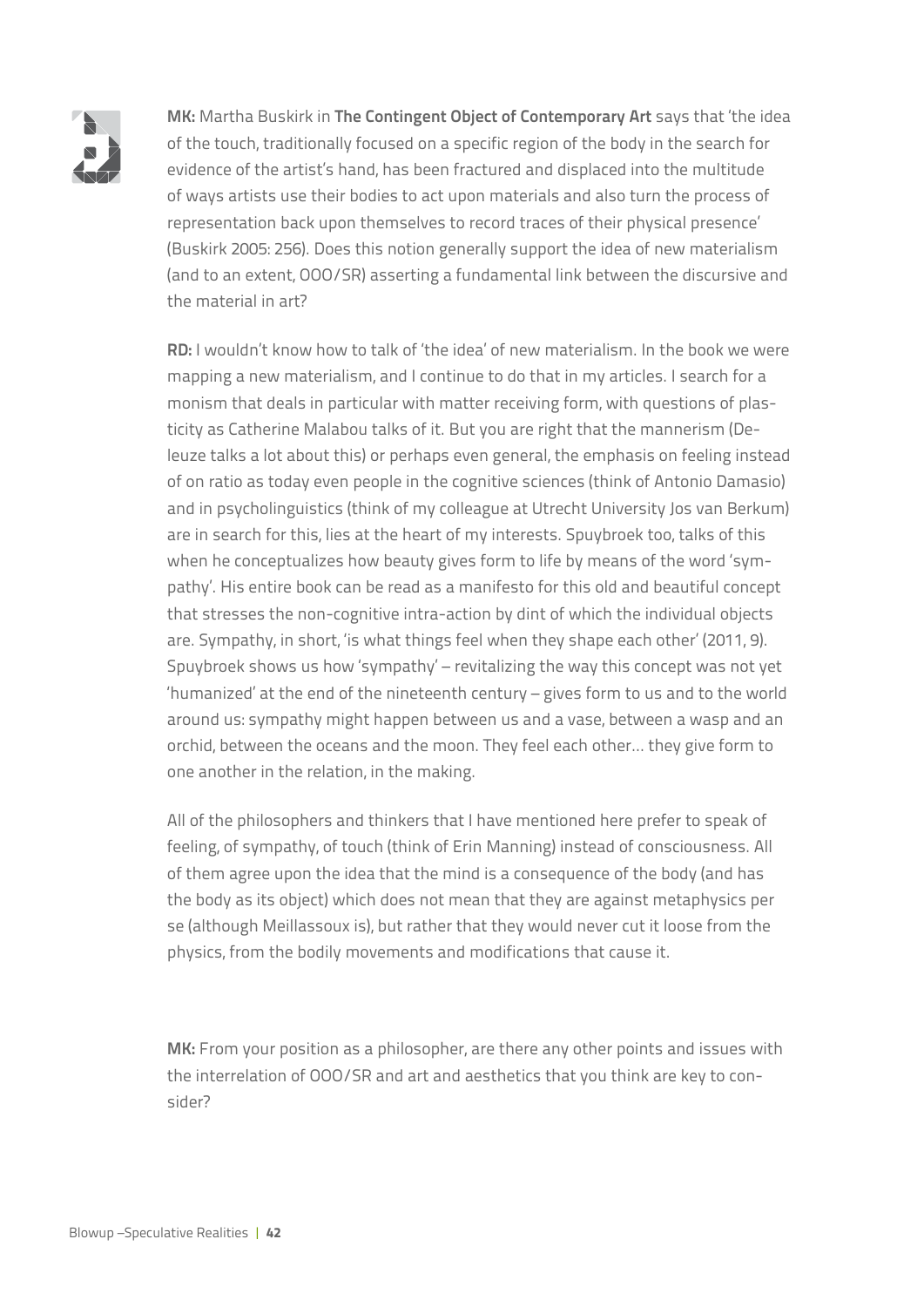

**RD:** Well… I think it is very important to understand that OOO/SR/new materialism are very strong forces that cut across philosophy, the arts as well as the sciences today for a good reason: the times we live **demand** this kind of thinking. The various crises that hit us today are different from the ones that caused '68 to happen. Yet the call for a radical emancipation that was echoing all over the world for decades after '68 (in theory and in politics) somehow comes back to us today. Our times too ask for an emancipation that is removing us from hierarchies that involve race, class, gender and age but that also ask us to question our **humanity as such**, in other words the **anthropocentrism** so central to our thinking.

Even more so than after '68, the state of the earth draws us to rethink the dualisms so strongly conceptualized by Descartes and fortified by Kant, and they marked the way in which culture drifted away from nature, how the mind was cut loose from the body, how man has alienated **himself** from technique. From the early 1960s it was Foucault who most eloquently noted the anthropocentrism central to all dualisms. He named it simply 'man' (referring to Kant's **Anthropology**) foreseeing the 'end of man' or the way this 'recent invention' was dominating (and blurring) our thinking. He suggests that Kant's final question, '**Was ist der Mensch?**', posed in his **Logic** and his **Notes and Fragments** summarizes how the past two hundred years of modern thought got locked up in his Subject (the 'I think') concluding that '[The space of anthropology] is entirely taken over by the presence of a deaf, unbound, and often errant freedom which operates in the domain of originary passivity' (Foucault 2008: 39). In his later writings, Foucault showed how this political ecology slowly but steadily created objects (prisons, schools, barracks, factories) in order to install the Subject (the object of thought), to serve its existence. Foucault in the end is not pushing us to 'question authority' but rather to 'question reality', as reality had been created and molded according to systems of differentiations that we named, ordered and internalized in a thoroughly humanist way.

That was then. Foucault is still a very urgent thinker, don't get me wrong here, but 'differently'; the classes he gave at the end of his career (and that are now being published) offer us this Foucault that has yet to be discovered. At the start of the 21st century, however, we live in such a different political arena. We are confronted with such different threats, all of which asks us to think anew. The ecological crises of today, which by all means have a much more radical effect on how we will soon live compared to the economical crisis, make Quentin Meillassoux (2006) conclude that the end of man has yet to happen. Meillassoux claims that even post-critical theory (in some ways even including Foucault, is part of 'correlationalism' (as he con-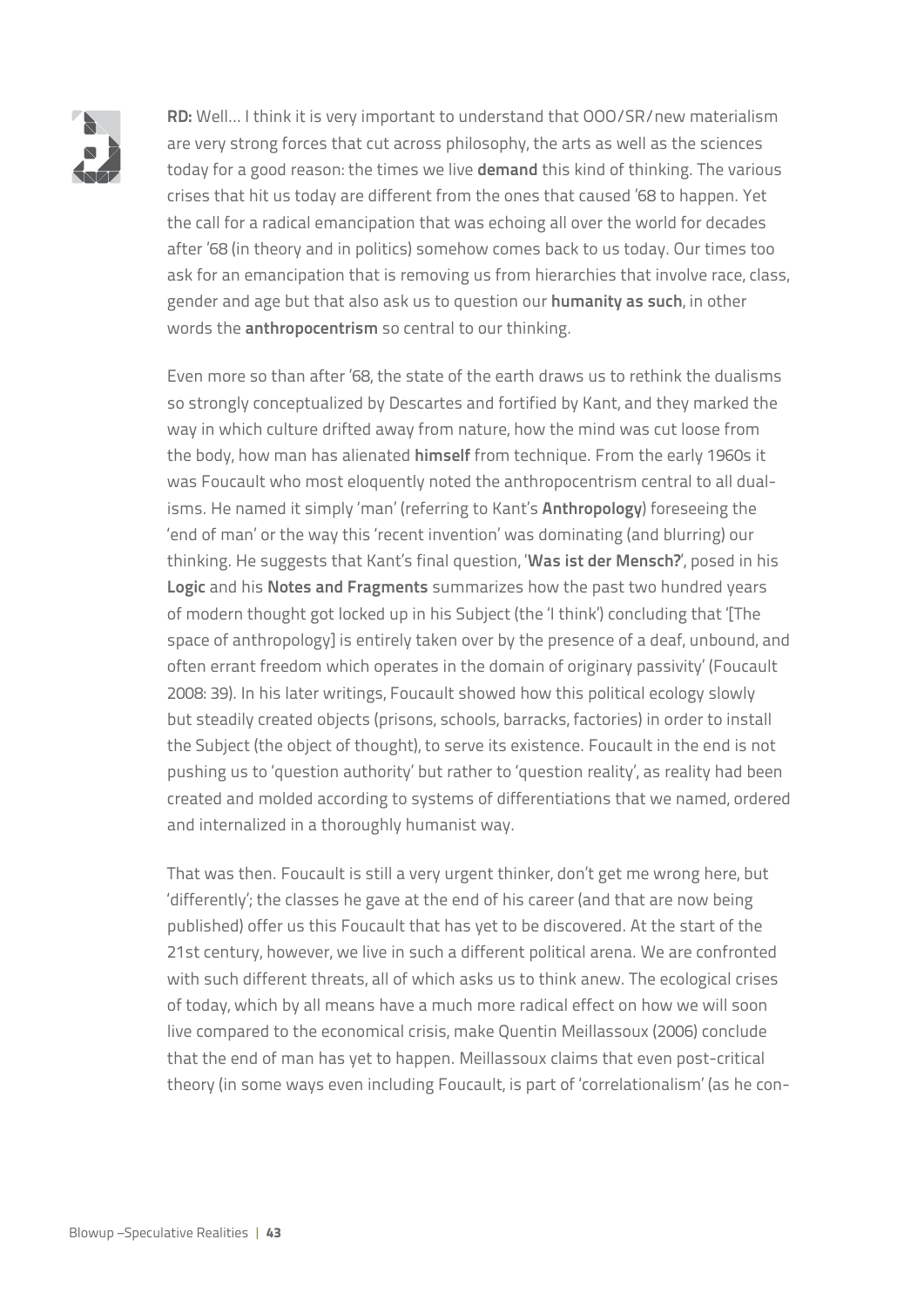

ceptualizes anthropocentrism) and that the time has come to get rid of the 'Kantian horreur' that still dominates us (which does not mean that he wants to get rid of Kant, rather he proposes to radicalize it from within). Meillassoux claims that postcritical theory still reduces the absolute reality of things to their possible appearance in consciousness and language: the 'two media of correlation' that define the unique and untouchable 'man.' Correlationalism (explicitly and implicitly) claims that only in consciousness things can happen, only by means of language they can be expressed.

Even Meillassoux, who seemed to be a rigorous, almost scholastic, philosopher in his **Après la Finitude** and his published and unpublished work on God and fideism, now turns to art as his last book in English **The Number and the Siren: the Decipherment of Mallarmé's Coup de Des**. As the title already tells us, the book is on Mallarmé, addressed in a very mathematical sense… coming close to numerology even. Beyond this, many contemporary scholars that are involved with new materialism feel an urge to study contemporary art. Bioart, think of Natalie Jeremijenko, is of course very popular for those interested in rethinking nature, but actually all performance art and installation art – art forms that are all about making and experiencing/experimenting matter – are more and more flowing into thought, while at the same time new materialist thought flows into these artforms, into the very way they reveal to us the techniques of existence: new life (and death) unforeseen.

#### Works Cited

Ian Bogost, **Alien Phenomenology, Or What It's Like to Be a Thing**, Minneapolis: University of Minnesota Press, 2012.

Martha Buskirk, **The Contingent Object of Contemporary Art**, Cambridge, MA: MIT Press, 2005.

Rick Dolphijn, and Iris van der Tuin, **New Materialism: Interviews and Cartographies**, Open University Press, 2012; <http://openhumanitiespress.org/new-materialism.html>

Hal Foster, **The Return of the Real: Art and Theory at the End of the Century**, Cambridge, MA: MIT Press, 1996.

Brian Massumi, **Semblance and Event: Activist Philosophy and the Occurrent Arts**, Cambridge, MA: MIT Press, 2011.

Quentin Meillassoux, **After Finitude: An Essay On The Necessity Of Contingency**, trans. Ray Brassier, London: Continuum, 2008.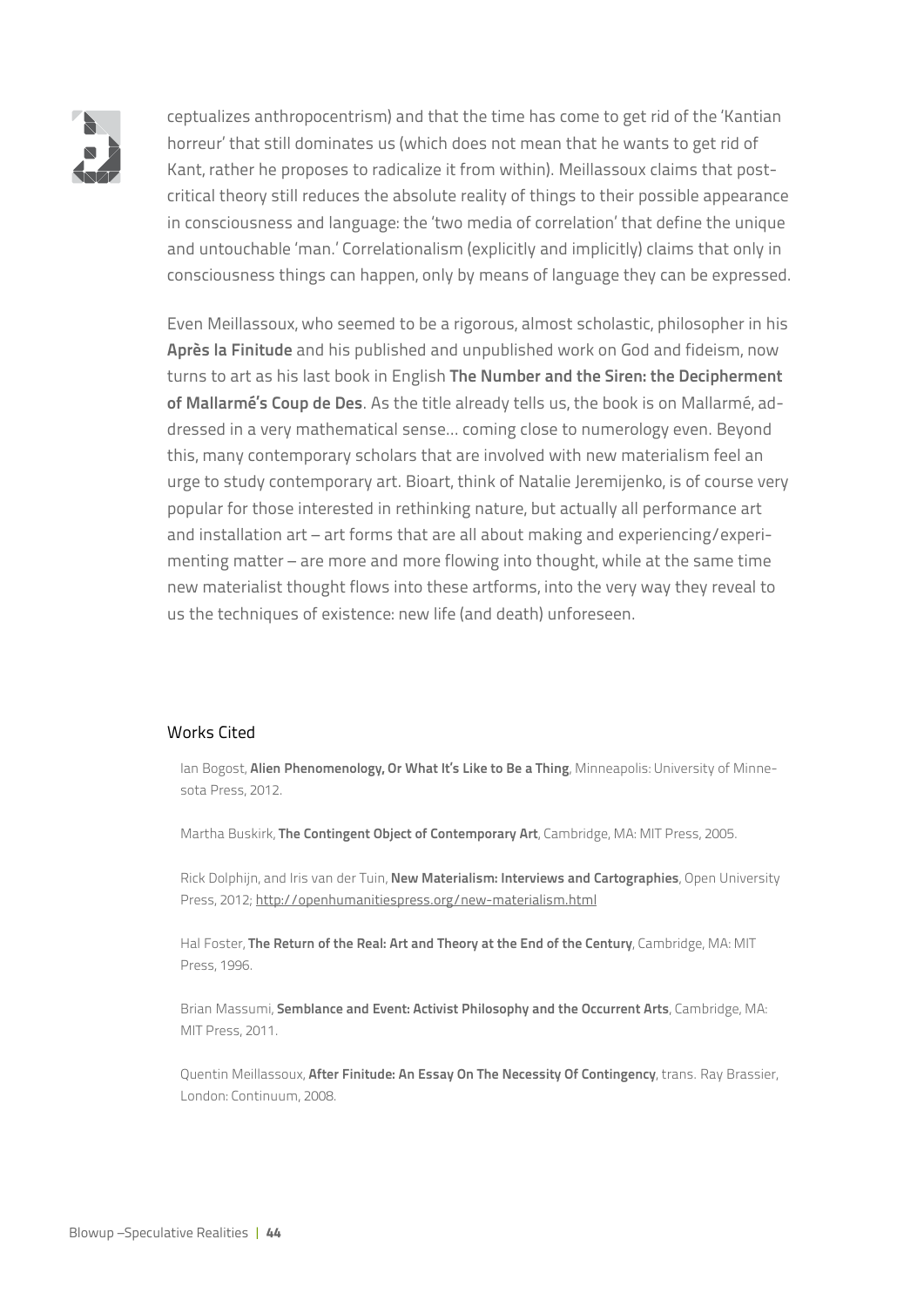

Reza Negarestani, Cyclonopedia: **Complicity with Anonymous Materials**, Melbourne: re.press, 2008.

Lars Spuybroek, **The Sympathy of Things: Ruskin and the Ecology of Design**, Rotterdam: V2\_ Publishing/NAi Publishers, 2011.

#### Biographies

Rick Dolphijn is a writer and a philosopher. He is an assistant professor at the Faculty of Humanities, and senior fellow of the Centre for the Humanities, both at Utrecht University, the Netherlands. He interested in what he calls 'new materialism' a fresh wind in philosophy closely linked to process thought and perhaps in some ways also to OOO and speculative realism. In his recently published book 'New Materialism: Interviews and Cartographies', coauthored with dr. Iris van der Tuin, the 'new tradition' called new materialism is situated in philosophy, in the sciences and in the arts. He is finishing a book which is more experimental and which deals with the urgency of this new form of thinking, entitled (for now) 'Matter of Life: earth culture health'.

Michelle Kasprzak is a Curator at V2\_ Institute for the Unstable Media.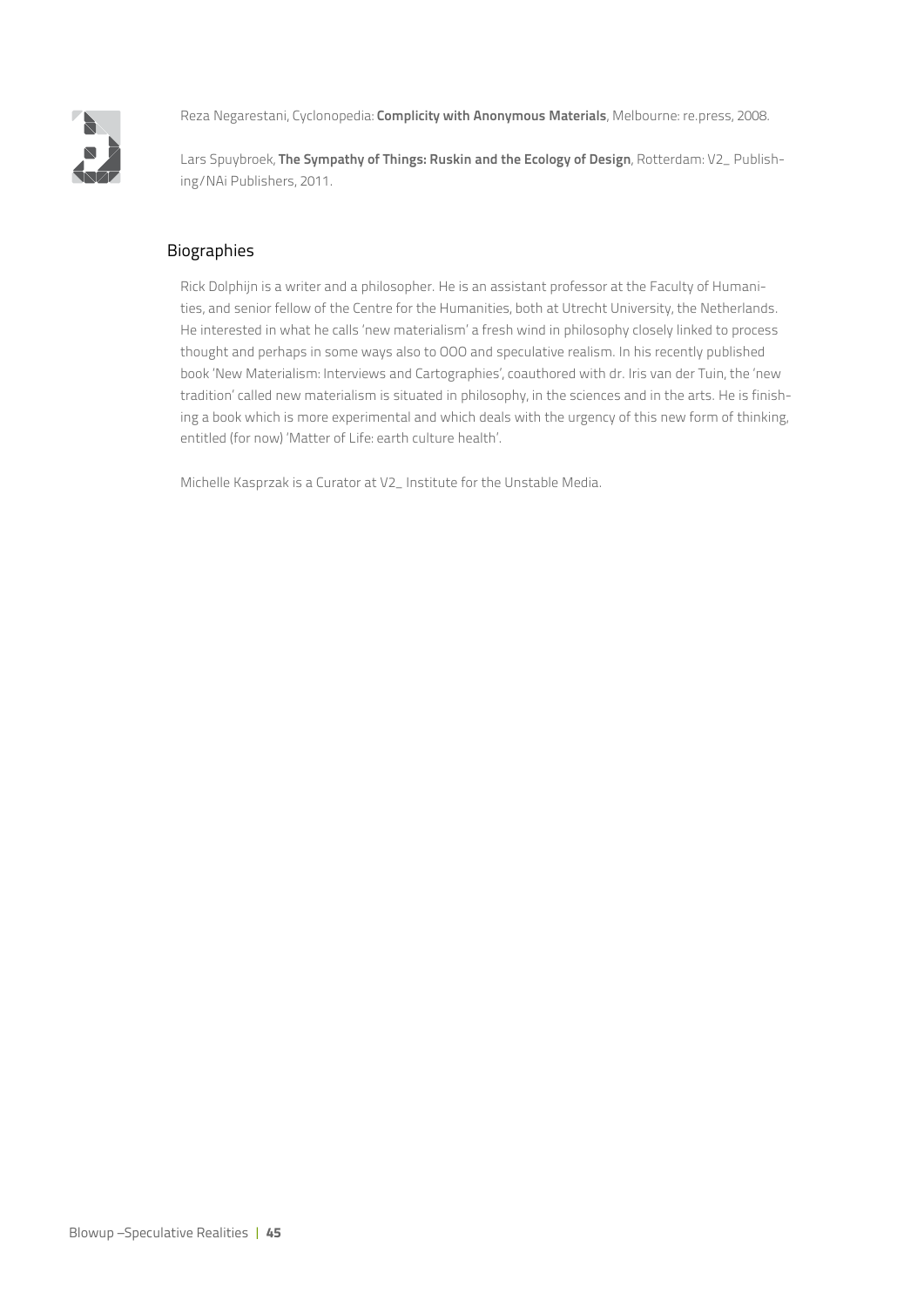

## Art History's Objects

#### An Interview with Sven Lütticken by Rachel O'Reilly

**Rachel O'Reilly (ROR):** I was hoping we could look at the emergence of speculative realism (SR), new materialisms and object-oriented-ontology (OOO) and the kinds of aesthetic theories they generate in relation to the passage of concepts of objects through 20th century art. I'm interested here also in taking into account the different specific historical ontological conditions of philosophy versus artistic practice and exhibition.

Your recent work emphasizes that it is not possible to conceive of materiality (including objects) apart from processes of dematerialization and abstraction (2008: 101). Such processes have very dense, inter-influencing, experimental conceptual edifices in the art of the 20th century. In your tracking of the object in art history, you draw on Adorno's reading of Lukacs' **History and Class Consciousness**, composed at the near exact same historical moment of Heidegger's depoliticized phenomenology. Adorno emphasizes that this trajectory of Marxist thought (however flawed) has been **importantly** nervous about building up objectification, normative commodity relations and alienation together as inseparable and mutually reinforcing concepts and processes. You have suggested that objectivization is inevitable but that alienation isn't necessarily, yes?

I'm especially interested in this quote you pull out from Adorno, which argues that what is important is to combine 'tenacious opposition against that which exists: against its thingness, with a staunch rejection of attempts to identify thingness as evil' (Lütticken 2010: 1). Can you elaborate on what is meant by the first and second parts of this quote? How does it link to the distinctions you are making (dialectically and historically) in your recent work between art objects, 'things' and commodities? I suspect this is where the reader might comprehend how the critique of the commodity – the fact of art's commodity status – is not equivocal to utter disenchantment with art as category, nor with the reality of art making/appreciation in terms of material inquiry.

**Sven Lütticken (SL):** First off, I have to confess to becoming something of a bored teenager in the face of ontological discussions. For better or worse, I think historically, not ontologically. The being I deal with is historical being; you might say that, when dealing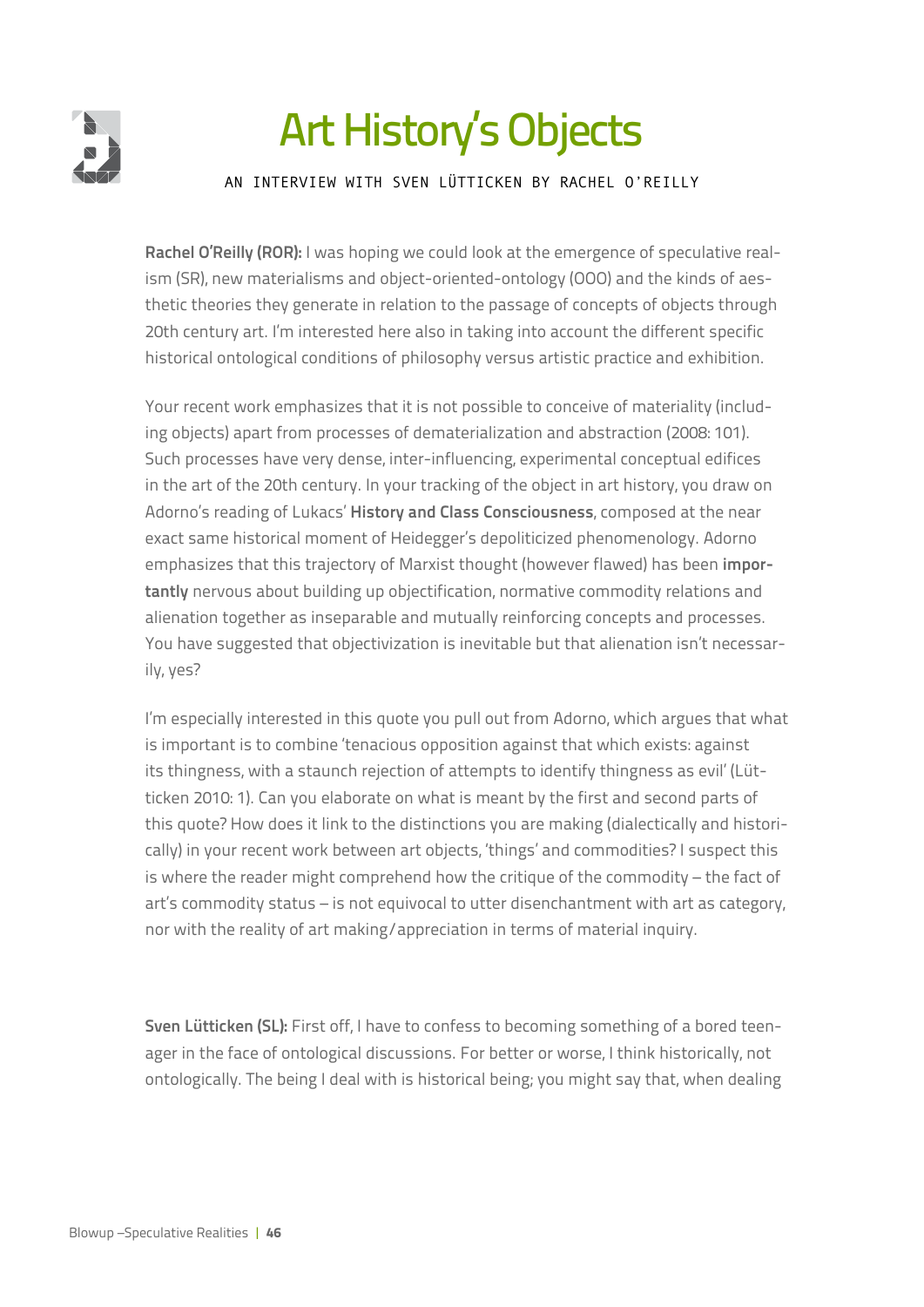

with the historical transformations of the object in its various guises, you ultimately end up with a kind of historical ontology. So I'm interested in the very fabric of the object and/or the thing changing, and of course I'm looking at this from the vantage point of art – using the art object as my theoretical object. And it's a highly instable object, which is good. In the words of one Russian Constructivist critic, the modern artwork went from being an 'elephant' to being a 'butterfly.' That is a brilliantly succinct way of summarizing something about a transformation on which you could write an elephantine book.

Adorno's thinking was itself shaped by the development of modern art, by the transformations of the modern artwork. My interest in Adorno in this respect stems partly from the fact that if you read his work it is patently clear that Latour's attempt to ascribe to pretty much the whole of modern philosophy (and certainly to Hegelian and Marxian philosophy) a crude subject/object dichotomy needs to be questioned. Adorno constantly problematizes and historicized both terms. He notes that 'object' is 'the positive face of the non-identical;' in other words, 'a terminological mask' (1966: 193) As the other of the subject, the object would appear to be the unidentical, what cannot be assimilated by the triumphant subject and by a reason that is increasingly showing itself to be instrumental. However, precisely as the subject's neat polar opposite, the object is re-appropriated by reason; it is identified and made rational and productive. The object, in other words, is always already a commodityin-waiting.

Now as for the thing, for thingness in Adorno, a crucial passage for me is: 'In thingness there is an intermingling of both the object's non-identical side and the subjection of people under the prevailing forms of production – their own functional relations, which are obscure to them' (192). So the object does have a non-identical side, which is to say: it cannot be completely assimilated by the subject. This is the thing: the object insofar as it is more than an object, or less than one. The thing is both lack and surplus. This is clearly highly suggestive in terms of modern art's appropriation of commodity-objects.

On the other hand, for Adorno, **Dinghaftigkeit** also stands for the reification of human relations. The German term for reification is **Verdinglichung**, which literally might be translated as thingification. This very term could cause one to lapse into an idealist disparagement of the thinglike, which is what Adorno cautions against. In any case, the reified thingness of social relations is itself a socially produced state. Adorno warns that 'the primacy of the object notwithstanding, the thingness of the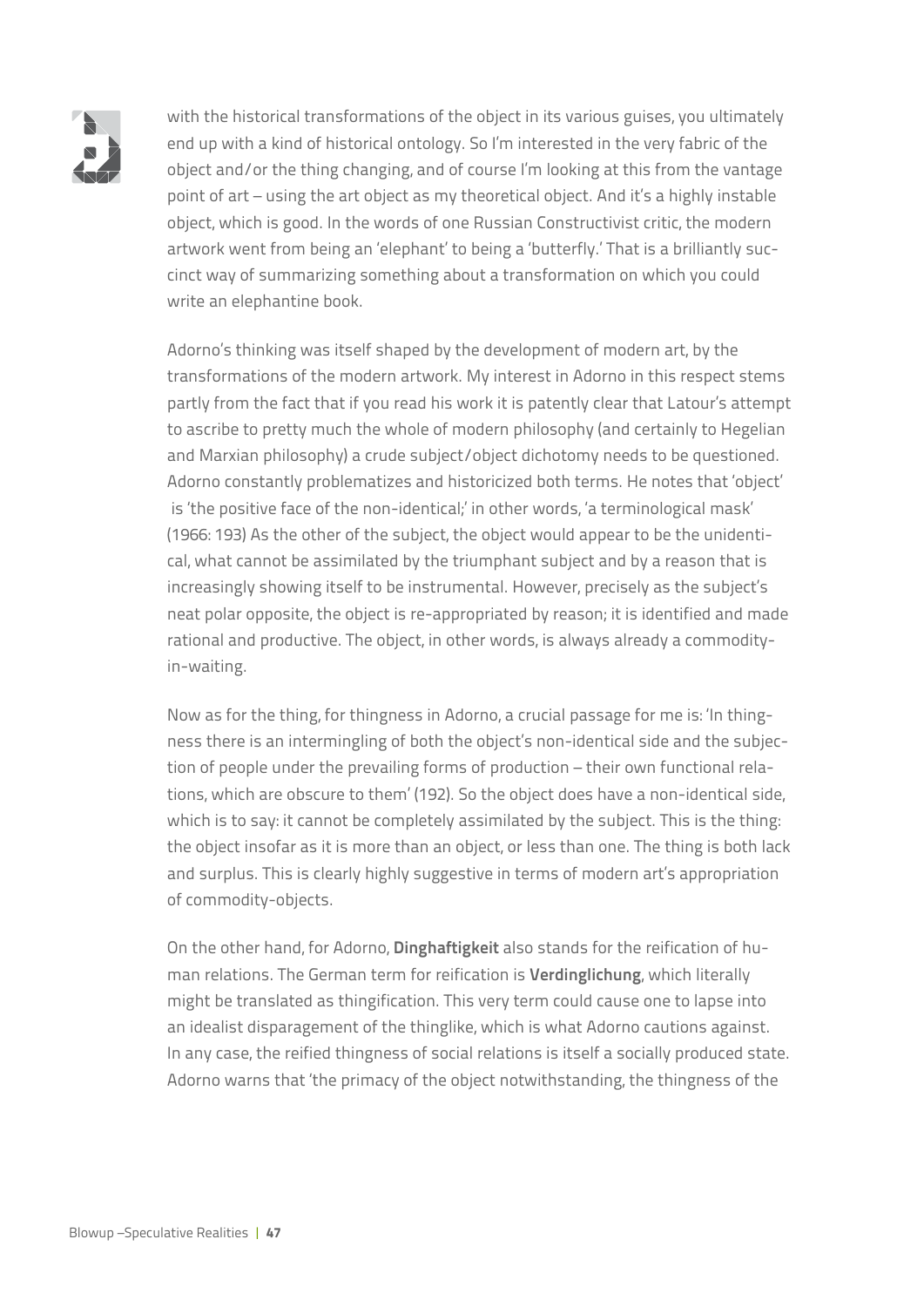

world is also illusory. It tempts the subjects to ascribe to the things themselves the social conditions of their production. This is elaborated in Marx's chapter on the fetish …' (Adorno 190).

**Verdinglichung**, in other words, is part and parcel of commodity fetishism. Now, the commodity fetish according to Marx is a thing brimming with 'theological whims' (1867: 4). It appears to be endowed with autonomous life, as a kind of quasi-subject. In fact, its 'behavior' on the market can however be explained through the labor theory of value – this is Marx's contention. The commodity's value is rooted in labor – in abstract labor, which is to say in labor value sold by workers to capitalist entrepreneurs. The commodity that results from all of this is itself pseudo-concrete: we may be able to hold it, to touch it, but it is in fact shot through with economic (and technological) abstraction. You might say that this is the modern object par excellence: it has been assimilated and 'subjectivized' through instrumental reason. W.J.T. Mitchell speaks of the 'ordered ranks of objecthood' (2005: 112).

I want to argue that while contemporary 'thing theory' responds to a genuine shift in theory corresponding to a shift in the mode of production – of production in the widest sense, standing not just for industrial production but **social production** tout court – we are not dealing with an abstract break. On the contrary: the suggestion of such an abstract break with much-maligned 'modernity' can generate a fatal oblivion to continuities and to the ongoing entanglement in the dialectics of objectivity and subjectivity.

The one precursor who is most frequently acknowledged by contemporary theorists of thingness is Adorno's old arch nemesis, Heidegger, to whom the current use of the term thing can of course be traced back – the thing as third term that destabilizes the subject/object dichotomy and covers any number of hybrids. However, to me (but again, my interest is history rather than ontology), the work of thinkers like Adorno and Benjamin is actually more productive. In their work, too, we are dealing not with some essentialized subject/object dichotomy but rather with a questioning of such a stable dichotomy; however, this questioning also acknowledges that the notions of object and subject cannot be wished away, since they are intrinsically bound up with modernity as not just a philosophical regime, but a social and economical one. And, of course, an aesthetic regime. For me, modern aesthetic practice is itself a crucial form of 'thing theory' – and the same can be said for contemporary art.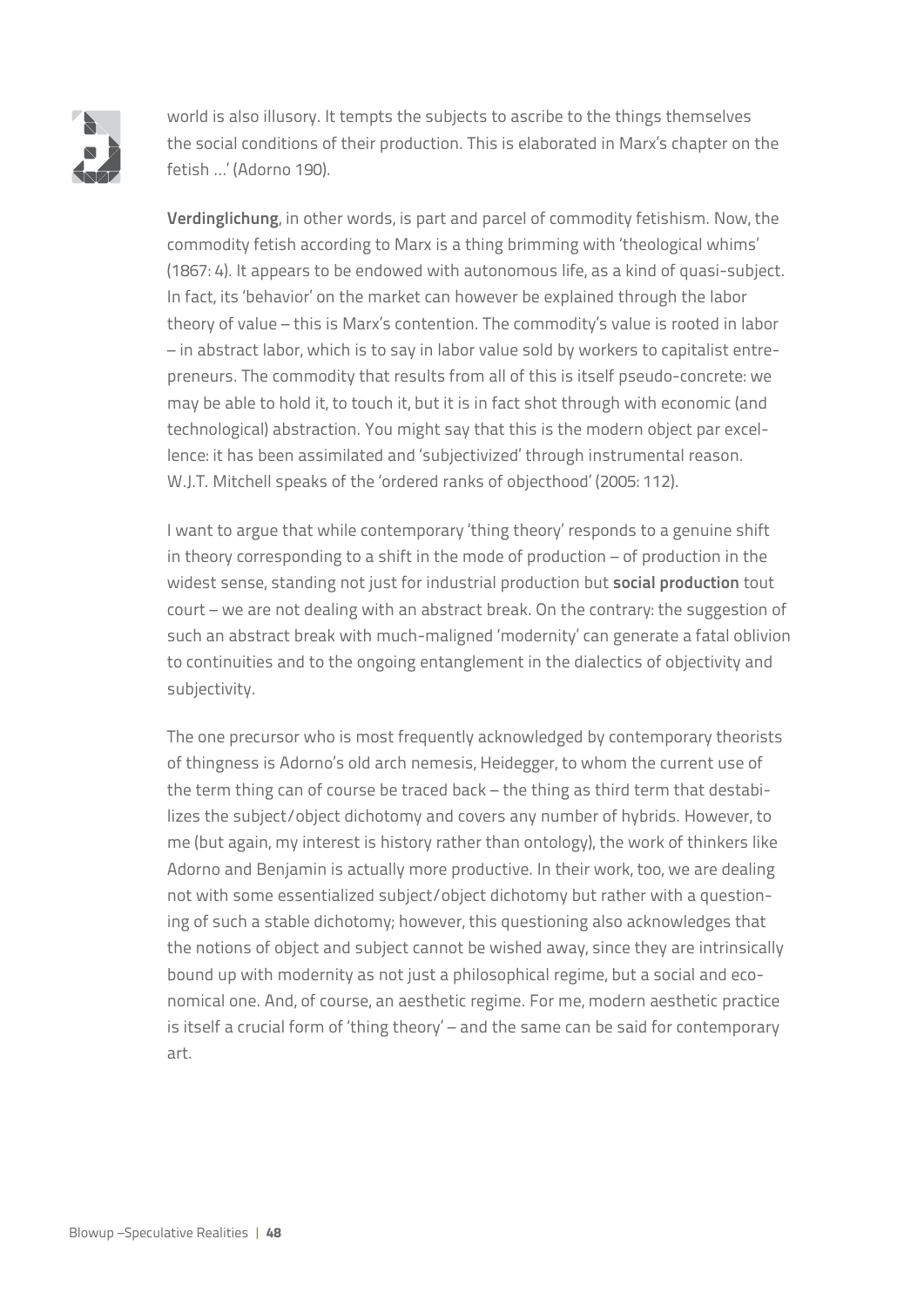

**ROR:** If 'speculative realism' is necessary, according to Gironi, it is because it 'cautiously moves (conforming to the Marxian-Engelsian lesson) between simplistic (and, today, plainly unscientific) reductionist excesses on the one hand and the yielding of precious terrain to the idealism that lurks in an excessively logico-rationalist understanding of 'matter' on the other' (2012: 380). Is it so easy to bring this problematic into art given the distinctness of art as category? I guess my question is, broadly, can art history shed light the 'caution' Gironi mentions?

**SL:** Art history as a discipline tends to be so cautious that it never makes it to the other side of the street! But yes, for me, art history is crucial in that is itself something of an illegitimate discipline, one tainted by the impurity and opaqueness of its object –art history is often treated with a kind of paternalistic benevolence (and this is already putting a positive spin on things) by 'master disciplines' such as philosophy and semiotics or literary theory. But in a strange way, even though the discipline is ever more marginalized, it is also triumphant – despite itself, one might say. After all, art history was always a discipline of unstable subject-objects, of visual and material facts that were also historical acts, of things that were actants.

Art history is one of three main manifestations of the 'aesthetic turn' around 1800. In the late eighteenth and early nineteenth centuries, three interconnected disciplines came to constitute art as an essential object with which the modern bourgeois subject assured itself of its tenuous grasp of the world: philosophical aesthetics, art criticism and art history. All these forms of aesthetic discourse revolve around the obscure object of aesthetic desire that is the work of art – in its various medium-specific incarnations. Literature and music held the promise of a highly subjective art, and in that sense they were quintessentially modern; Taine phrased a commonplace thought when, in his philosophy of art, he stated that music 'convient mieux que tout autre art pur exprimer les pensées flottantes, les songes sans formes, les desires sans objet et sans limite…(better adapted than any other art to express floating thoughts, formless dreams, objectless limitless desires…)' (1875: 1)

However, if the aesthetic became a crucial sphere of modern bourgeois thought, promising – in Terry Eagleton's words – a 'residually common world' (1990) in the era of inhumane abstractions and divisions of labour, aesthetic thought needed to return time and again to visible and material objects: paintings and sculptures. Such works of visual art constituted objects that countered the transcendental subject of idealist philosophy not with blunt and dead materiality, but with a form of objecthood that seemed itself transformed through and in harmony with the subject. Art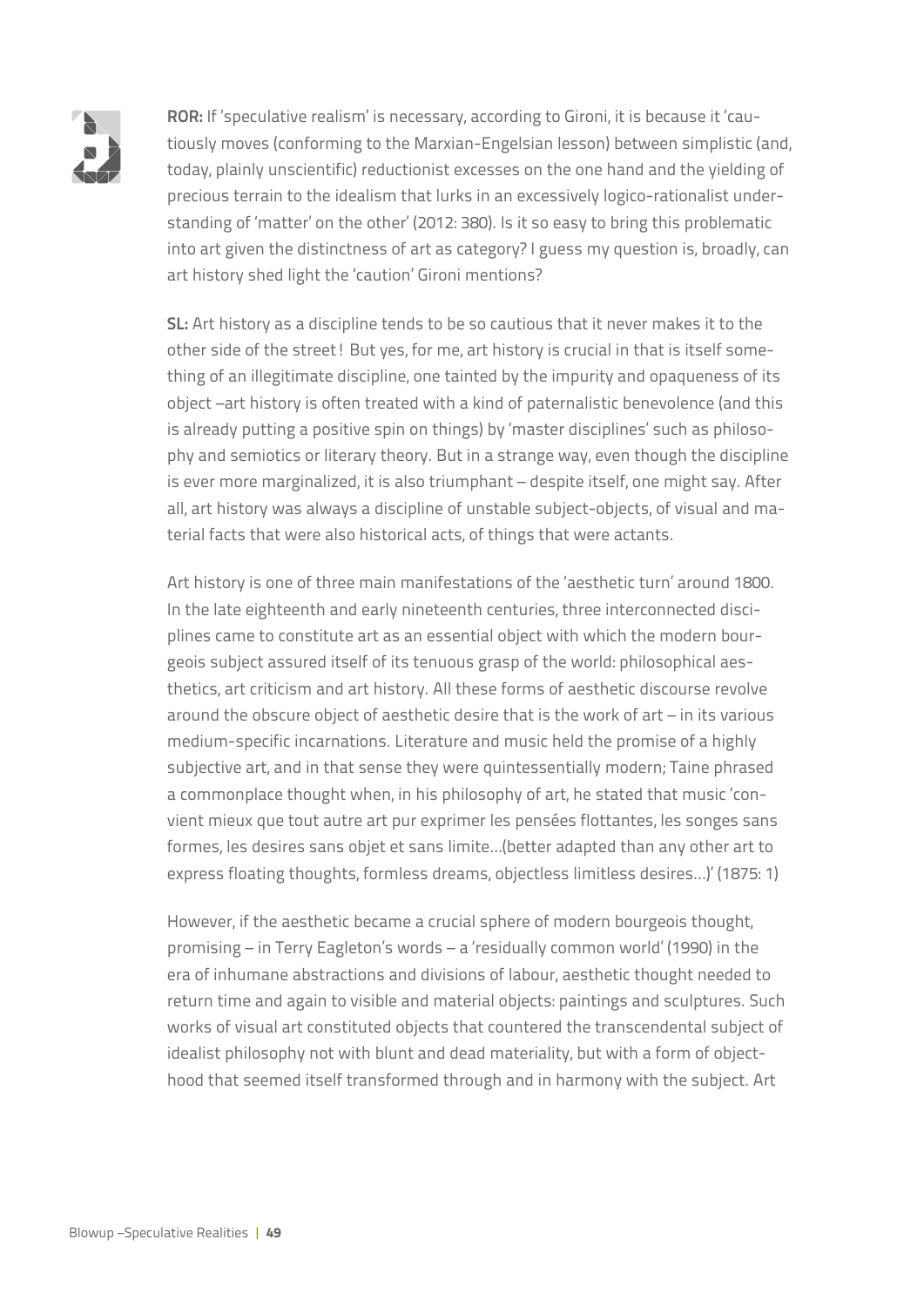

history, as it was founded or re-founded around 1800, was the discipline that sought to realize the 'aesthetic project' formulated by thinkers from Kant and Schiller to Schelling and Hegel with an immersion in the minutiae of attribution and meaning – in the process sometimes losing sight of why art mattered in the first place.

As Georges Didi-Huberman has emphasized, the object of art history belongs to a world of senses and is therefore never quite rational. Indeed, art's status as exhibiting a form of mute reason that differs from conceptual thinking is what made it indispensable to the aesthetic theory that emerged on the threshold from the Enlightenment to Romanticism. Today, of course, art habitually employs media and technologies that are themselves products of technological reason (of purposive rationality, as Adorno would say), but in ways that are more or less unreasonable, or at least exhibit a somewhat obscure rationality.

**ROR:** Latour derides historical materialism as a hypocritical theology, while at the same time much of his reconsideration of the actual material practices and conceptual attachments of scientific labourers has seemed extremely ripe for interpellation and reworking by media or transmedial artists interested in, for example, media archaeologies (real or fantastic), naturalized software logics, post-human approaches to aesthetics and so on. It seems to me also that Latour's conceptions of 'actants' (which includes both 'things' and immaterial concepts) might at the same time be conducive to working through art's historical transformations at the scene of exhibition (and criticism), for example, and especially how artists make installations of objects, concepts and things 'work' as art. Where does Latour's work fit into all this for you?

**SL:** Latour's development of the notion of the actant seems to be to be one of the most productive aspects of his work, though I would say that there's a whole labor of differentiation ahead of us. I'm afraid this will have to amount to some form of historical materialism – or perhaps one should say dialectical materialism – which articulates the different forms of agency involved and their interrelations. Such a differentiation obviously must not result in some Borgesian encyclopedia, in an incoherent list; it must involve precise yet mutable relations, which also means that it must include antagonisms. And perhaps one has to reintroduce the terms 'subject' and 'object' in the process.

At the risk of making the good people shudder, I would like to suggest that there is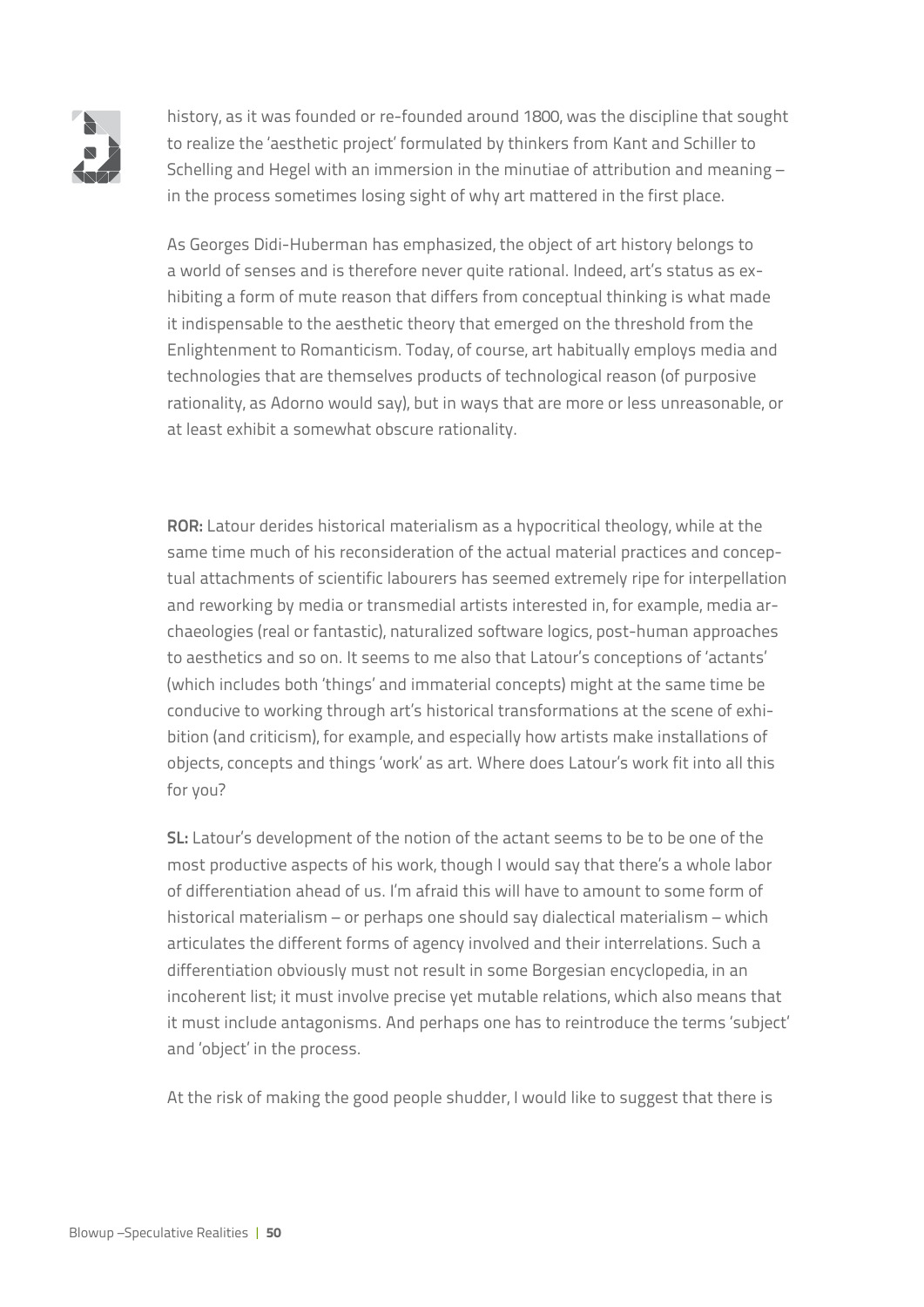

much to be learned here from Marx, who in the **Grundrisse** wrote on the 'production of consumption' – which could well be taken for a lesson in aesthetics. Indeed, in this as in other respects, Marx's political economy takes up tropes and problems from aesthetic theory: 'production thus not only creates an object for the subject, but also a subject for the object. […] It thus produces the object of consumption, the manner of consumption and the motive of consumption. Consumption likewise produces the producer's **inclination** by beckoning to him as an aim-determining need' (1857). Marx, the aesthetic political economist who once read Rumohr's **Italienische Briefe** to write an (abandoned) essay on Christian art, here shows that the object-subject dichotomy was in fact a dialectic equation in which both parts forever destabilized each other – and this was never more clear than in relation to visual art, whose manifestly solid objects were also intangible bearers and **producers** of subjectivity.

I'm reminded here of the Book Sprint phenomenon, and of the email interview that we're doing right now – though 'right now' is, of course, the wrong term, since we're not in the same place or in the same time zone. A Book Sprint is a way of producing an object (a new-media object remediating a paper book) under certain economical and social conditions. This takes the form of a production process in which not only an object is created, but also 'subjects for the object' – first and foremost, the people directly involved, for here the producers are also the first consumers. The book-inprogress functions as an actant impacting the people producing it, who have set up the whole process in response to the exigencies and antinomies of contemporary cultural and intellectual practice. As someone who usually spends years on making a book, I find this vaguely threatening, but compelling. Perhaps we're dealing with a new kind of butterfly book, a new type of object that may also be an unruly thing. The nature of the interrelations between this media actant and the human agents remains to be investigated in much greater detail.

In some ways, the books thus produced will no doubt be symptomatic of the time constraints, but new qualities may be set free that make up for the imperfections. What we're doing now is not part of a book sprint strictly speaking, but I'm certainly feeling the pressure, and we don't have time to do things 'thoroughly' – or 'properly.' It certainly forces me to think on my feet, which is good, but it will remain a rather sketchy affair.

**ROR:** Thinking in terms of the economics of both art and philosophy's transformed discursive industries – global exhibitionary complexes, massively accelerated publishing cycles, networked distribution – the way in which art and philosophy negoti-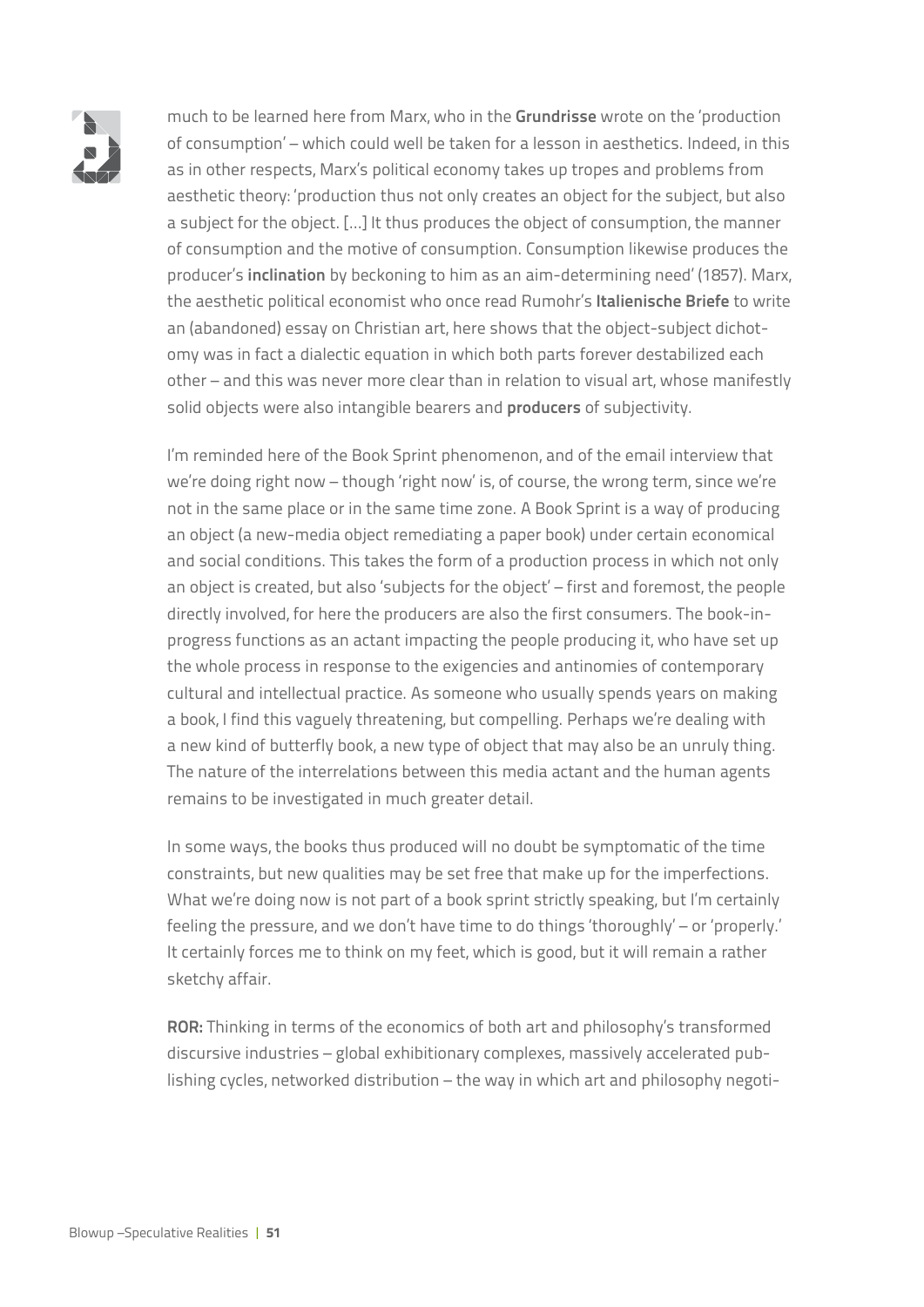

ate each other is changing. Or perhaps the industrial links between art and philosophy in the form of **publicity**, shall we say, have always been this same problematic, at least since the 60s.

Either way, it seems that curatorial and artistic industriousness can become somewhat awkward when it assumes itself to be invested in contemporaneity by reworking (especially post-Deleuzian) philosophy within art works of exemplary 'reduced' scenes of non-linguistic thought. Liam Gillick has called this the 'singularity' problem – the conjunction of curatorial-philosophical labour reduced to concepts and 'instances' of art, where each (philosophical concept, artistic object) invest in making the case for the other in a too-circular fashion. At its worst it assumes that the contemporaneity of art is only to be found in its symmetrical 'progressive' tracking of 'properly' philosophical labour. Sometimes this verges on sycophancy even.

While that is the risk, I wonder if we can think about how these issues are critically and knowingly negotiated by artists and curators. It's interesting, for example, that while the artists were curated into this V2 show for their already-displayed investments (across an oeuvre) in experimentalist ecological inquiry and non-anthropocentric materialisms, they were invited to create new works that specifically engaged with Levi Bryant and Graham Harman's work in the context of the larger 'turn' towards so-called anti-correlationism thought in OOO and SR. In other words, they were invited to remediate philosophical **material** (not necessarily to 'do' non-linguistic non-philosophy) for a strand of philosophy invested in thinking matter from outside the human. Whether this is even possible in institutionalized art that never goes without a spectator is a very good question – Smithson has experimented with this among others – but it is perfectly obvious to the artists that this problematic is there. Further, despite curatorial selection and oversight of the commission, it is also the case that the artists rework such material through whatever associations and relations of their choosing.

In this case we note that philosophical material has been perhaps unpredictably turned towards humour and profanation, and also dialectically towards failure, possibly this being the lesson of conceptual art. I wonder (also in relation to the first question) if you can comment on the surplus value of specifically, comedy and profanation, regarding these kinds of dealings with the ontic in contemporary art. This sort of profane tinkering can seem like a great relief. Is there any radical philosophical contribution that artists make by profaning their disinvestment in systematized and overly taxonomized ontologies, without reducing such to nihilism?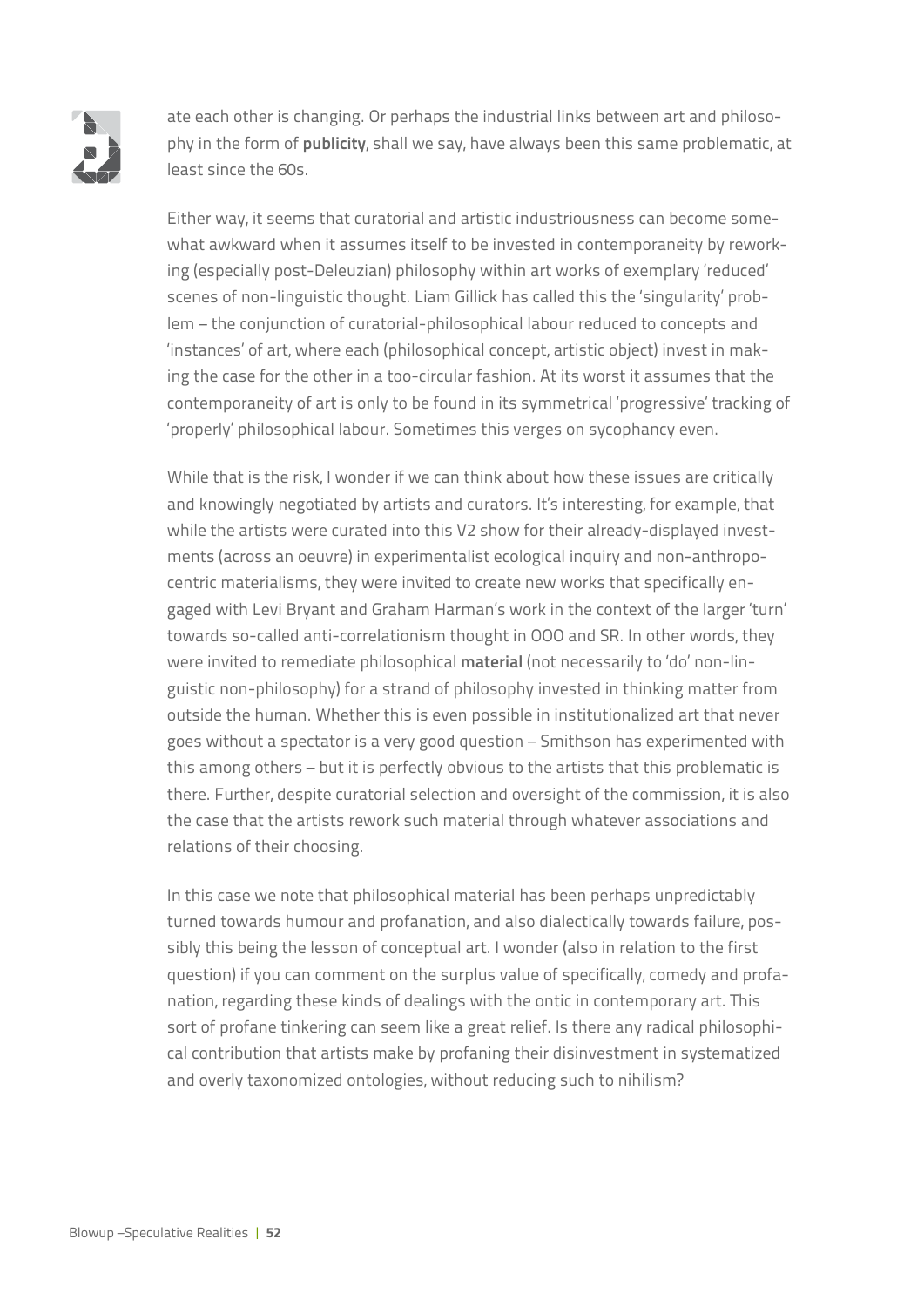

**SL:** In general I would say that artistic practice is tinkering, bricolage, even in 'constructivist' art, which Schwitters desublimated as collage and assemblage. 'Theory,' too, can be among the materials of artistic bricolage. But ultimately the work of bricolage is its own mode of doing theory; impure theory, articulated in the form of suggestions. As an art critic or art historian you effectively continue this work, deand reassembling the assemblage.

Now, concerning anti-correlationist thought as 'a strand of philosophy invested in thinking matter from outside the human:' I'm not that well-versed in the literature in question (but the more I read Harman, the more I appreciate Latour). The main subject of anti-correlationist critique would seem to be Kant. Kant's 'correlationist' take on subject and object was subject to critique pretty much right off the bat, with Fichte, Schelling and Hegel. Idealist philosophy 'solved' the problems of Kant's philosophy by subsuming the world to thought; the ontic became a reflection of the **Ich** or the unfolding of **Geist**. And art was of such fundamental importance to Schelling and Hegel in particular because it showed the unfolding of Spirit in the form of artworks that were subject-objects.

But if art became crucial for philosophy – for the philosophy of the 'aesthetic turn' – because it showed matter to be imbued with spirit, modern art engaged in a flirtation with various forms of base materialism, with matter conceived to be outside the human. The shipwreck of spirit. The Bataille of the journal **Documents** is, of course, a prime example of such a project – which in this case was itself a truly aesthetic hybrid of the artistic and the philosophical, and which was in effect one episode in Bataille's critical long engagement with idealism, and with Hegel in particular. Today, in the collapsing Anthropocene, to think matter from outside the human obviously poses different challenges, as the material fabric of our planet has been inexorably altered by human intervention. This was something recognized by Smithson. On the one hand, he turned entropy into something of a fetish, seemingly subjugating history to a natural law (the second law of thermodynamics); on the other hand, he was well aware that human activity accelerated entropy, and that a cosmic given had thereby become a social and political problem – which became the basis of his aesthetic project.

By now, planet earth is itself the ultimate artwork, a subject-object out of control, an actant acting up in ways we cannot control. We may want to think matter from outside the human, but matter itself won't let us.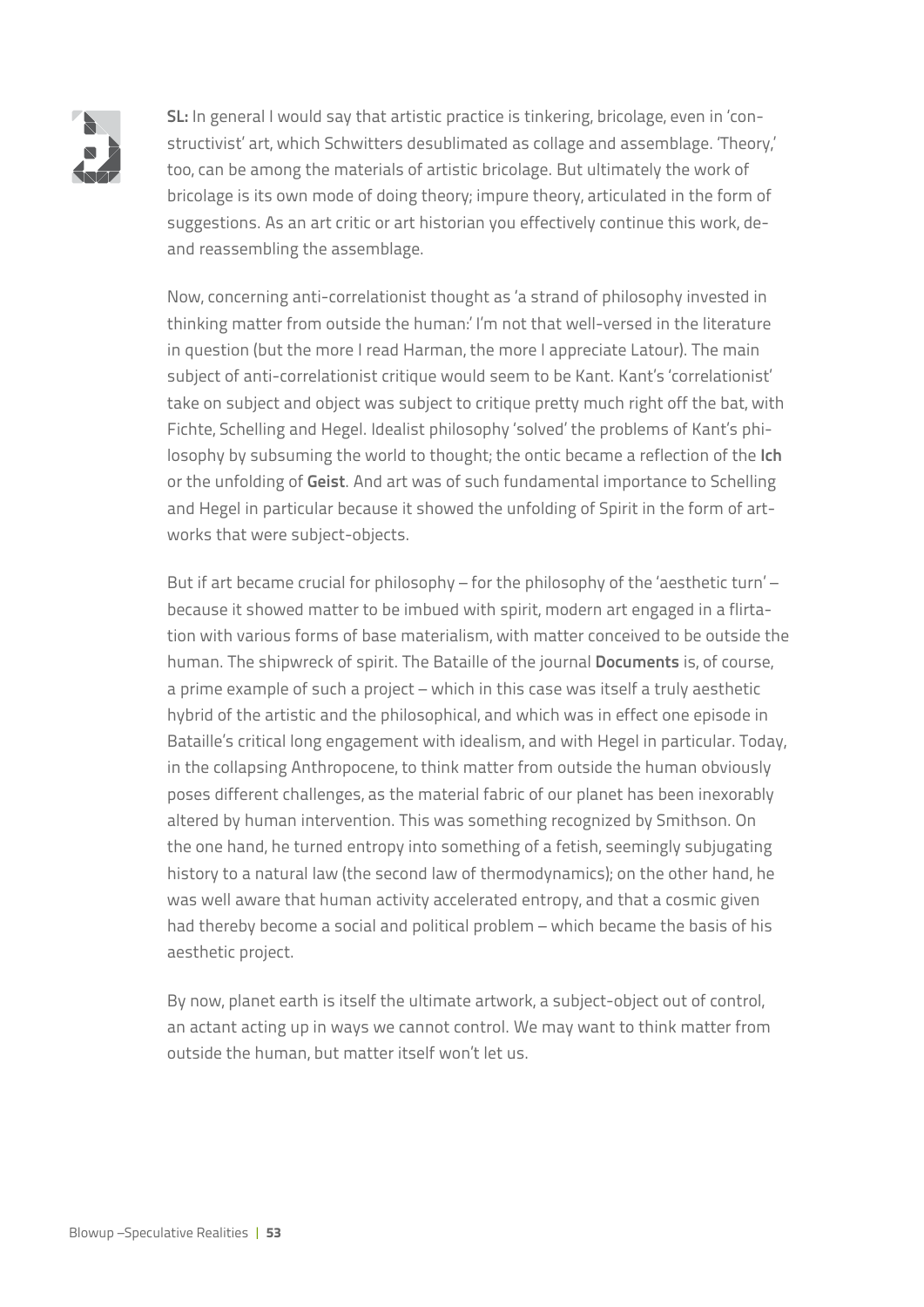

#### Works Cited

Theodor W. Adorno, **Negative Dialektik**, Frankfurt am Main: Suhrkamp, 1966; translations from Adorno by SL, adapting E.B. Ashton's English translation, Negative Dialectics, London: Routledge, 1990.

Fabio Gironi, 'Between Naturalism and Rationalism: A New Realist Landscape', **JCR** 11.3 (2012): 361- 387.

Sven Lütticken, 'Art and Thingness, Part Two: Thingification' e-flux 15 (2010); [http://www.e-flux.com/](http://www.e-flux.com/journal/art-and-thingness-part-two-thingification/) [journal/art-and-thingness-part-two-thingification/](http://www.e-flux.com/journal/art-and-thingness-part-two-thingification/)

Karl Marx, 'Production, Consumption, Distribution, Exchange (Circulation),' Chapter 1 of **Outlines of the Critique of Political Economy** (Grundrisse), 1857; <http://marxists.org/archive/marx/works/1857/grundrisse/ch01.htm>

W. J. T. Mitchell, **What Do Pictures Want? The Lives and Loves of Images**, Chicago: University of Chicago Press, 2005.

Hippolyte Taine, **Lectures on Art: Volume 1**, H. Holt and company, 1875.

#### Biographies

Sven Lütticken is an art historian and critic based in Utrecht. In 2004, he was granted the Prize for Art Criticism of the BKVB fund, Amsterdam. He teaches art history, criticism and media theory at the Vrije Universiteit, Amsterdam. Lütticken publishes regularly in international art and culture magazines including New Left Review, Texte zur Kunst and e-flux journal, and contributes to catalogues and exhibitions. His book, Idols of the Market: Modern Iconoclasm and the Fundamentalist Spectacle, was published in June 2009 by Sternberg Press. He has also curated the exhibitions Life, Once More: forms of reenactment in Contemporary Art (Witte de With, Rotterdam, 2005) and The Art of Iconoclasm (BAK, basis voor actuele kunst, Utrecht, 2008/2009). He is presently working on a book about film, video, reenactment, and the representation of history, History in Motion (to be published by Sternberg Press in the spring of 2013).

<http://svenlutticken.blogspot.com>

Rachel O'Reilly is a writer, critic and curator with a background in comparative literature, and masters in media and culture (University of Amsterdam). Her exhibitions include The Leisure Class (co-curator) at The Gallery of Modern Art (Brisbane, Australia) and Videoground for Multimedia Art Asia Pacific. Her recent work brings together installation art practices, aesthetic philosophy, poetics and political economy.